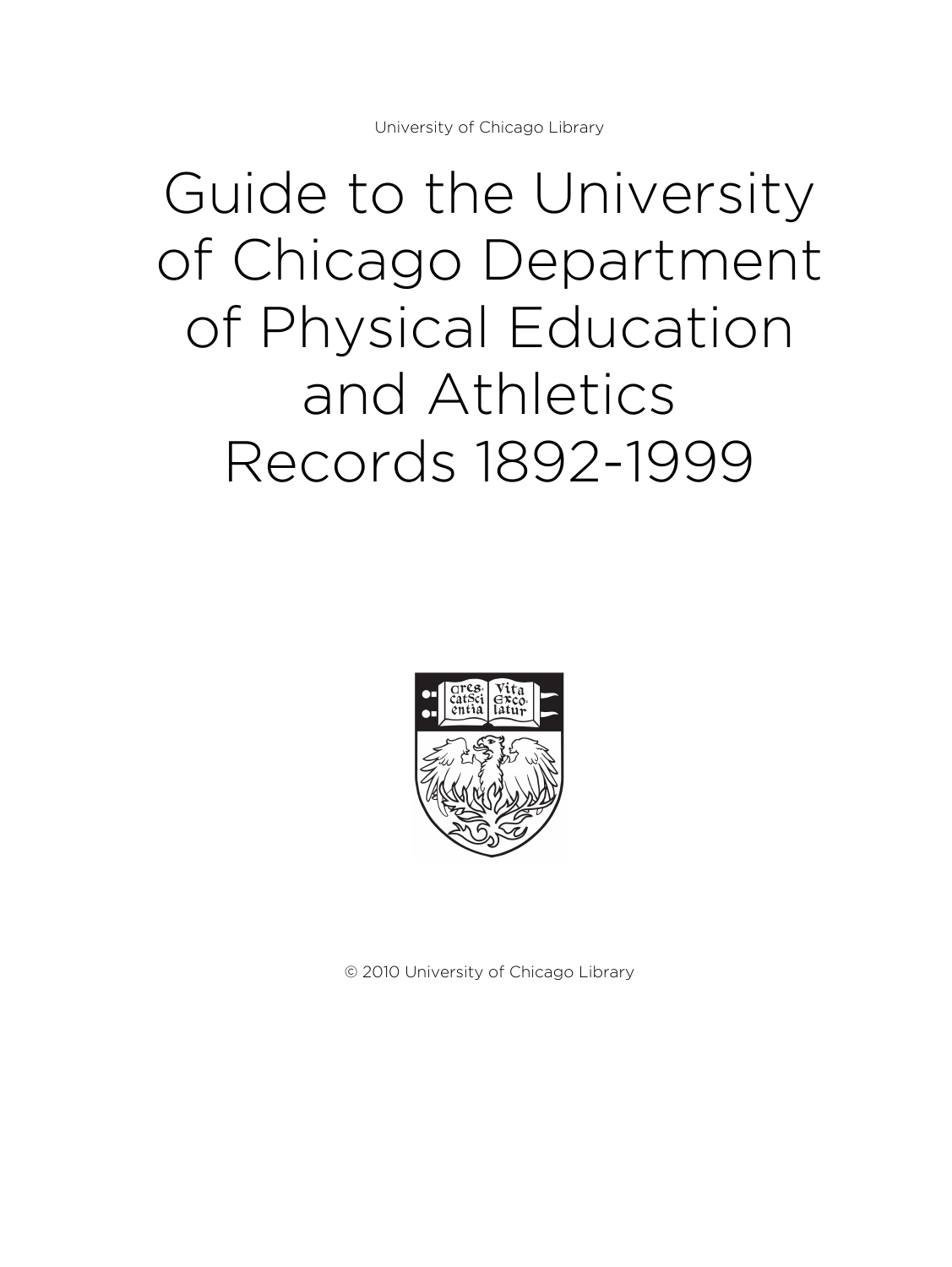# **Table of Contents**

| Descriptive Summary                          | $\mathfrak{Z}$          |
|----------------------------------------------|-------------------------|
| Information on Use                           | $\mathfrak{Z}$          |
| Access                                       | $\mathfrak{Z}$          |
| Citation                                     | $\overline{\mathbf{3}}$ |
| <b>Historical Note</b>                       | $\overline{3}$          |
| Scope Note                                   | $\overline{4}$          |
| <b>Related Resources</b>                     | 5                       |
| Subject Headings                             | 6                       |
| <b>INVENTORY</b>                             | 6                       |
| Series I: Programs, Handbooks, and Schedules | 6                       |
| Subseries 1: Programs                        | 6                       |
| Subseries 2: Handbooks                       | 14                      |
| Subseries 3: Schedules                       | 15                      |
| Series II: Results                           | 17                      |
| Subseries 1: Varsity Sports                  | 18                      |
| Subseries 2: Minor Sports                    | 39                      |
| Subseries 3: Intramural Sports               | 40                      |
| Subseries 4: High School Sports              | 41                      |
| Series III: Scorebooks                       | 44                      |
| Subseries 1: Baseball                        | 44                      |
| Subseries 2: Basketball                      | 48                      |
| Subseries 3: Track                           | 50                      |
| Series IV: Participation and Eligibility     | 50                      |
| Series V: Awards and Honors                  | 53                      |
| Subseries 1: Letters and Numeral Awards      | 54                      |
| Subseries 2: Other Awards                    | 55                      |
| Subseries 3: Order of the "C"                | 55                      |
| Series VI: Publicity                         | 59                      |
| Series VII: Women's Athletic Association     | 61                      |
| Series VIII: Artifacts and Memorabilia       | 63                      |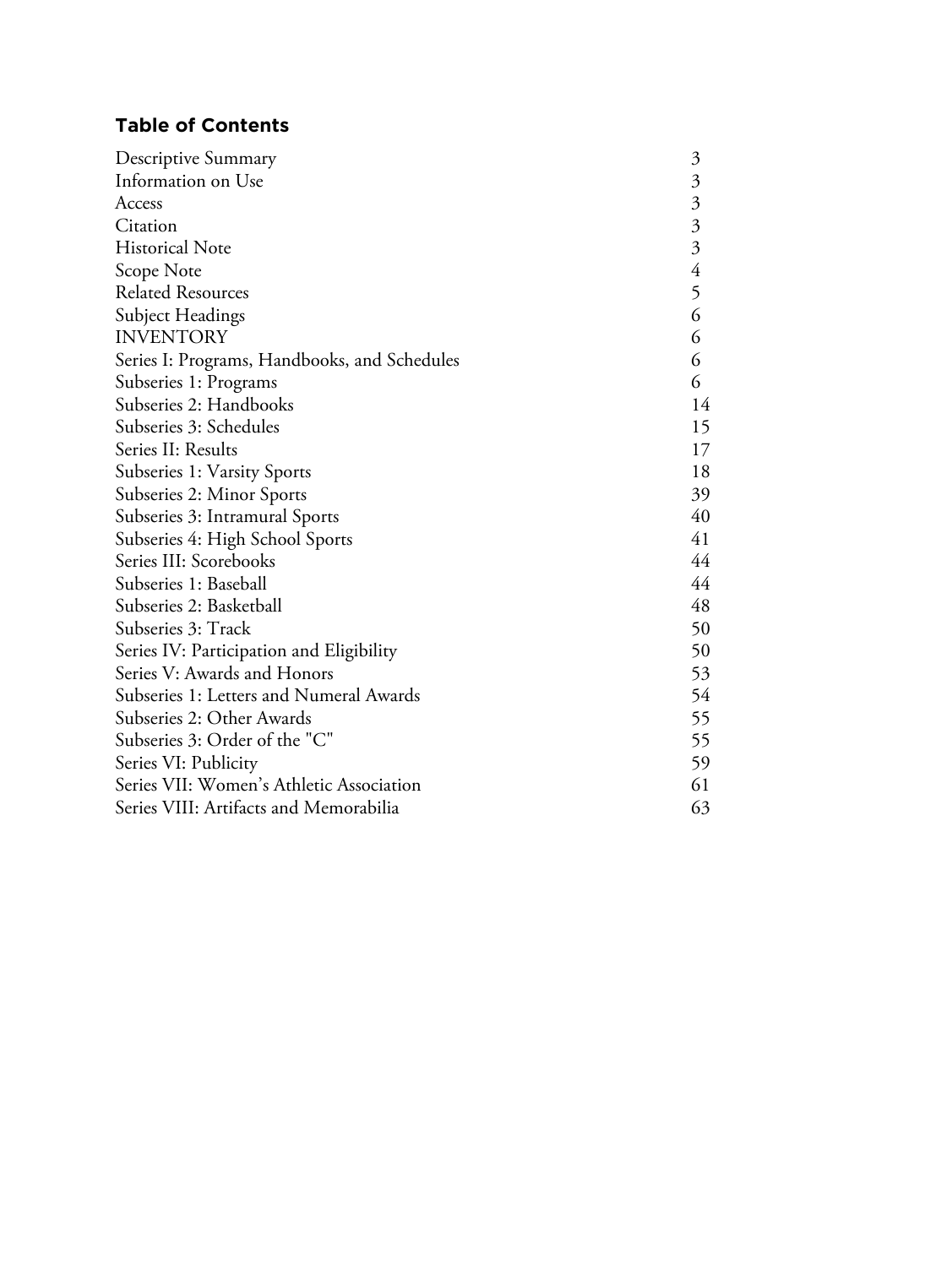## **Descriptive Summary**

| <b>Identifier</b> | ICU.SPCL.PHYSEDDEPT                                                                                                                                                                                                                                                                                                                                                                                                                                                                                             |
|-------------------|-----------------------------------------------------------------------------------------------------------------------------------------------------------------------------------------------------------------------------------------------------------------------------------------------------------------------------------------------------------------------------------------------------------------------------------------------------------------------------------------------------------------|
| <b>Title</b>      | University of Chicago. Department of Physical Education and Athletics.<br>Records                                                                                                                                                                                                                                                                                                                                                                                                                               |
| Date              | 1892-1999                                                                                                                                                                                                                                                                                                                                                                                                                                                                                                       |
| <b>Size</b>       | 43.75 linear feet (57 boxes)                                                                                                                                                                                                                                                                                                                                                                                                                                                                                    |
| <b>Repository</b> | Special Collections Research Center<br>University of Chicago Library<br>1100 East 57th Street<br>Chicago, Illinois 60637 U.S.A.                                                                                                                                                                                                                                                                                                                                                                                 |
| <b>Abstract</b>   | The University of Chicago's Department (formerly Division) of Physical<br>Culture and Athletics was established in 1892. Its records consist of<br>programs and schedules, eligibility lists, game and meet results, handbooks,<br>scoreboards, statistics, awards and honors, publicity materials, and<br>memorabilia. This collection also contains minutes, photographs, and<br>scrapbooks documenting the early history of the Women's Athletic<br>Association (f. 1904) and its clubhouse, Ida Noyes Hall. |

## **Information on Use**

## **Access**

The collection is open for research.

## **Citation**

When quoting material from this collection, the preferred citation is: University of Chicago. Department of Physical Education and Athletics. Records

# **Historical Note**

The University of Chicago's Division of Physical Culture and Athletics was established in 1892. It was governed by one of the four original University Boards with authority over noninstructional areas of the University. It was later reorganized as the Department of Physical Culture and Athletics (1911-1933), the Office of Physical Education (1934-1937), Men's and Women's Divisions of Physical Education (1937-1974), and finally as the Department of Physical Education and Athletics.

Founding President William Rainey Harper envisioned a university that comprehended athletic training and competition. Under the directorship of Amos Alonzo Stagg (1892-1933), the University developed a strong intercollegiate, intramural, and class sports program. A founding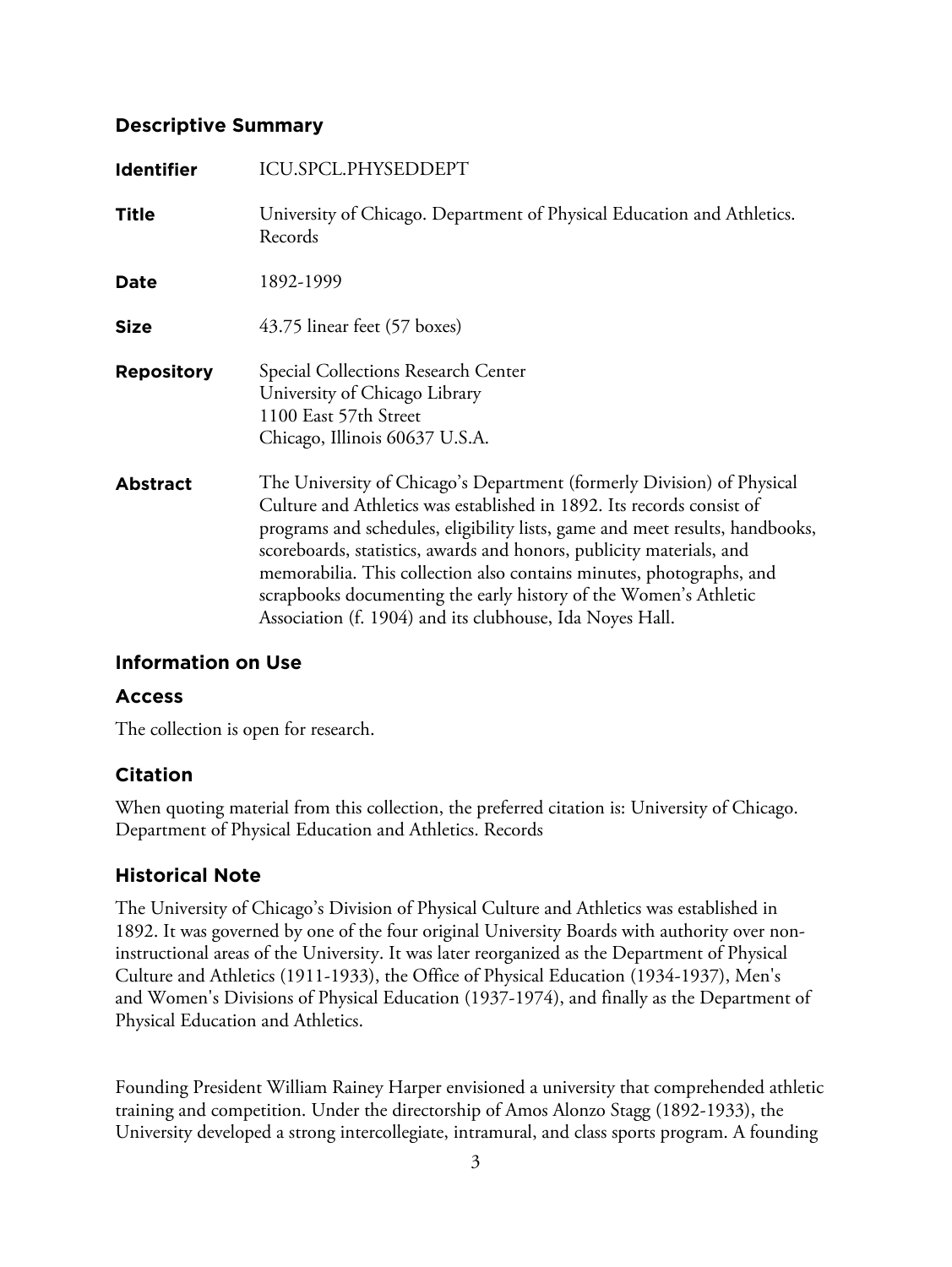member of the Intercollegiate Conference of Faculty Representatives in 1895, more commonly known as the "Big Ten Conference," Chicago's stadium at Stagg Field seated some 50,000 spectators by the end of 1920s. The Maroons' football supremacy earned them the nickname "Monsters of the Midway," later borrowed by the Chicago Bears in the 1940s and the 1980s. The Chicago-Michigan football game, held on Thanksgiving Day, was a major sporting and social event between 1893 and 1905; the competition was compounded by personal rivalry between Stagg and Fielding Yost, Michigan's coach.

Chicago established a concurrent tradition in women's athletics under Gertrude Dudley, Director of the Women's Gymnasium and the Department of Women's Athletics between 1898 and 1935. This program was the first of its kind at a major American university. The Women's Athletic Association (WAA) was founded by Dudley in 1904, and remains the nation's longest-running collegiate organization for supporting women's athletics. In 1916 the University opened Ida Noyes Hall, designed as a clubhouse for women's athletics and sociability. Ida Noyes housed a gymnasium, swimming pool, and trophy room, as well as a ballroom, theater, dining rooms, and club meeting spaces. Although intercollegiate competition was not allowed between women's teams until the 1960s, Dudley and the WAA invited local colleges to participate in unofficial "Play Days" on the Midway during the 1920s.

The 1930s brought significant changes for University sports. Varsity football was eliminated in 1939 by President Robert Maynard Hutchins (1929-1951), who sought to focus on cementing the University's reputation for intellectual rigor. The Maroons left the Big Ten in 1946. Chicago's waning emphasis on athletics is perhaps best illustrated by the events of December 1942, when Manhattan Project scientists conducted the world's first controlled and selfsustaining nuclear reaction under the west bleachers of Stagg Field. By 1970 Stagg Field had become the Joseph Regenstein Library.

The University of Chicago is now a Division III college and a sponsor of 19 intercollegiate sports. It is a charter member of the University Athletic Association (UAA), founded in 1986 to promote excellence in athletics without compromising academics. Stagg Field has been relocated to the northwest corner of the campus.

#### **Scope Note**

This collection is divided into eight series:

Series I: Programs, Handbooks, and Schedules, contains scheduling and participant information for varsity sport events. It also contains handbooks for intramural sports. Programs include team anniversaries, special athletic events, and the Intramural Athletic Carnival. Though this series covers the period between 1896 and 1999, not all varsity sports are comprehensively represented. With the exception of football programs from the 1980s and 1990s, the bulk of the material dates from the 1910s-1930s.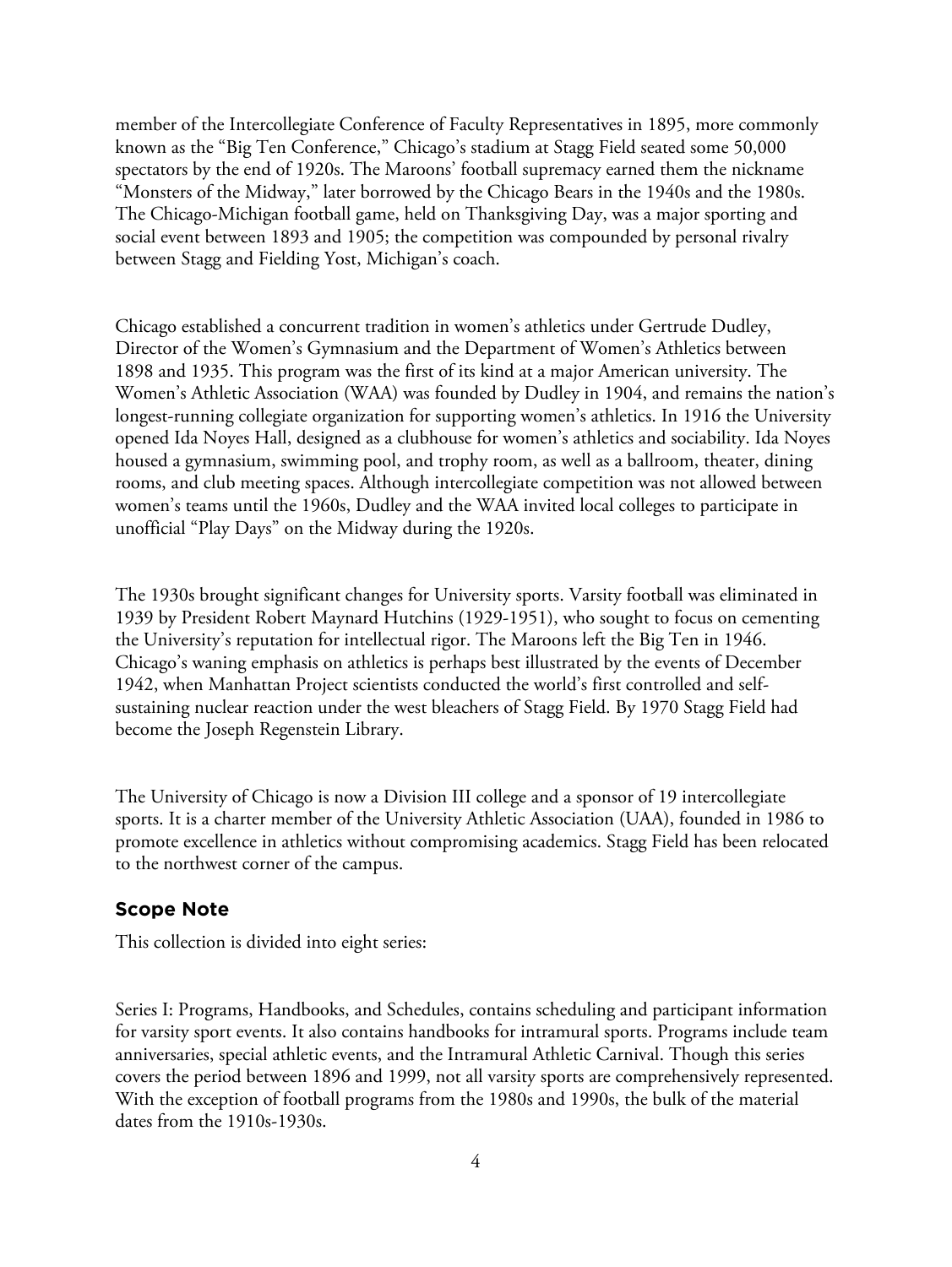Series II: Results, contains files Alonzo Stagg and his staff labelled "Results." These comprise performance and statistical information collected each year for each team. The "results" files include names of team members, awards given, participation records, and results of athletic events. Material spans 1893-1967, though not for all sports. More complete football results can be found in the Amos Alonzo Stagg Papers.

Series III: Scorebooks, complements the records in Series II. It contains baseball scorebooks from 1895-1949, basketball scorebooks from 1906-1953, and track scorebooks from 1894-1933.

Series IV: Participation and Eligibility, contains lists kept by the Department indicating which athletes were eligible and ineligible for intercollegiate competition in each sport. Material spans 1897-1968.

Series V: Honors and Awards, documents recipients of letter awards and freshman numeral awards. It includes the records and correspondence of the Order of the "C," the nation's oldest varsity lettermen's group. Materials spans 1892-1965.

Series VI: Publicity, contains clippings, brochures, photographs, postcards, and press releases from 1920-1976. Most of these items date from 1950; earlier material can be found in the Amos Alonzo Stagg Papers.

Series VII: Women's Athletic Association, contains minutes, photographs and scrapbooks documenting the early history of the Women's Athletic Association (WAA). It also contains programs and scrapbooks recording athletic and social activities held at its clubhouse, Ida Noyes Hall. It includes baseball, basketball and hockey results. Material spans 1899-1957.

Series VIII: Artifacts and Memorabilia, contains clippings, photographs, plaques, and letterman sweaters. Material spans 1913-1968.

## **Related Resources**

The following related resources are located in the Department of Special Collections:

http://www.lib.uchicago.edu/e/spcl/select.html

Stagg, Amos Alonzo. Papers

Steinbrecher, Frederick "Fritz." Collection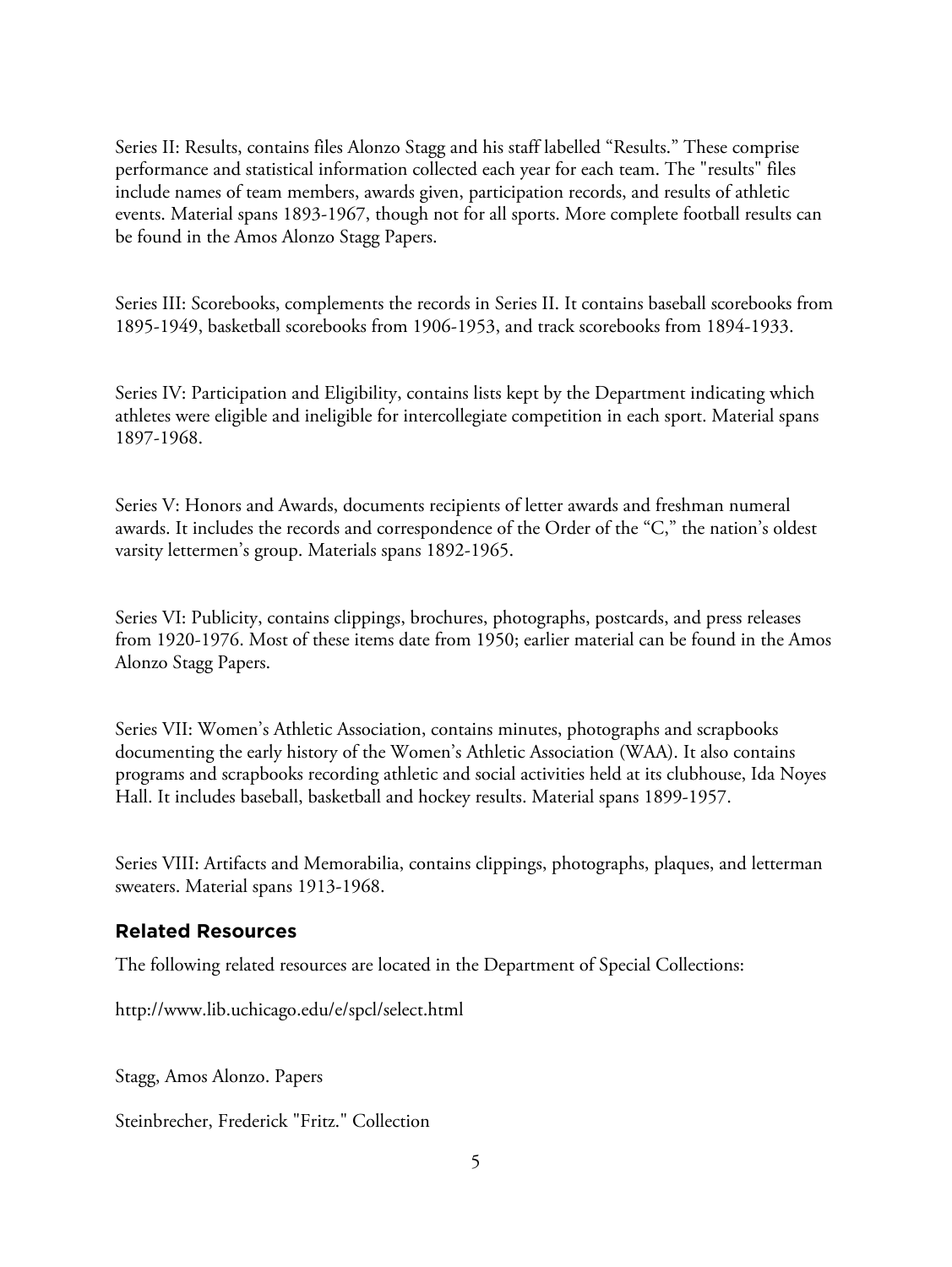## **Subject Headings**

- University of Chicago. Dept. of Physical Culture and Athletics
- University of Chicago. Dept. of Physical Education and Athletics
- University of Chicago. Division of Physical Culture and Athletics
- University of Chicago. Men's' and Women's Divisions of Physical Education
- University of Chicago. Office of Physical Education
- University of Chicago -- Basketball
- University of Chicago -- Football
- University of Chicago -- Hockey
- University of Chicago -- Sports
- University of Chicago -- Swimming
- University of Chicago -- Track and field
- University of Chicago -- Wrestling

# **INVENTORY**

# **Series I: Programs, Handbooks, and Schedules**

This series is divided into three subseries:

Subseries 1: Programs, contains booklets or sheets distributed at athletic events, listing participants and order of event. Sports include baseball, basketball, football, gymnastics, Rifle Club, swimming, track, and wrestling, though the bulk of these programs are from football and track events. The subseries also contains programs related to team anniversaries or other special athletic events; these are filed with other programs of that year. Material is organized by sport and then by year. The subseries covers 1896-1999, primarily dating from the 1910s-1930s; football also covers the 1980s and 1990s.

Subseries 2: Handbooks, contains intramural sports handbooks that combine programs, schedules, and general information. It includes publications from the seven Intramural Athletic Carnivals held between 1927 and 1932. The Intramural Carnival drew participants from all parts of the student body, offering contests in basketball, track, and wrestling, as well exhibitions in boxing, fencing, and gymnastics. These were accompanied by novelty races, dancing, fraternity sings, and band music. Material spans 1924-1968 and is arranged chronologically.

Subseries 3: Schedules, contains printed cards or sheets indicating events for specific quarters or years. Baseball and track cards between 1899 and 1921 include photos of team captains. Material is organized by sport and spans 1899-1974, though not comprehensively.

## **Subseries 1: Programs**

**Box 1 Folder 1** Baseball, 1896 **Box 1 Folder 2** Baseball, 1946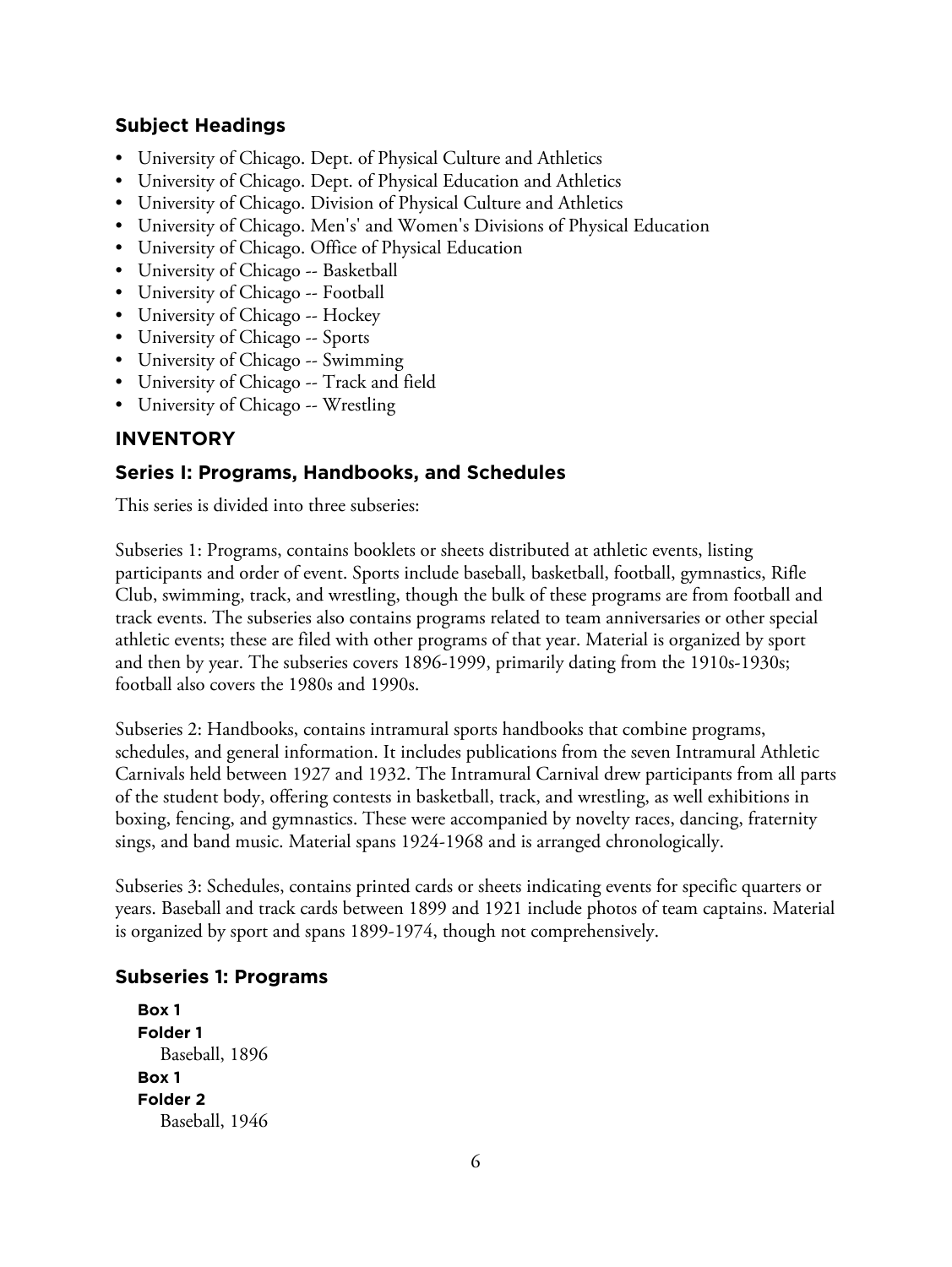**Box 1 Folder 3** Basketball, 1917 **Box 1 Folder 4** Basketball, 1920 **Box 1 Folder 5** Basketball, 1925-26 **Box 1 Folder 6** Basketball, 1927-28 **Box 1 Folder 7** Basketball, 1929-30 **Box 1 Folder 8** Basketball, 1931-32 **Box 1 Folder 9** Basketball, 1933-34 **Box 1 Folder 10** Basketball, 1935-36 **Box 1 Folder 11** Basketball, 1937-38 **Box 1 Folder 12** Basketball, 1939-40 **Box 1 Folder 13** Basketball, 1941-1949 **Box 1 Folder 14** Basketball, 1958 **Box 1 Folder 15** Football, 1896 **Box 1 Folder 16** Football, 1897 **Box 1 Folder 17** Football, 1898 **Box 1**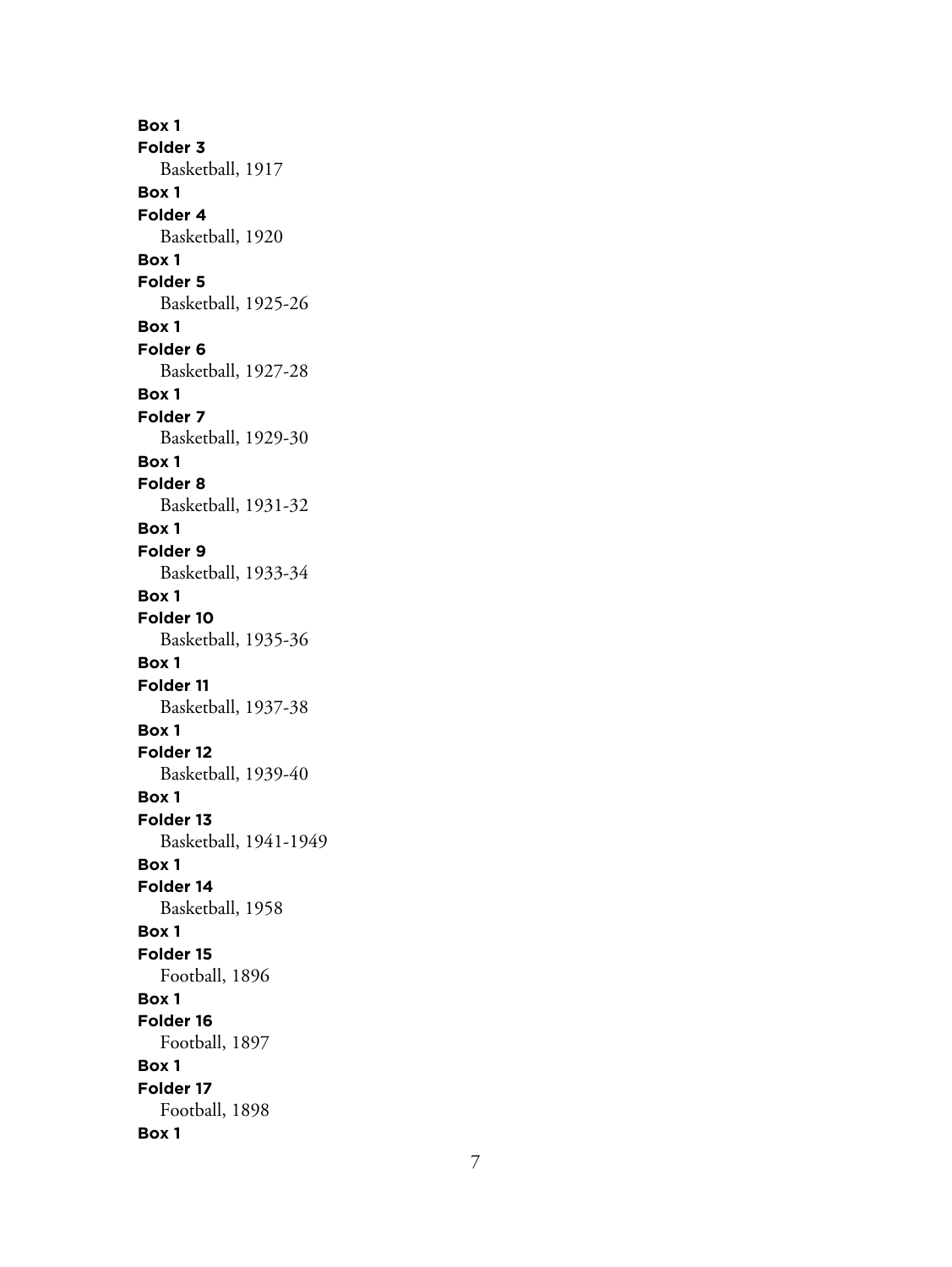**Folder 18** Football, 1899 **Box 1 Folder 19** Football, 1900 **Box 1 Folder 20** Football, 1903 **Box 1 Folder 21** Football, 1905 **Box 1 Folder 22** Football, 1912 **Box 1 Folder 23** Football, 1913 **Box 1 Folder 24** Football, 1916 **Box 1 Folder 25** Football, 1917 **Box 1 Folder 26** Football, 1918 **Box 1 Folder 27** Football, 1919 **Box 1 Folder 28** Football, 1920 **Box 1 Folder 29** Football, 1921 **Box 1 Folder 30** Football, 1922 **Box 1 Folder 31** Football, 1923 **Box 1 Folder 32** Football, 1924 **Box 1 Folder 33**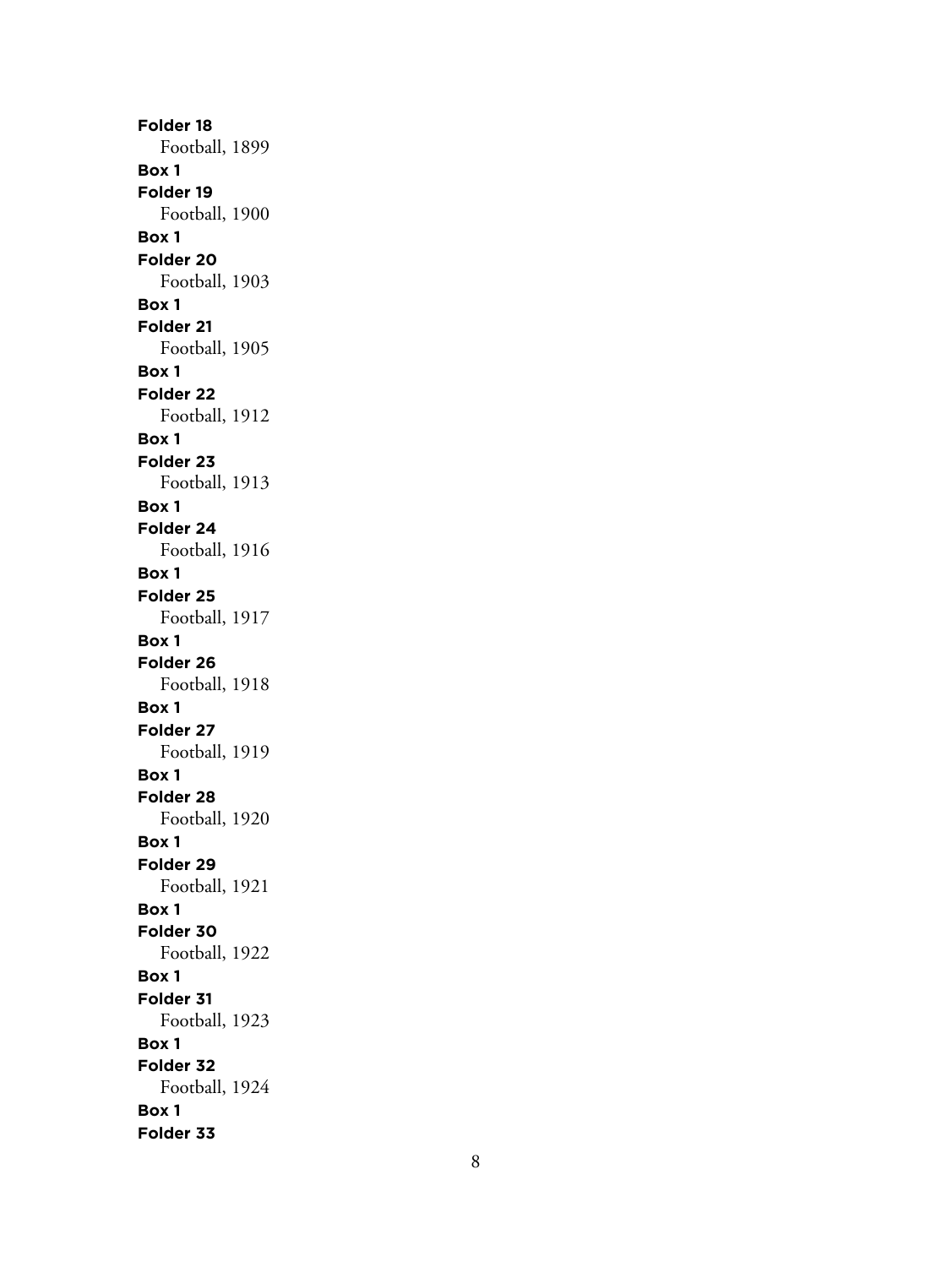Football, 1925 **Box 2 Folder 1** Football, 1926 **Box 2 Folder 2** Football, 1927 **Box 2 Folder 3** Football, 1928 **Box 2 Folder 4** Football, 1929 **Box 2 Folder 5** Football, 1930 **Box 2 Folder 6** Football, 1931 **Box 2 Folder 7** Football, 1932 **Box 2 Folder 8** Football, 1933 **Box 2 Folder 9** Football, 1934 **Box 2 Folder 10** Football, 1935 **Box 2 Folder 11** Football, 1936 **Box 2 Folder 12** Football, 1937 **Box 3 Folder 1** Football, 1938 **Box 3 Folder 2** Football, 1938, Alumni Club dinner **Box 3 Folder 3** Football, 1939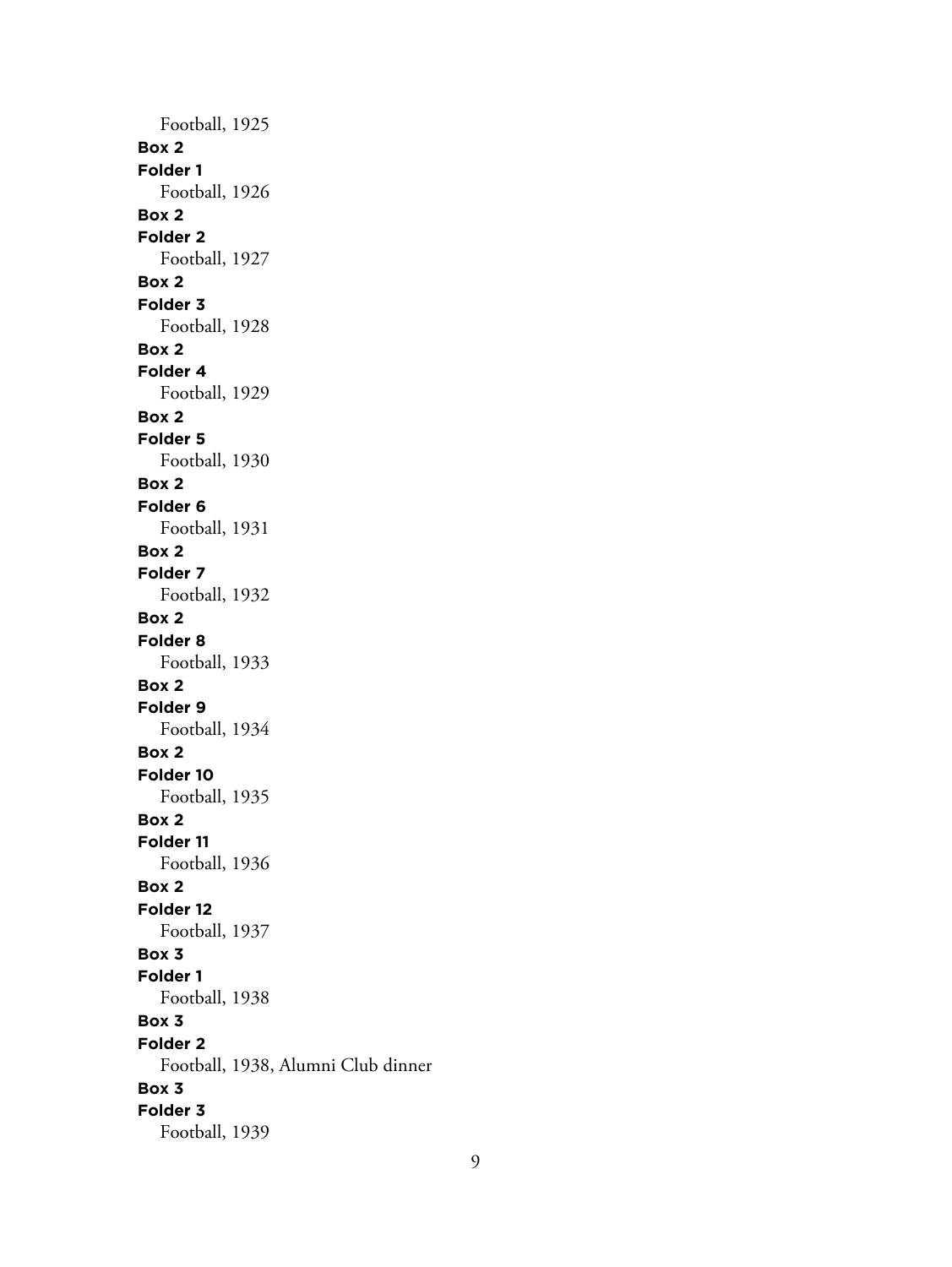**Box 3 Folder 4** Football, 1939, Alumni Club dinner **Box 3 Folder 5** Football, 1968 **Box 3 Folder 6** Football, 1969 **Box 3 Folder 7** Football, 1981 **Box 3 Folder 8** Football, 1982 **Box 3 Folder 9** Football, 1983 **Box 3 Folder 10** Football, 1985 **Box 3 Folder 11** Football, 1987 **Box 3 Folder 12** Football, 1988 **Box 3 Folder 13** Football, 1990 **Box 3 Folder 14** Football, 1991 **Box 3 Folder 15** Football, 1992 **Box 3 Folder 16** Football, 1993 **Box 3 Folder 17** Football, 1994 **Box 3A Folder 1** Football, 1995 **Box 3A**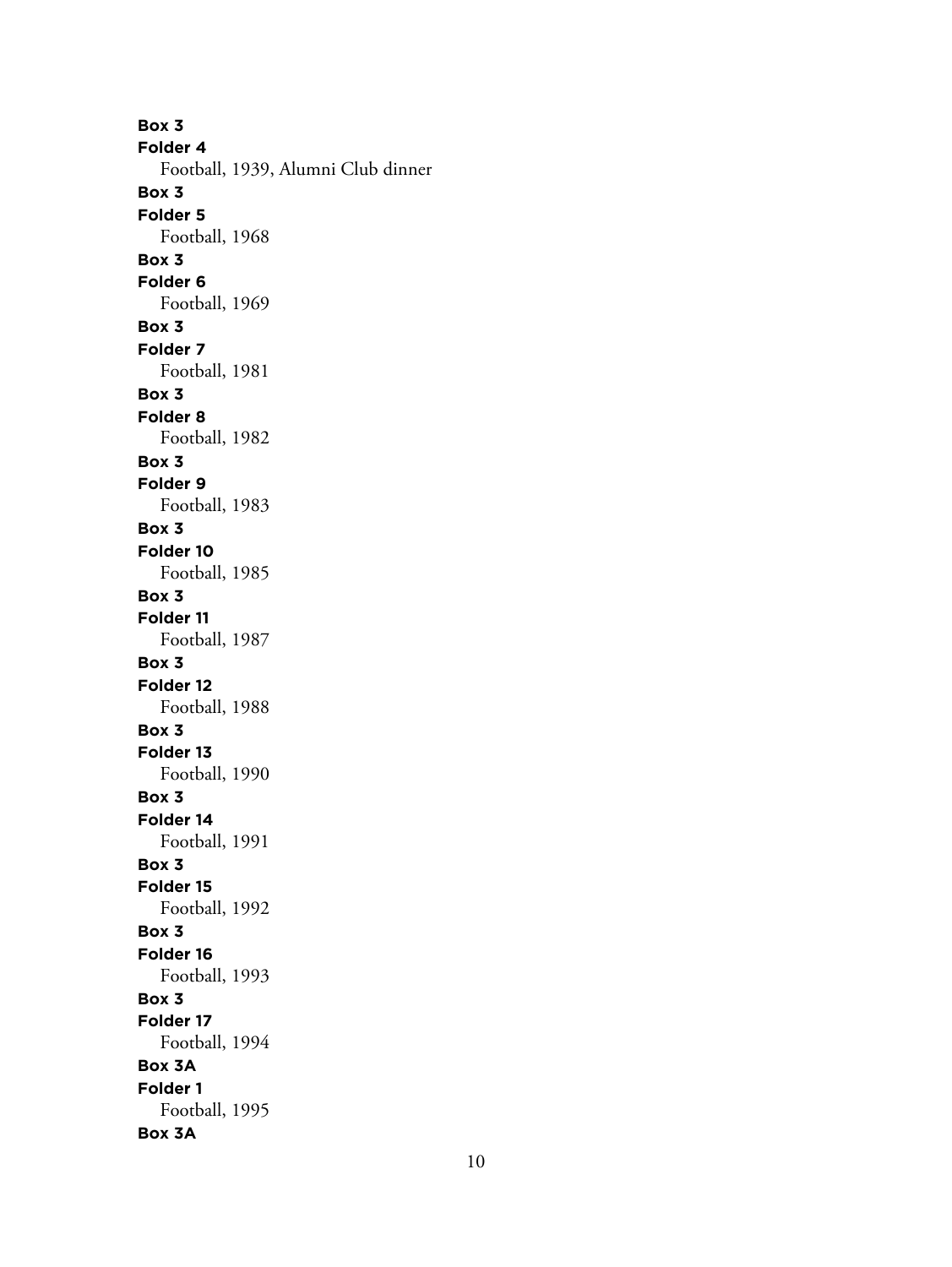**Folder 2** Football, 1996 **Box 3A Folder 3** Football, 1997 **Box 3A Folder 4** Football, 1998 **Box 3A Folder 5** Campus sports calendar, 1998-1999 **Box 3A Folder 6** Gymnastics, wrestling, and fencing, 1911 **Box 3A Folder 8** Gymnastics, 1913 **Box 3A Folder 9** Gymnastics, 1914 **Box 3A Folder 10** Gymnastics, 1916 **Box 3A Folder 11** Gymnastics, 1927 **Box 3A Folder 12** Gymnastics and fencing, 1930 **Box 3A Folder 13** Gymnastics, 1938 **Box 3A Folder 14** Gymnastics, 1940 **Box 3A Folder 15** Gymnastics, 1949 **Box 3A Folder 16** Gymnastics, 1954 **Box 3A Folder 17** Gymnastics, 1957 **Box 3A Folder 18**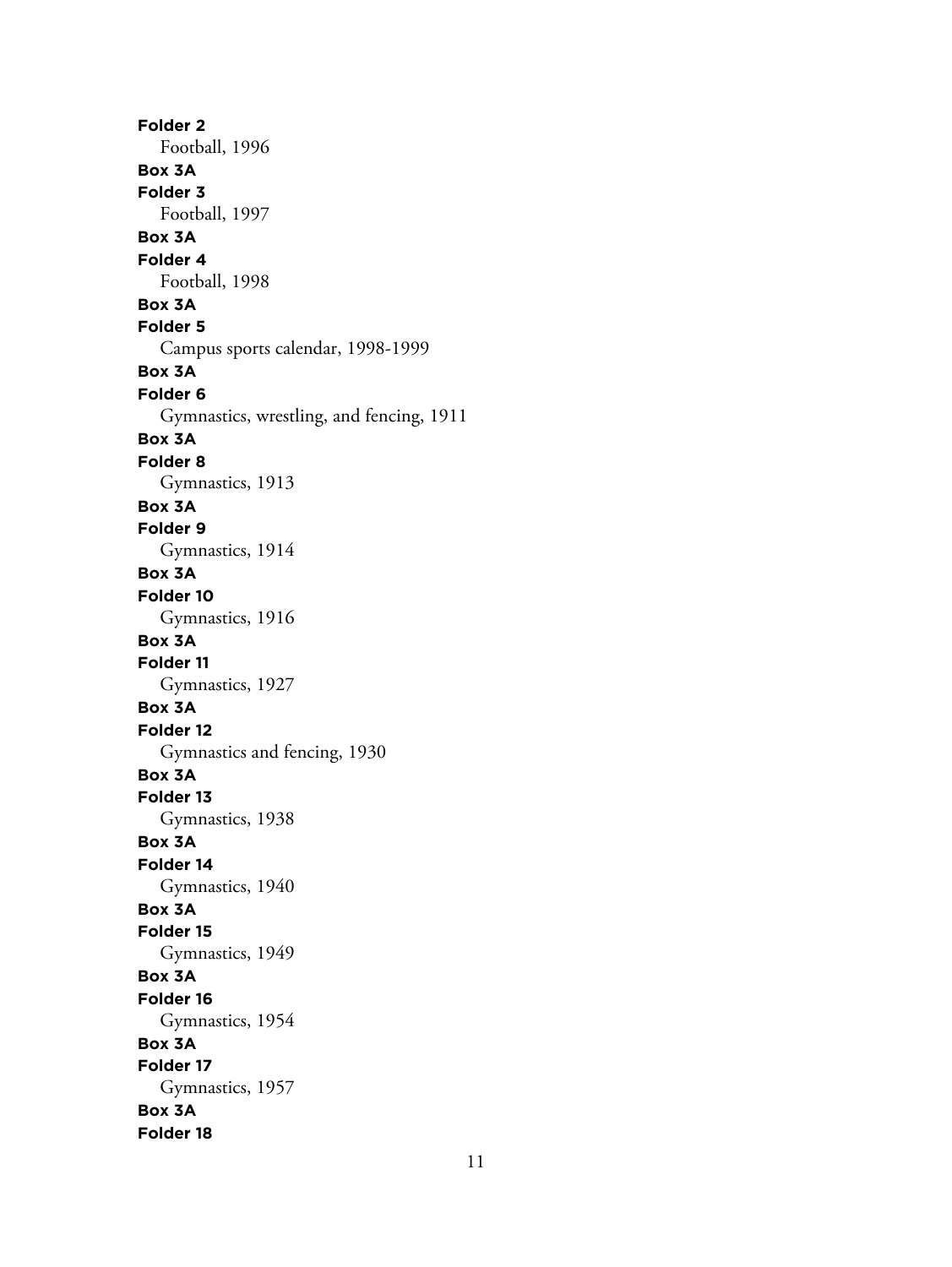Gymnastics, 1961 **Box 3A Folder 19** High school (Chicago area), track, 1896 **Box 3A Folder 20** High school (Chicago area), track, 1897 **Box 3A Folder 21** Interscholastic basketball, 1917 **Box 3A Folder 22** Interscholastic basketball, 1920-21 **Box 3A Folder 23** Interscholastic basketball, 1922-23 **Box 3A Folder 24** Interscholastic basketball, 1924 **Box 3A Folder 25** Interscholastic basketball, 1929-1930 **Box 3A Folder 26** Interscholastic basketball, 1933 [December 1932] **Box 3A Folder 27** Interscholastic track, 1904-05 **Box 3A Folder 28** Interscholastic track, 1912 **Box 3A Folder 29** Interscholastic track, 1922, including 1925 poster **Box 3A Folder 30** Interscholastic wrestling, 1930-31 **Box 3A Folder 31** Interscholastic wrestling, 1932-33 **Box 4 Folder 1** Rifle Club, 1941-42 **Box 4 Folder 2** Swimming, 1907

12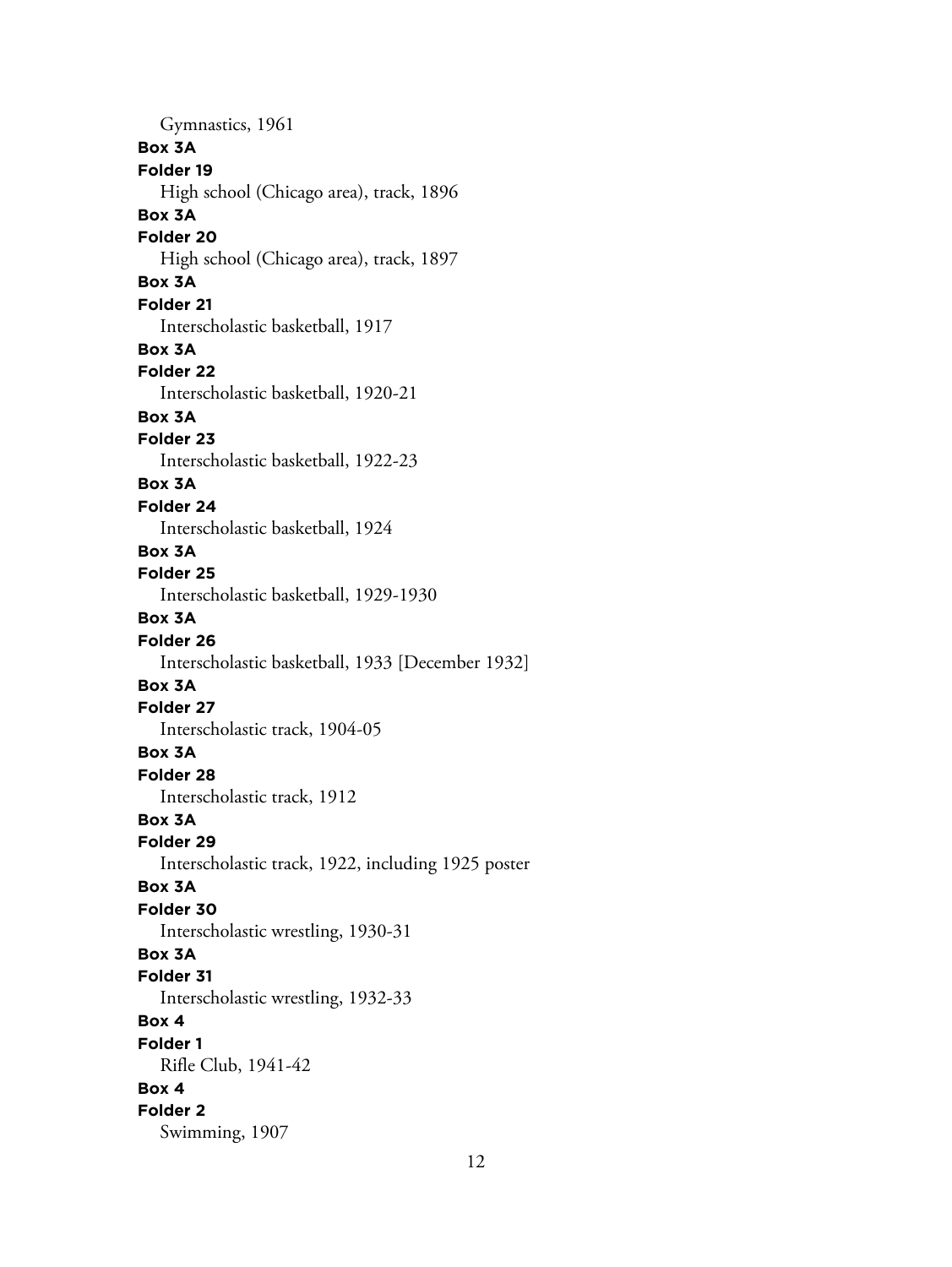**Box 4 Folder 3** Swimming, 1911-12 **Box 4 Folder 4** Tennis, 1897 **Box 4 Folder 5** Track, 1895 **Box 4 Folder 6** Track, 1897 **Box 4 Folder 7** Track, 1901 **Box 4 Folder 8** Track, 1903 **Box 4 Folder 9** Track, 1906 **Box 4 Folder 10** Track, 1916 **Box 4 Folder 11** Track, 1917 **Box 4 Folder 12** Track, 1918 **Box 4 Folder 13** Track, 1919 **Box 4 Folder 14** Track, 1921 **Box 4 Folder 15** Track, 1922 **Box 4 Folder 16** Track, 1923 **Box 4 Folder 17** Track, 1933 **Box 4**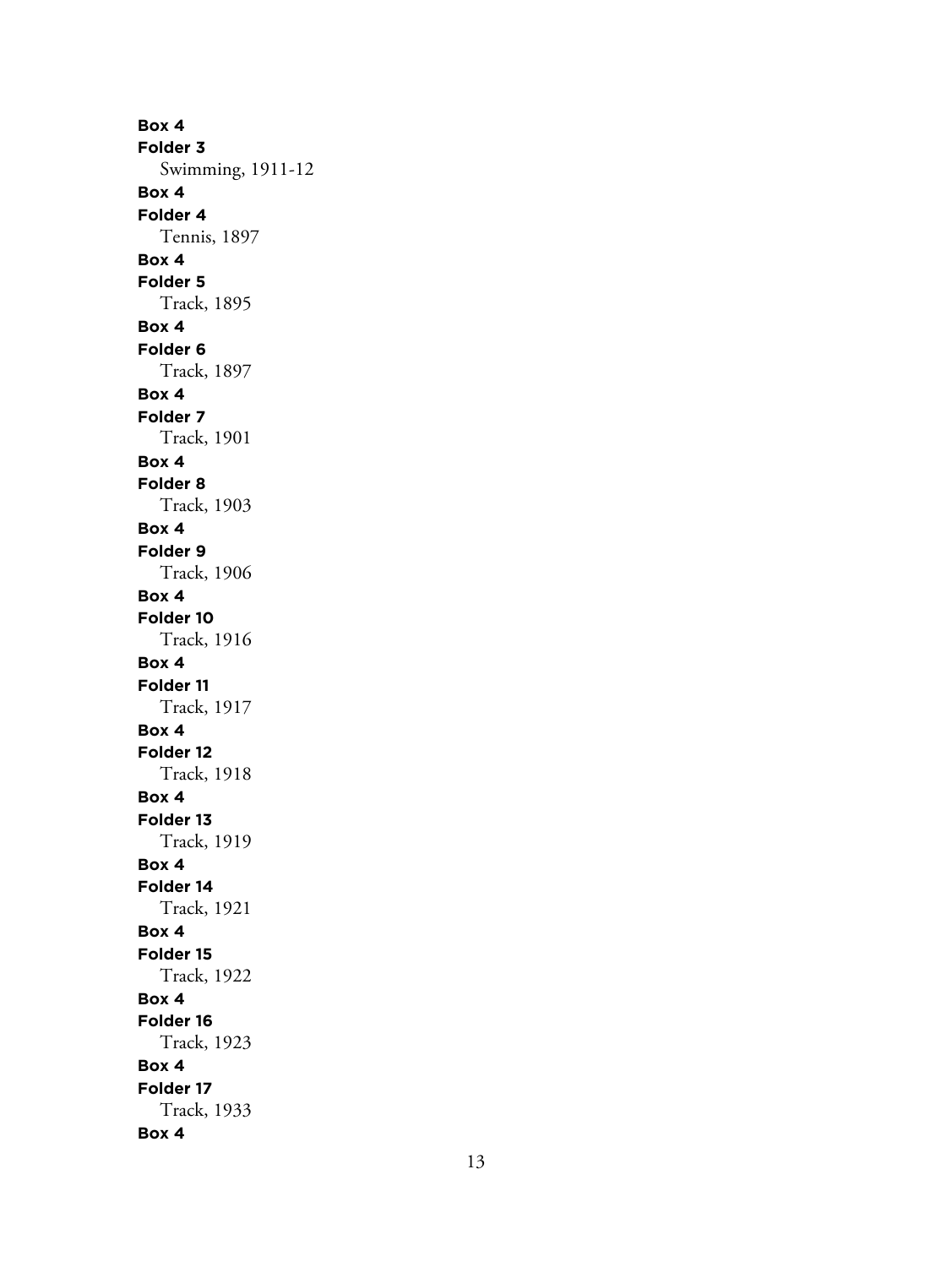**Folder 18** Track, 1934 **Box 4 Folder 19** Track, 1935 **Box 4 Folder 20** Track, 1936 **Box 4 Folder 21** Track, 1938 **Box 4 Folder 22** Track, 1939 **Box 4 Folder 23** Track, 1945 **Box 4 Folder 24** Track, 1946 **Box 4 Folder 25** Track, 1963 **Box 4 Folder 26** Track, 1970 [Edward M. Haydon's 20th anniversary] **Box 4 Folder 27** Track, no date **Box 4 Folder 28** Wrestling, 1962 **Box 4 Folder 29** Wrestling, 1963 **Subseries 2: Handbooks Box 4 Folder 30** Intramural athletics, 1924-25 **Box 4 Folder 31** Intramural athletics, 1926 **Box 4 Folder 32** Intramural athletics, Athletic Carnival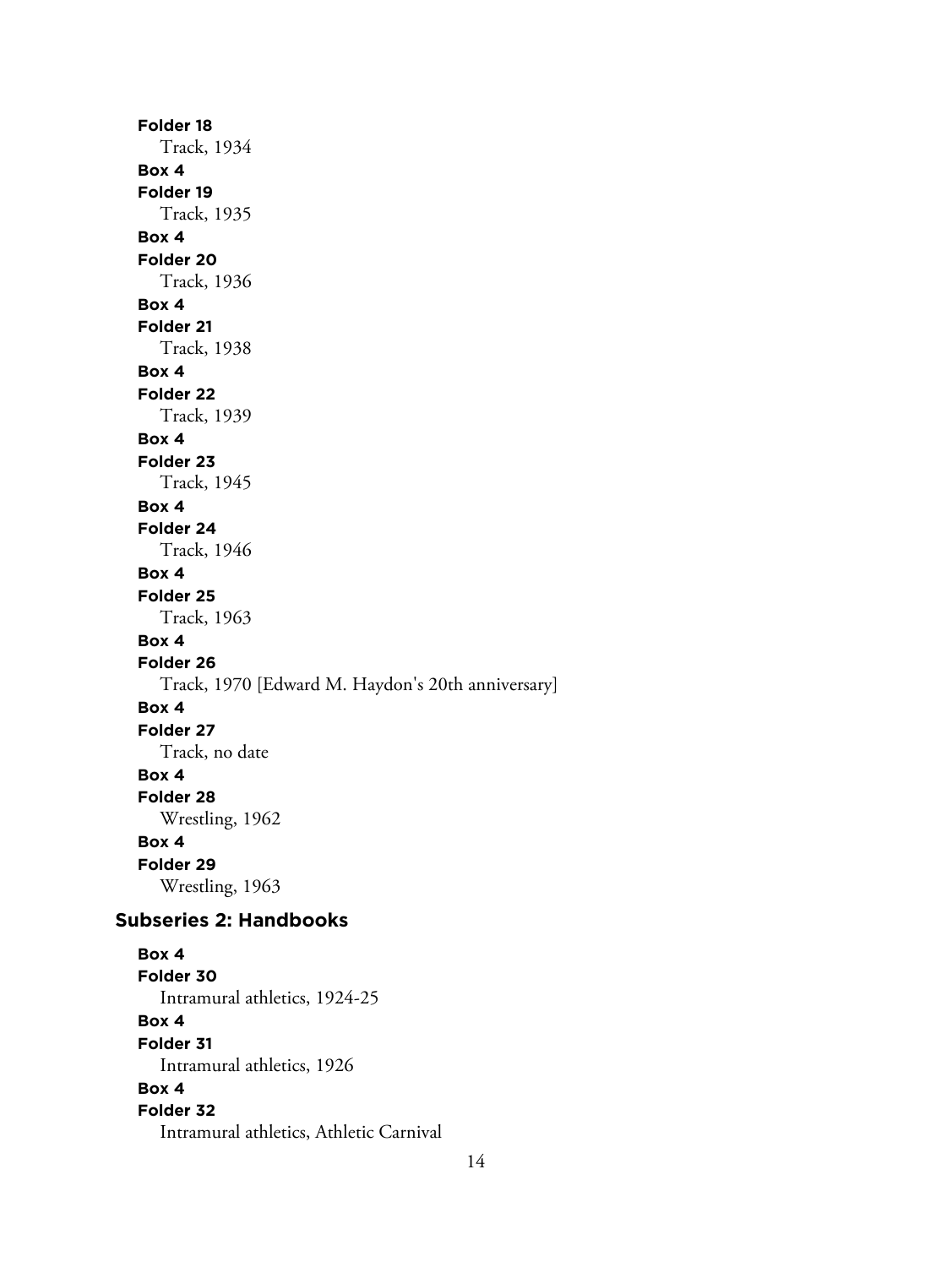**Box 4 Folder 33** Intramural athletics, 1927-28 **Box 4 Folder 33** Intramural athletics, 1927-28 **Box 4 Folder 34** Intramural athletics, 1927 Athletic Carnival **Box 4 Folder 35** Intramural athletics, 1928/29-1929/30 **Box 4 Folder 36** Intramural athletics, 1928 Athletic Carnival **Box 4 Folder 37** Intramural athletics, 1929 Athletic Carnival **Box 5 Folder 1** Intramural athletics, 1930 Athletic Carnival **Box 5 Folder 2** Intramural athletics, 1930/31-1931/32 **Box 5 Folder 3** Intramural athletics, 1931 Athletic Carnival **Box 5 Folder 4** Intramural athletics, 1932/33-1933/34 **Box 5 Folder 5** Intramural athletics, 1932 Athletic Carnival **Box 5 Folder 6** Intramural athletics, 1965/66 **Box 5 Folder 7** Intramural athletics, 1967/68 **Subseries 3: Schedules**

**Box 5 Folder 8** Baseball and track, 1899-1904 **Box 5 Folder 9**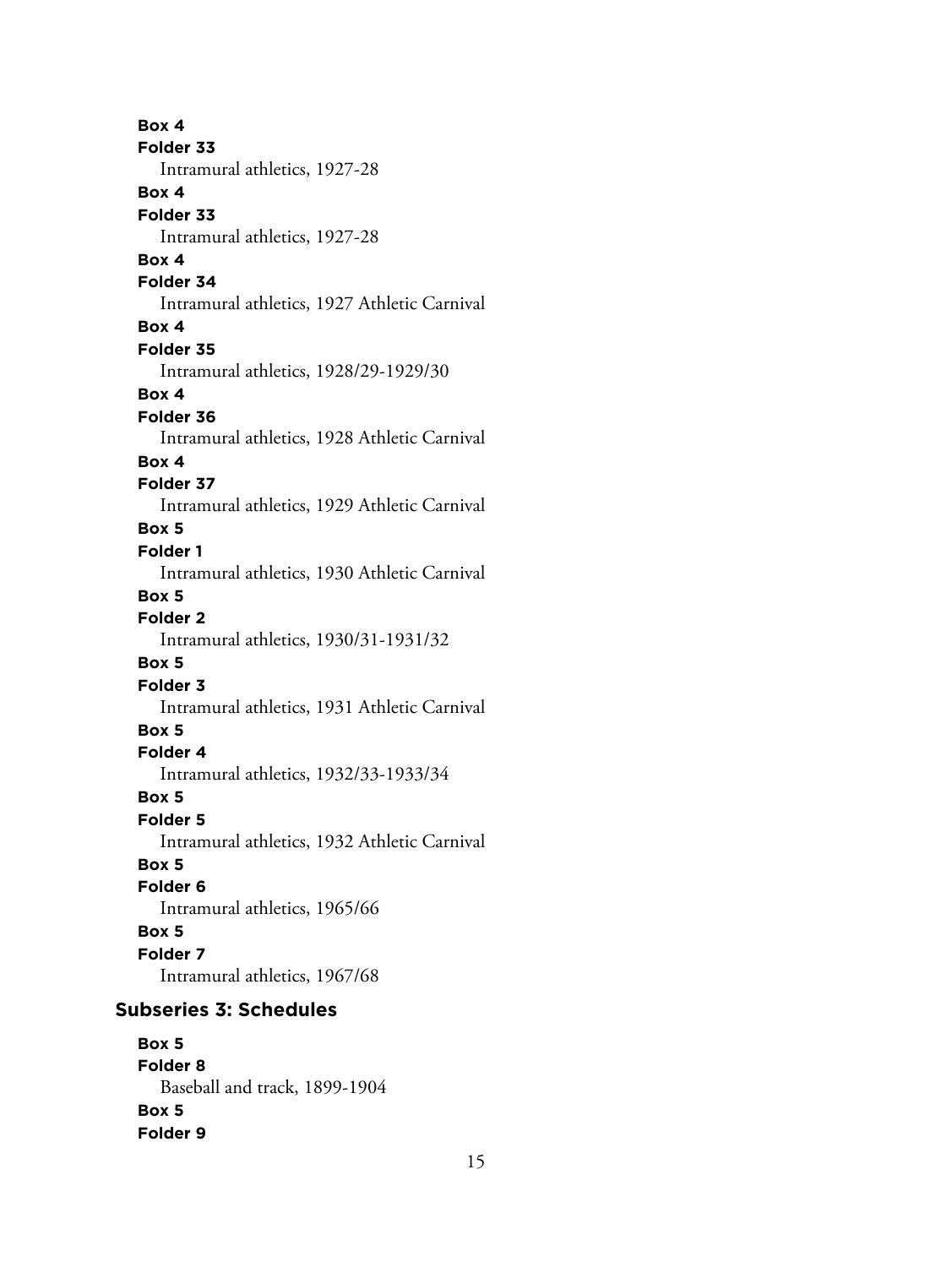Baseball and track, 1905-1910 **Box 5 Folder 10** Baseball and track, 1911-1921 **Box 5 Folder 11** Basketball, 1919 **Box 5 Folder 12** Basketball, 1946 **Box 5 Folder 13** Courses and activities, 1946-55 **Box 5 Folder 14** Courses and activities, 1966-75 **Box 5 Folder 15** Courses and activities, intramural, 1982-83 calendar **Box 5 Folder 16** Courses and activities, men's program, 1947-52 **Box 5 Folder 17** Courses and activities, women's division, 1931-74 **Box 5 Folder 18** Football, 1899-1908 **Box 5 Folder 19** Football, 1909-17 **Box 5 Folder 20** Football, 1919-24 **Box 5 Folder 21** Football, 1925-30 **Box 5 Folder 22** Football, 1931-35 **Box 5 Folder 23** Winter and spring athletic events, 1915-21 **Box 5 Folder 24** Winter and spring athletic events, 1922-25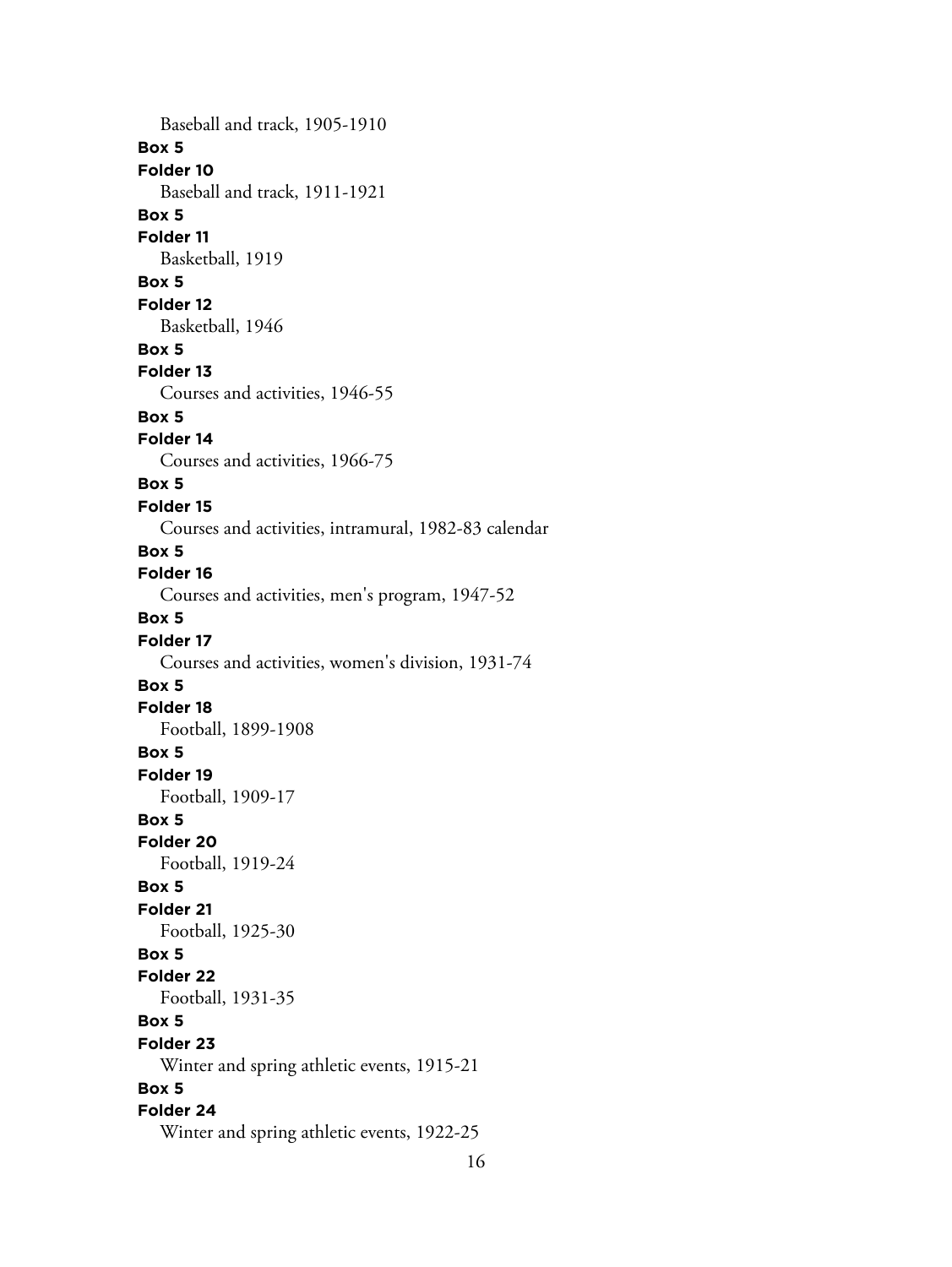**Box 5 Folder 25** Winter and spring athletic events, 1926-30 **Box 5 Folder 26** Winter and spring athletic events, 1931-33 **Box 5 Folder 27** Winter and spring athletic events, 1946-50 **Box 5 Folder 28** Winter and spring athletic events, 1951-56 **Box 5 Folder 29** Winter and spring athletic events, 1965-70

## **Series II: Results**

This series contains files Stagg and his staff termed "Results." These comprised performance and statistical information collected each year for each team. The "results" files include names of team members, awards given, participation records, results of athletic events (including championships or tournaments entered), and other statistics. Existing "B" team and freshman team results were filed with the appropriate varsity team. With the exception of track, information for most sports in late 1890s and early 1900s is taken from the Maroon and Cap and Gown. This series is divided into four subseries, all organized by sport and by year:

Subseries 1: Varsity Sports, contains results for baseball, basketball, cross-country, football, fencing, golf, gymnastics, soccer, swimming, tennis, track, and wrestling. Material covers 1893-1967. Football results are not comprehensive; more complete statistics can be found in the Amos Alonzo Stagg Papers. The "summarized sports results" which make up the final material in this subseries consist of the combined records for all major sports from 1945-1946 through 1958-1959.

Subseries 2: Minor Sports, contains results for the Rifle Club, summer baseball, football, ice hockey, polo, sailing, skiing, squash and handball, summer tennis, and volleyball. Some, like the Rifle Club in the late 1930s and 1940s, enjoyed short-lived classification as varsity sports. Material spans 1929-1950.

Subseries 3: Intramural Sports, contains complete intramural results for

1934-1942. It includes 1916 and 1961 results.

Subseries 4: High School Sports, contains results for Chicago and Illinois competitions in basketball, gymnastics, swimming, tennis, track, and wrestling. It includes inter-scholastic and University High School results. Though material covers a period from 1895-1966, most dates from between 1895 and the 1930s.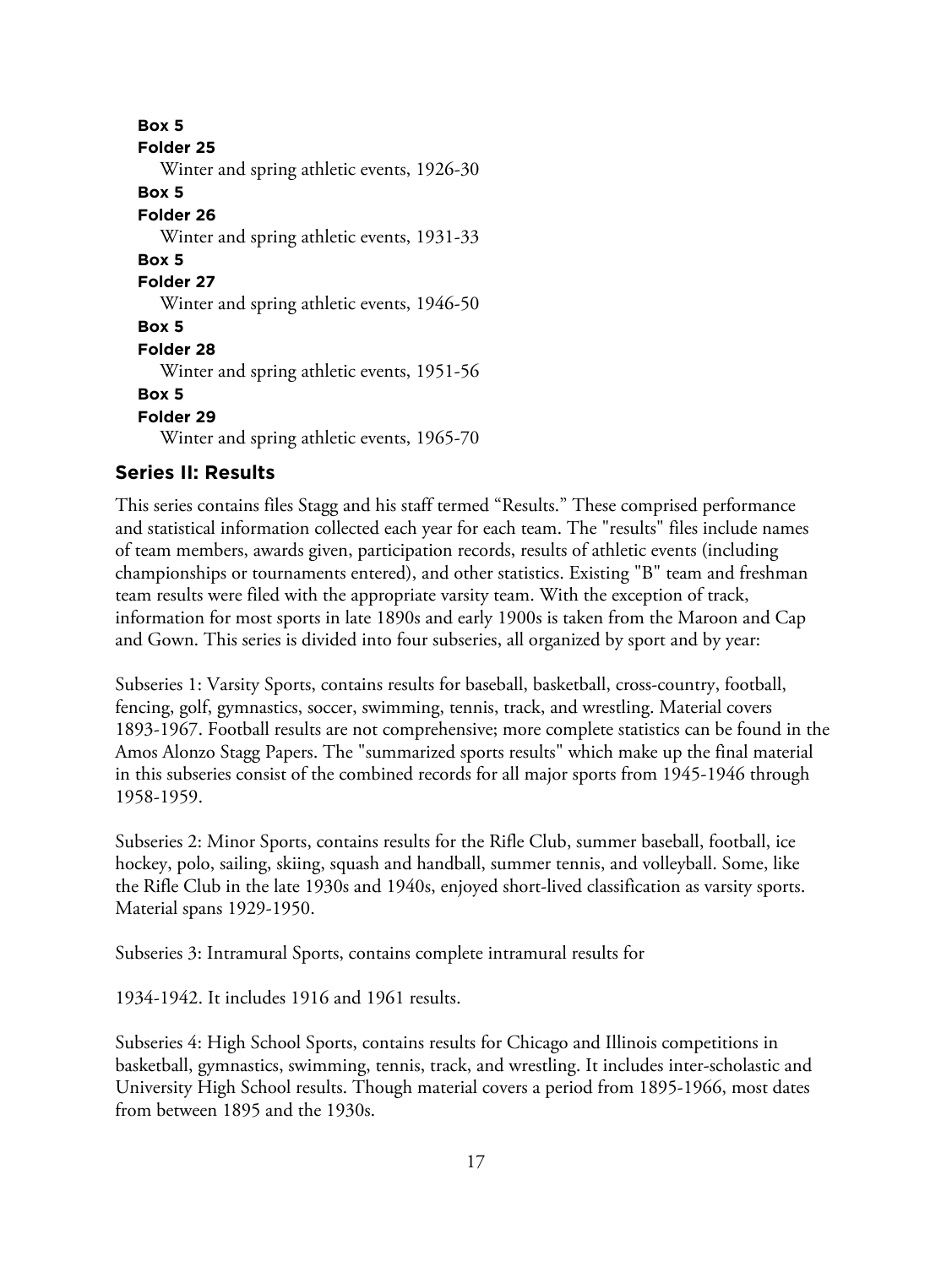# **Subseries 1: Varsity Sports**

**Box 6 Folder 1** Baseball, 1893-1904 **Box 6 Folder 2** Baseball, 1905-06 **Box 6 Folder 3** Baseball, 1907-08 **Box 6 Folder 4** Baseball, 1909-10 **Box 6 Folder 5** Baseball, 1911-12 **Box 6 Folder 6** Baseball, 1913 **Box 6 Folder 7** Baseball, 1914-15 **Box 6 Folder 8** Baseball, 1916-19 **Box 6 Folder 9** Baseball, 1920-22 **Box 6 Folder 10** Baseball, 1923 **Box 6 Folder 11** Baseball, 1924-25 **Box 6 Folder 12** Baseball, 1926-28 **Box 6 Folder 13** Baseball, 1929-30 **Box 6 Folder 14** Baseball, 1931 **Box 6 Folder 15**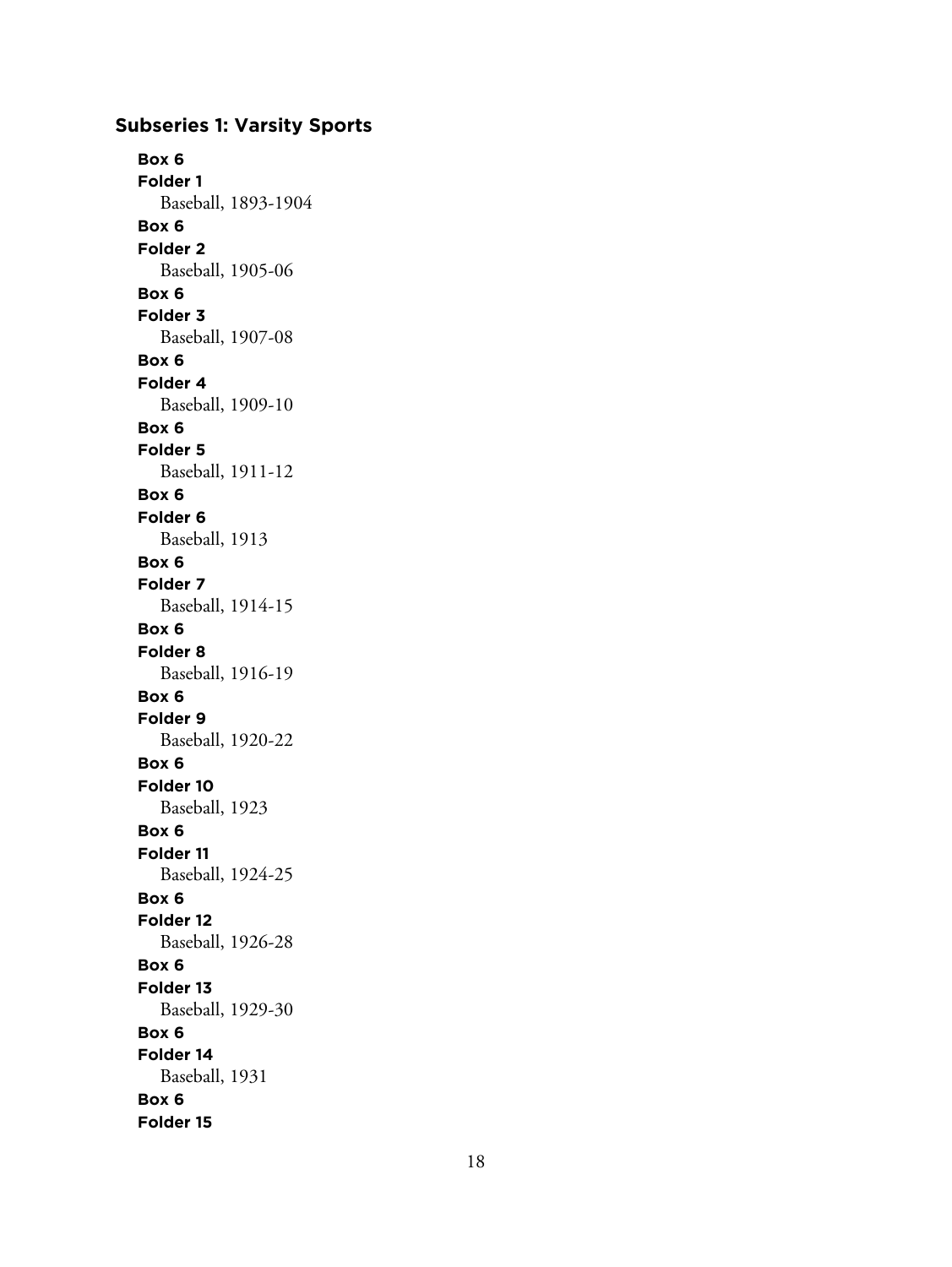Baseball, 1932 **Box 6 Folder 16** Baseball, 1933 **Box 6 Folder 17** Baseball, 1934-35 **Box 6 Folder 18** Baseball, 1936-37 **Box 6 Folder 19** Baseball, 1938-39 **Box 6 Folder 20** Baseball, 1940-41 **Box 6 Folder 21** Baseball, 1942 **Box 6 Folder 22** Baseball, 1943 **Box 6 Folder 23** Baseball, 1944 **Box 6 Folder 24** Baseball, 1945 **Box 6 Folder 25** Baseball, 1946 **Box 6 Folder 26** Baseball, 1947 **Box 6 Folder 27** Baseball, 1948 **Box 6 Folder 28** Baseball, 1949 **Box 6 Folder 29** Baseball, 1950 **Box 6 Folder 30** Baseball, 1951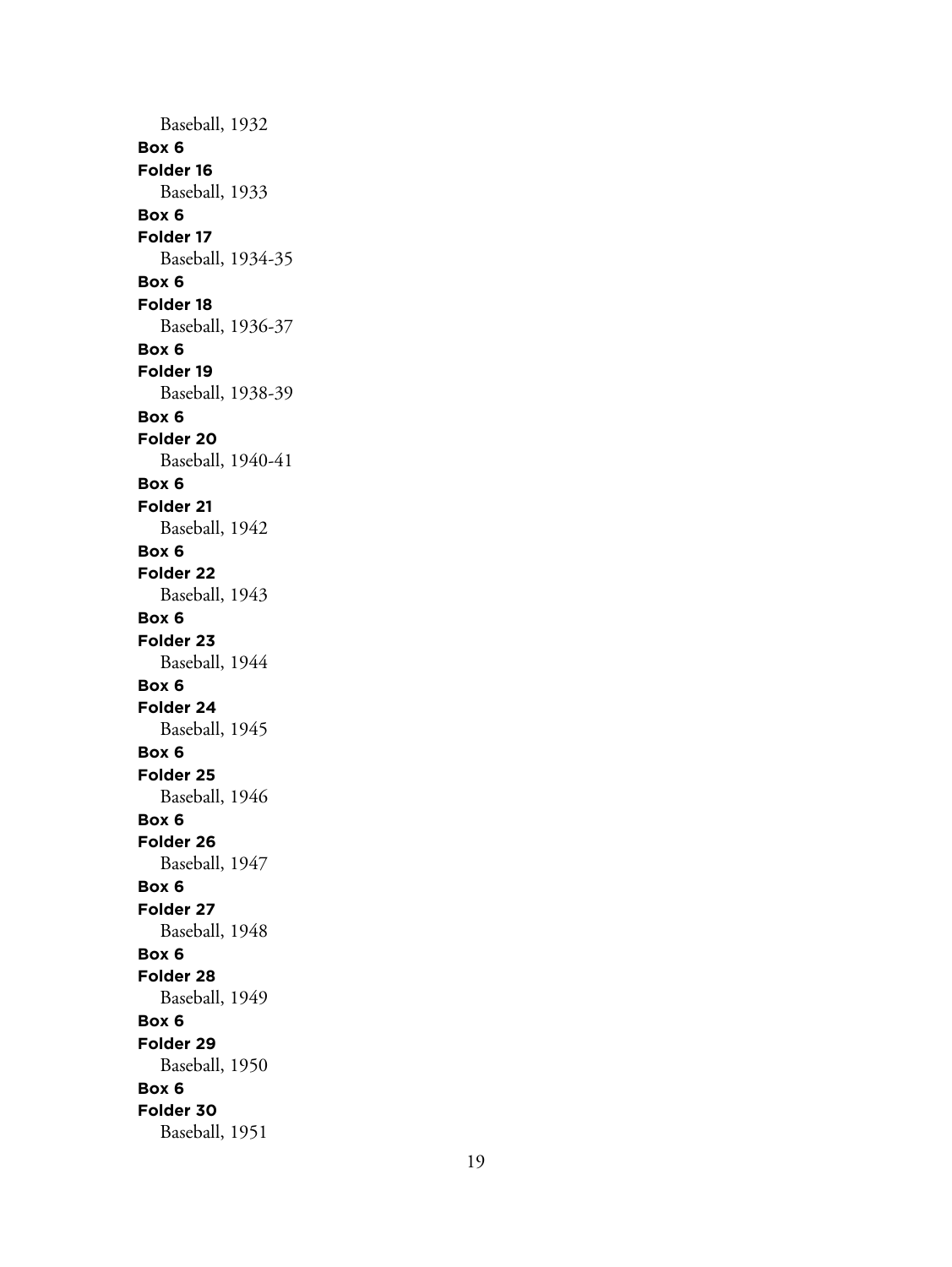**Box 6 Folder 31** Baseball, 1952 **Box 6 Folder 32** Baseball, 1953 **Box 6 Folder 33** Baseball, 1954 **Box 6 Folder 34** Baseball, 1955 **Box 6 Folder 35** Baseball, 1956 **Box 6 Folder 36** Baseball, 1957 **Box 6 Folder 37** Baseball, 1958 **Box 6 Folder 38** Baseball, 1959 **Box 6 Folder 39** Baseball, 1964 **Box 6 Folder 40** Baseball, 1965 **Box 6 Folder 41** Baseball, 1966 **Box 6 Folder 42** Baseball, 1967 **Box 6 Folder 43** Baseball, undated **Box 7 Folder 1** Basketball, 1893-94 **Box 7 Folder 2** Basketball, 1897-1907 **Box 7**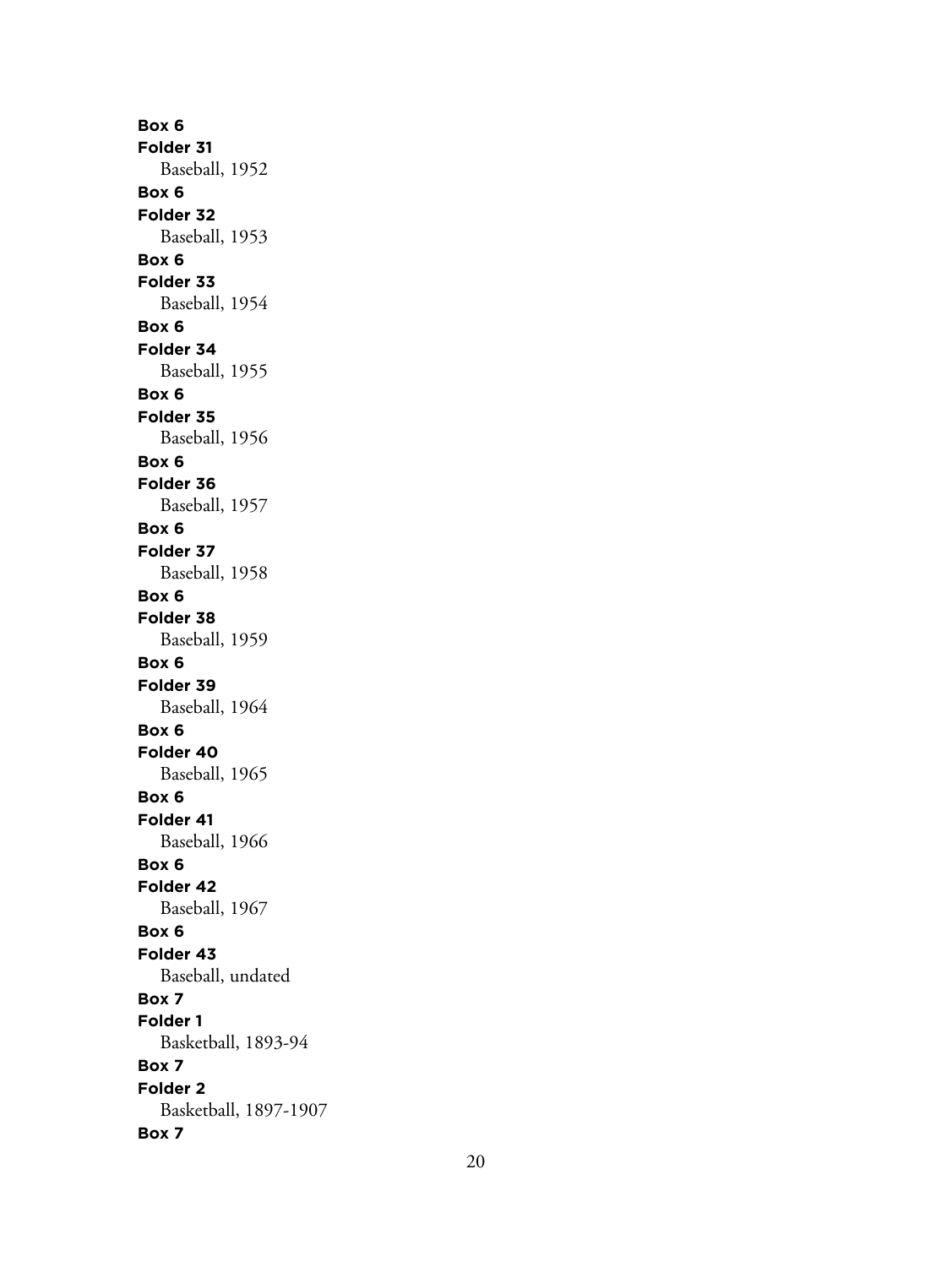**Folder 3** Basketball, 1908-11 **Box 7 Folder 4** Basketball, 1912 **Box 7 Folder 5** Basketball, 1914-16 **Box 7 Folder 6** Basketball, 1917-22 **Box 7 Folder 7** Basketball, 1923-26 **Box 7 Folder 8** Basketball, 1927 **Box 7 Folder 9** Basketball, 1928 **Box 7 Folder 10** Basketball, 1929 **Box 7 Folder 11** Basketball, 1930 **Box 7 Folder 12** Basketball, 1931 **Box 7 Folder 13** Basketball, 1932 **Box 7 Folder 14** Basketball, 1933-34 **Box 7 Folder 15** Basketball, 1935-36 **Box 7 Folder 16** Basketball, 1937 **Box 7 Folder 17** Basketball, 1938-39 **Box 7 Folder 18**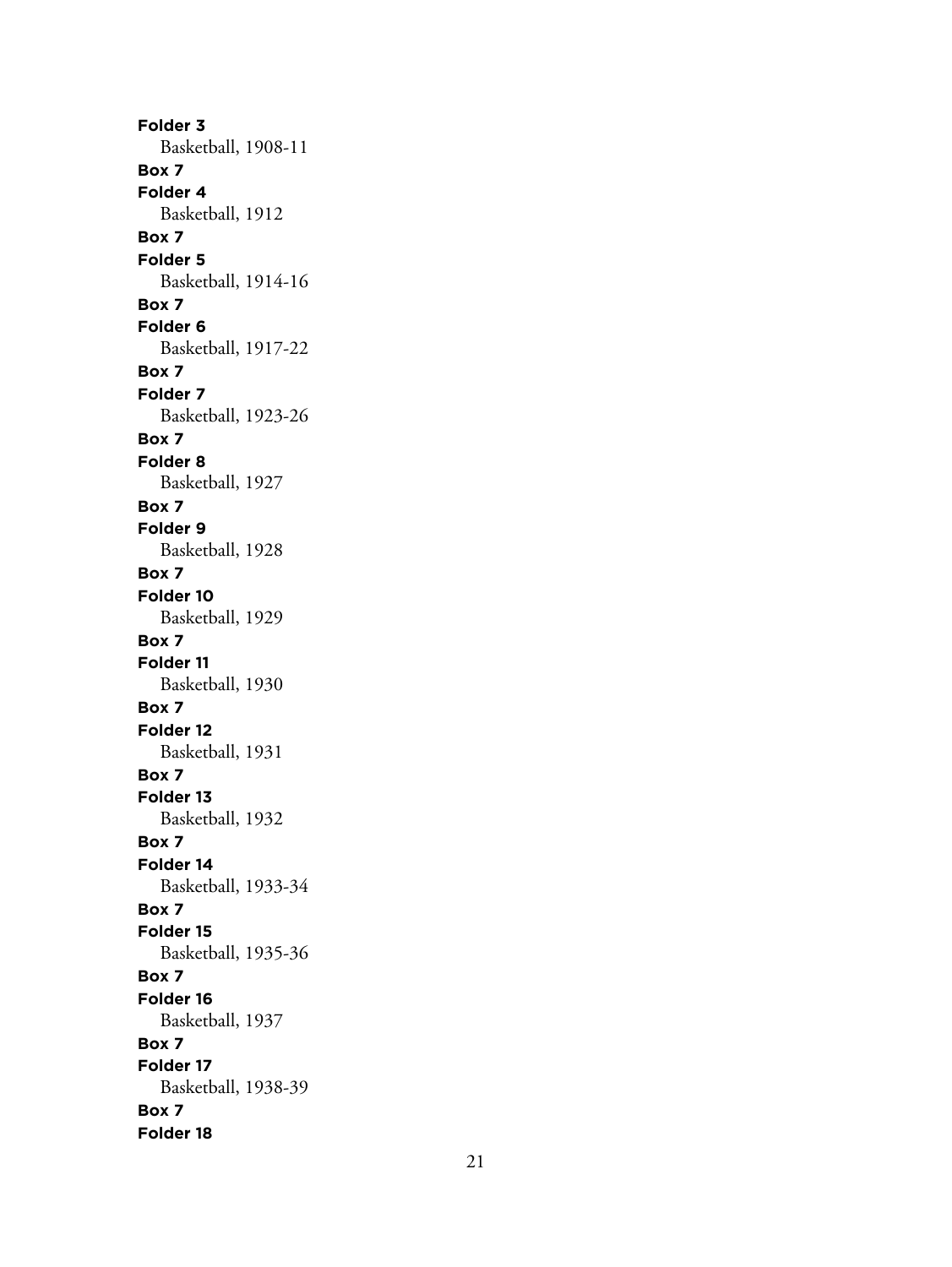Basketball, 1940-41 **Box 7 Folder 19** Basketball, 1942-43 **Box 7 Folder 20** Basketball, 1944 **Box 7 Folder 21** Basketball, 1945 **Box 8 Folder 1** Basketball, 1946 **Box 8 Folder 2** Basketball, 1948 **Box 8 Folder 3** Basketball, 1950 **Box 8 Folder 4** Basketball, 1951-52 **Box 8 Folder 5** Basketball, 1955 **Box 8 Folder 6** Basketball, 1956-59 **Box 8 Folder 7** Basketball, 1960-61 **Box 8 Folder 8** Basketball, 1964 **Box 8 Folder 9** Basketball, 1965 **Box 8 Folder 10** Basketball, 1966 **Box 8 Folder 11** Basketball, 1967 **Box 8 Folder 12** Basketball, undated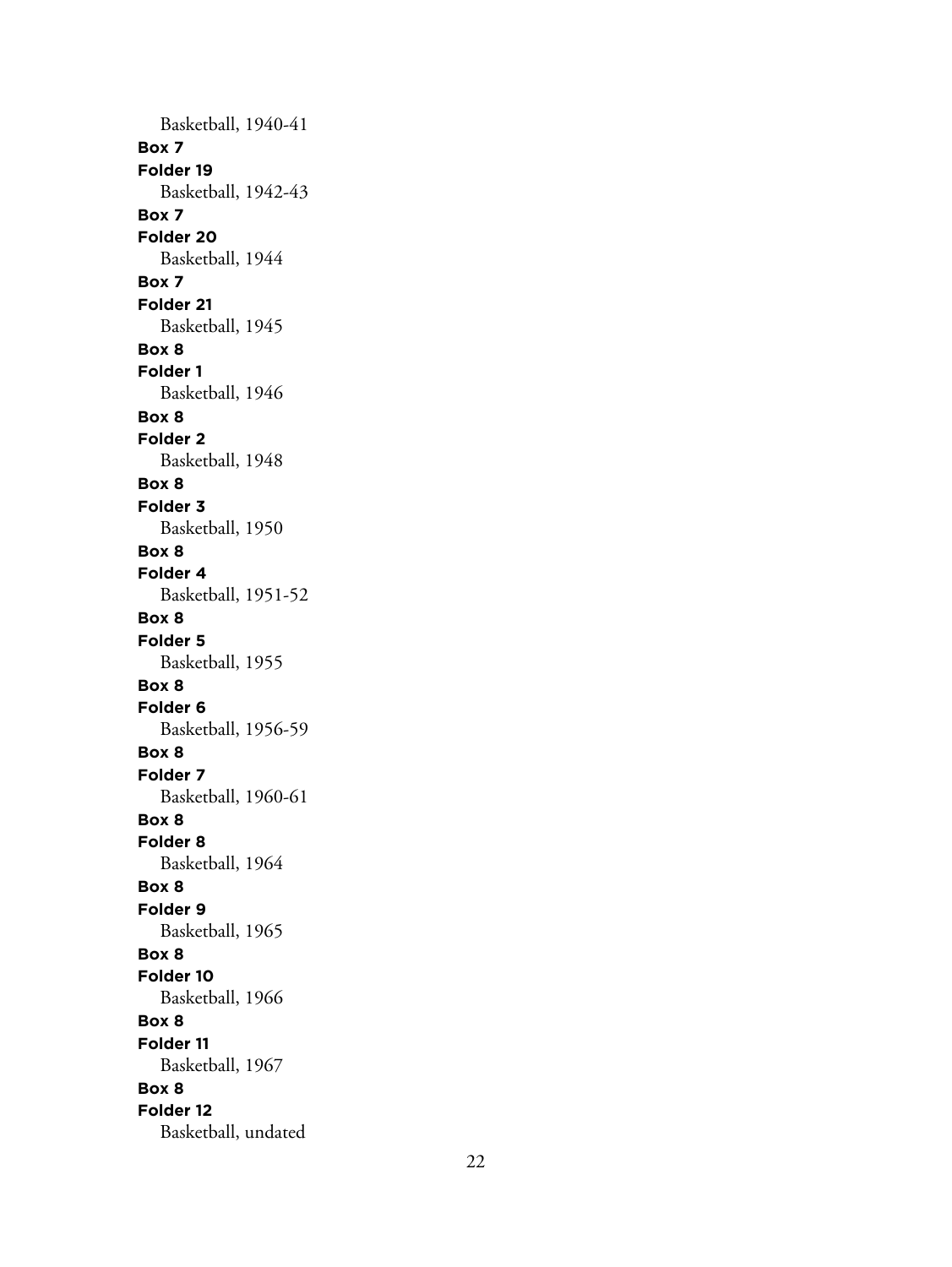**Box 8 Folder 13** Cross country, 1901-09 **Box 8 Folder 14** Cross country, 1910-13 **Box 8 Folder 15** Cross country, 1914-20 **Box 8 Folder 16** Cross country, 1921-23 **Box 8 Folder 17** Cross country, 1924 **Box 8 Folder 18** Cross country, 1925-27 **Box 8 Folder 19** Cross country, 1928-30 **Box 8 Folder 20** Cross country, 1931-33 **Box 8 Folder 21** Cross country, 1934-37 **Box 8 Folder 22** Cross country, 1938-39 **Box 8 Folder 23** Cross country, 1940-41 **Box 8 Folder 24** Cross country, 1942-44 **Box 8 Folder 25** Cross country, 1947-48 **Box 8 Folder 26** Cross country, 1953 **Box 8 Folder 27** Cross country, 1956-58 **Box 8**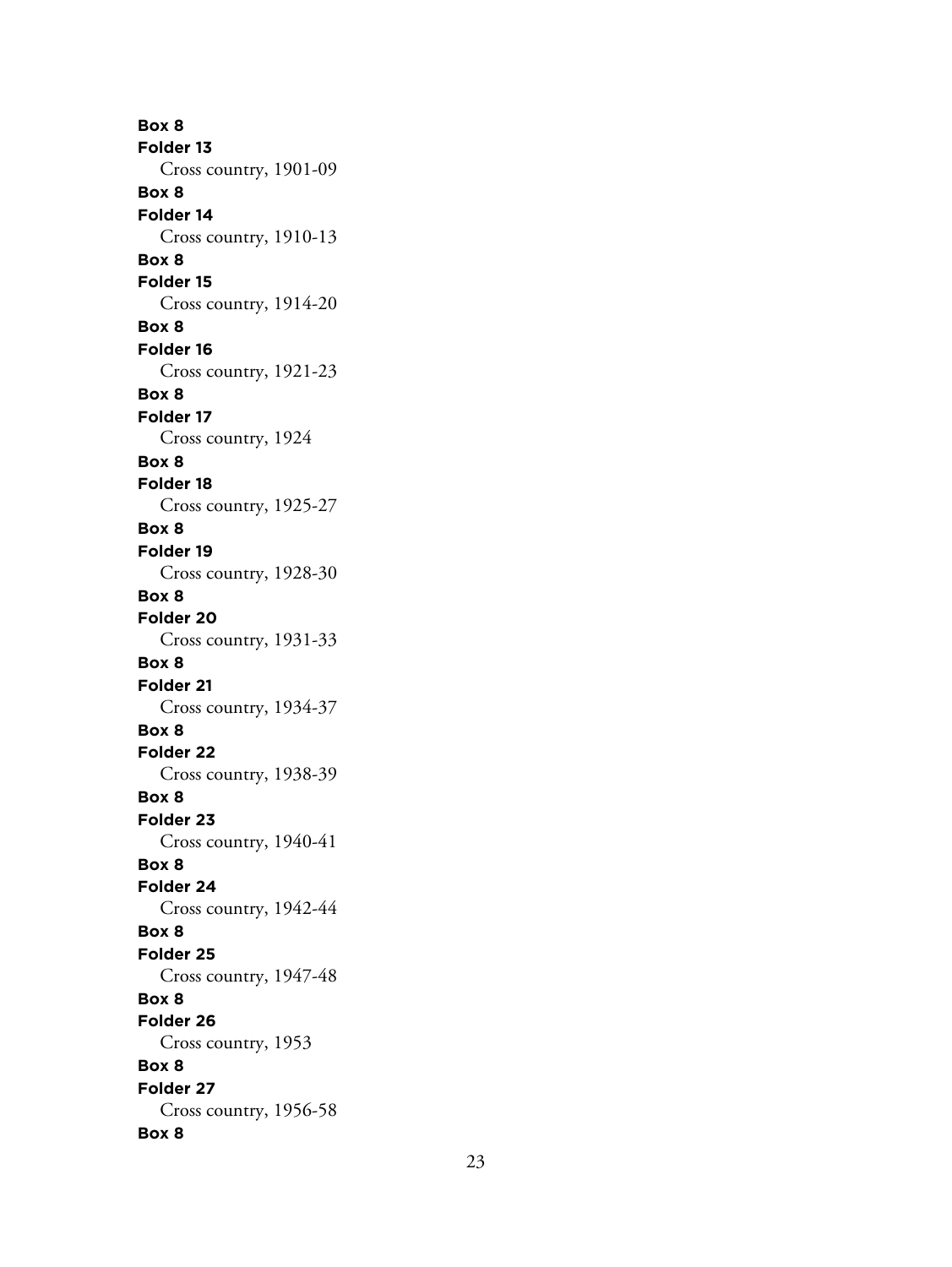**Folder 28** Cross country, 1963 **Box 8 Folder 29** Cross country, 1964 **Box 8 Folder 30** Cross country, 1965 **Box 8 Folder 31** Cross country, 1966 **Box 9 Folder 1** Fencing, 1896-1909 **Box 9 Folder 2** Fencing, 1910-14 **Box 9 Folder 3** Fencing, 1915-22 **Box 9 Folder 4** Fencing, 1923-25 **Box 9 Folder 5** Fencing, 1926-27 **Box 9 Folder 6** Fencing, 1928-29 **Box 9 Folder 7** Fencing, 1930-31 **Box 9 Folder 8** Fencing, 1932-33 **Box 9 Folder 9** Fencing, 1934-35 **Box 9 Folder 10** Fencing, 1936-37 **Box 9 Folder 11** Fencing, 1938 **Box 9 Folder 12**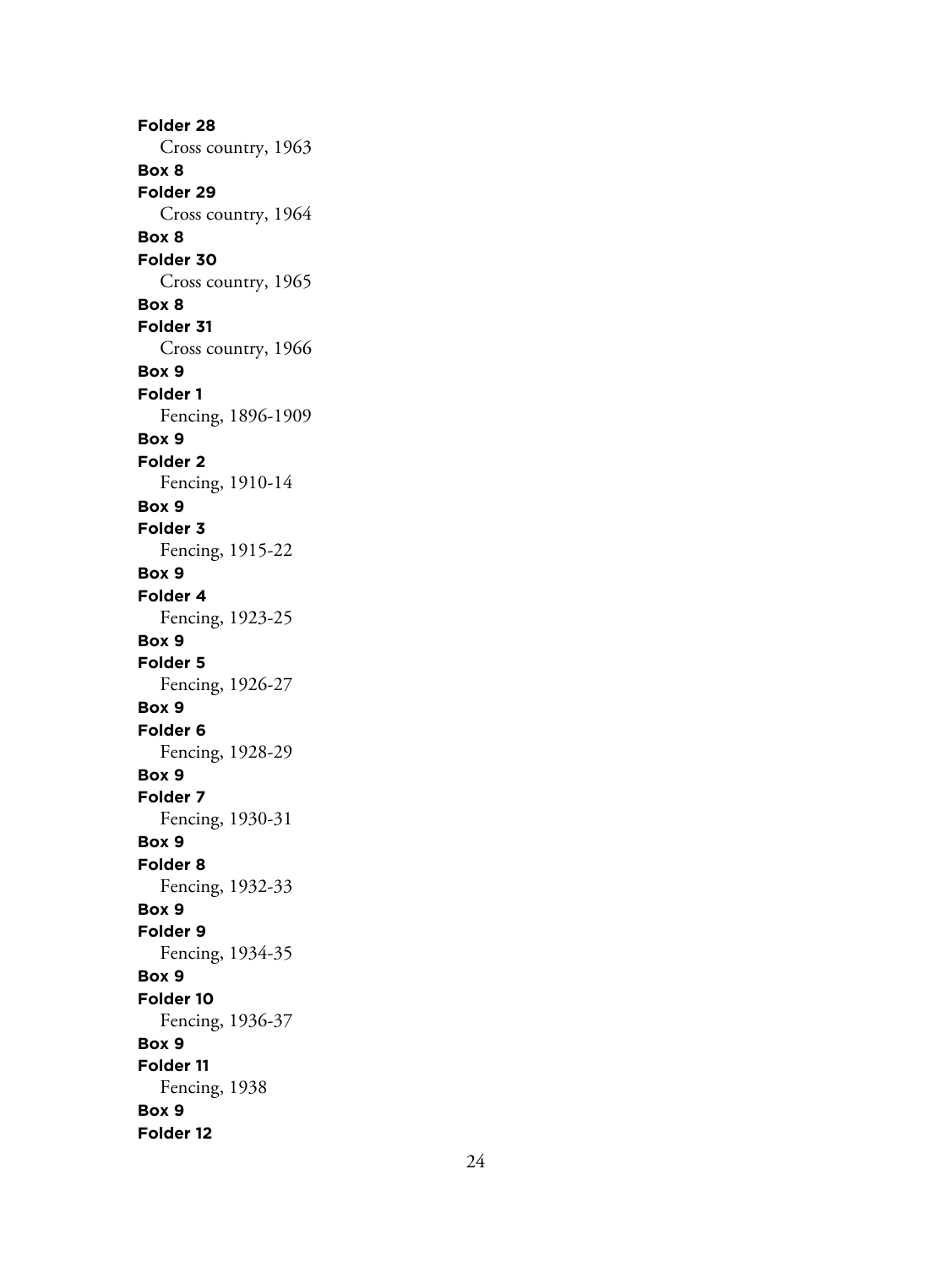Fencing, 1939 **Box 9 Folder 13** Fencing, 1940 **Box 9 Folder 14** Fencing, 1941 **Box 9 Folder 15** Fencing, 1942 **Box 9 Folder 16** Fencing, 1943 **Box 9 Folder 17** Fencing, 1946-48 **Box 9 Folder 18** Fencing, 1949-50 **Box 9 Folder 19** Fencing, 1952 **Box 9 Folder 20** Fencing, 1953-54 **Box 9 Folder 21** Fencing, 1955-59 **Box 9 Folder 22** Fencing, 1965 **Box 9 Folder 23** Fencing, 1966-67 **Box 10 Folder 1** Football, 1892-1906 **Box 10 Folder 2** Football, 1907-15 **Box 10 Folder 3** Football, 1916-23 **Box 10 Folder 4** Football, 1924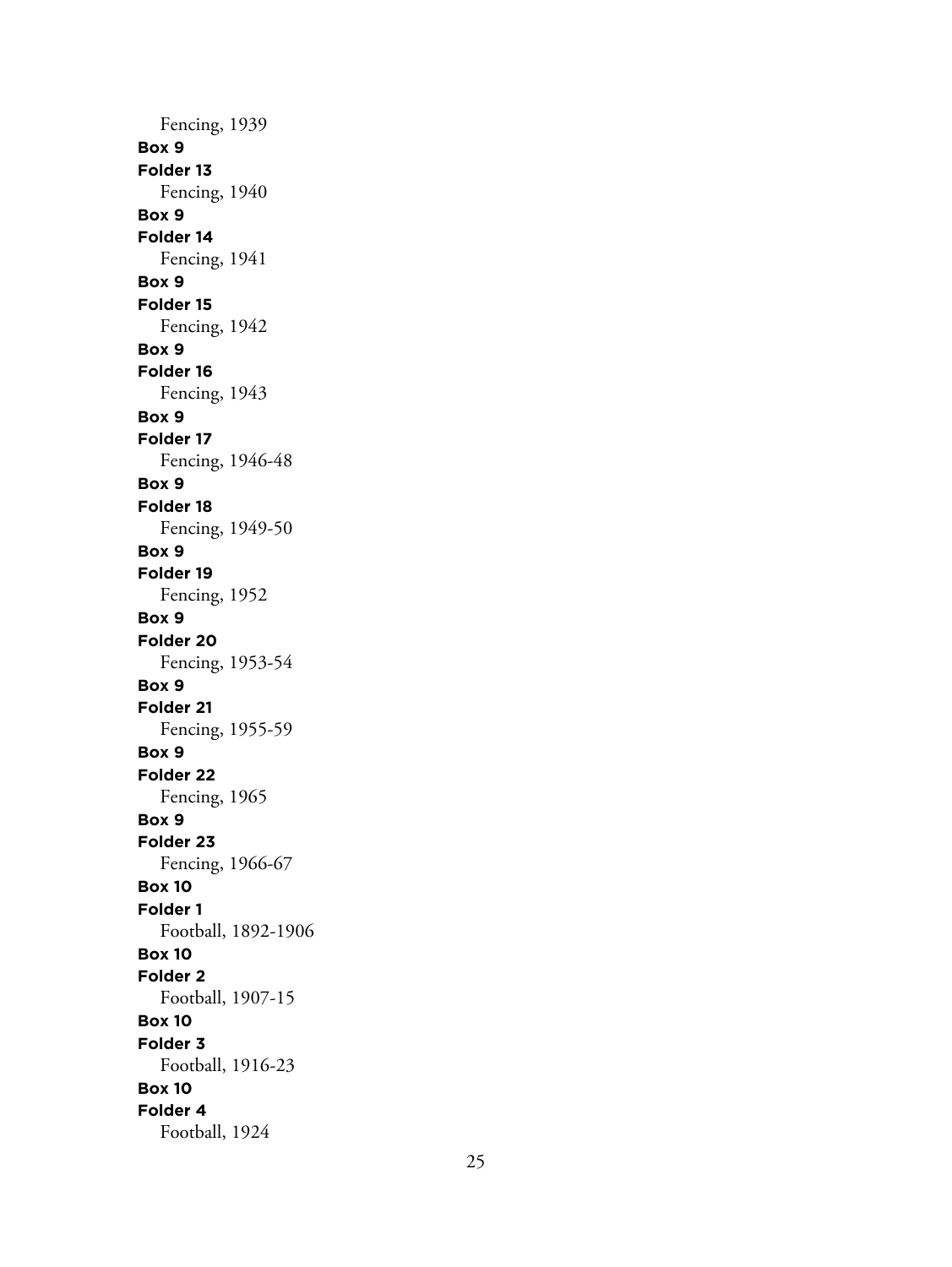**Box 10 Folder 5** Football, 1925-33 **Box 10 Folder 6** Football, 1934-39 **Box 10 Folder 7** Football, 1892-1928, Big Ten statistics **Box 10 Folder 8** Football, 1892-1939, general statistics **Box 10 Folder 9** Golf, 1898-1913 **Box 10 Folder 10** Golf, 1914-23 **Box 10 Folder 11** Golf, 1924-26 **Box 10 Folder 12** Golf, 1927-29 **Box 10 Folder 13** Golf, 1930-31 **Box 10 Folder 14** Golf, 1932-34 **Box 10 Folder 15** Golf, 1935-37 **Box 10 Folder 16** Golf, 1938-40 **Box 10 Folder 17** Golf, 1941-42 **Box 10 Folder 18** Golf, 1943-45 **Box 10 Folder 19** Golf, 1947-50 **Box 10**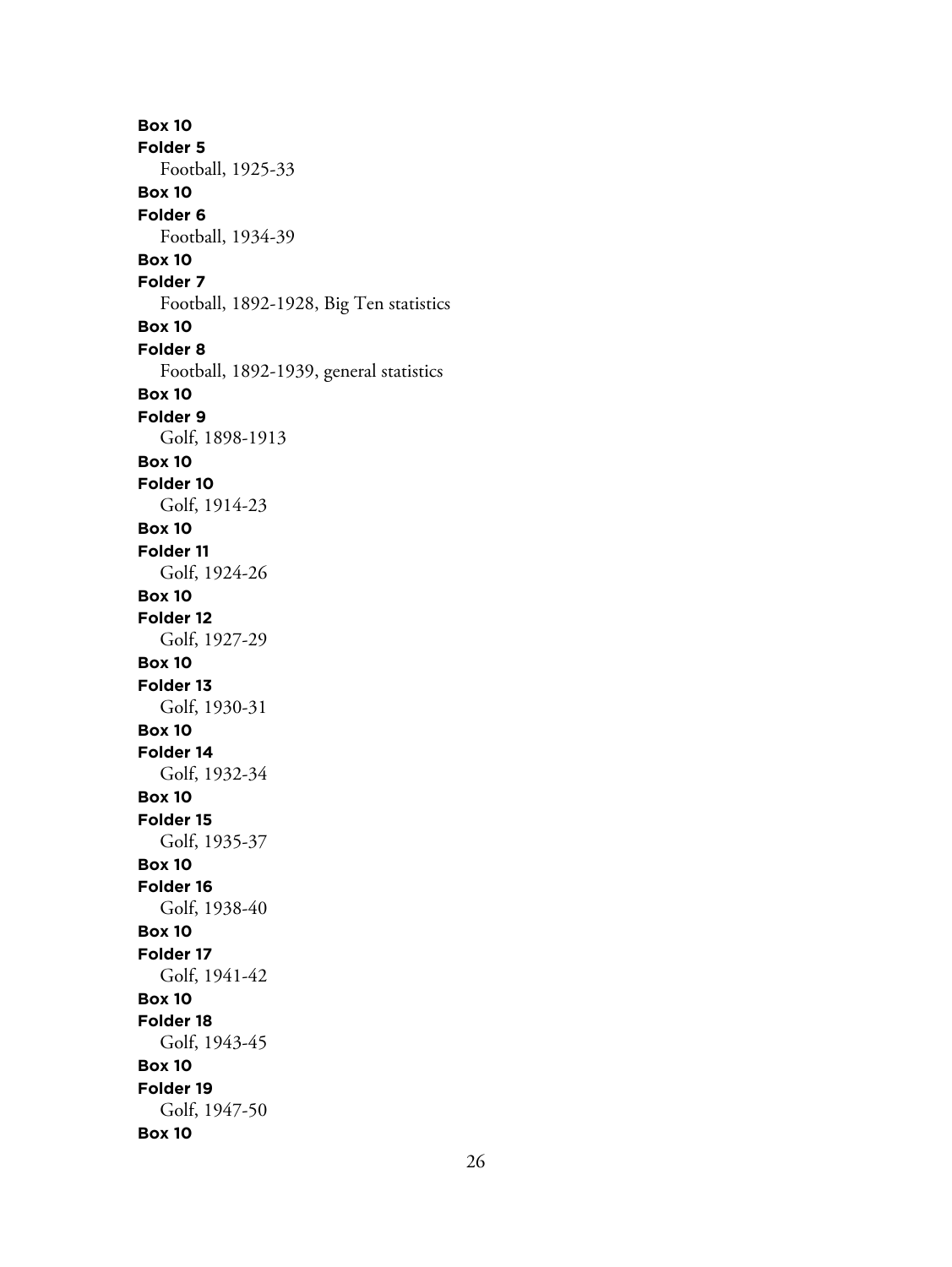**Folder 20** Golf, 1951-54 **Box 10 Folder 21** Golf, 1955-57 **Box 11 Folder 1** Golf, 1958-60 **Box 11 Folder 2** Golf, 1961 **Box 11 Folder 3** Golf, 1962-63 **Box 11 Folder 4** Golf, 1964-65 **Box 11 Folder 5** Golf, 1966-67 **Box 11 Folder 6** Gymnastics, 1897-1912 **Box 11 Folder 7** Gymnastics, 1913-14 **Box 11 Folder 8** Gymnastics, 1915-16 **Box 11 Folder 9** Gymnastics, 1917-21 **Box 11 Folder 10** Gymnastics, 1922-24 **Box 11 Folder 11** Gymnastics, 1925-26 **Box 11 Folder 12** Gymnastics, 1927-29 **Box 11 Folder 13** Gymnastics, 1930-32 **Box 11 Folder 14**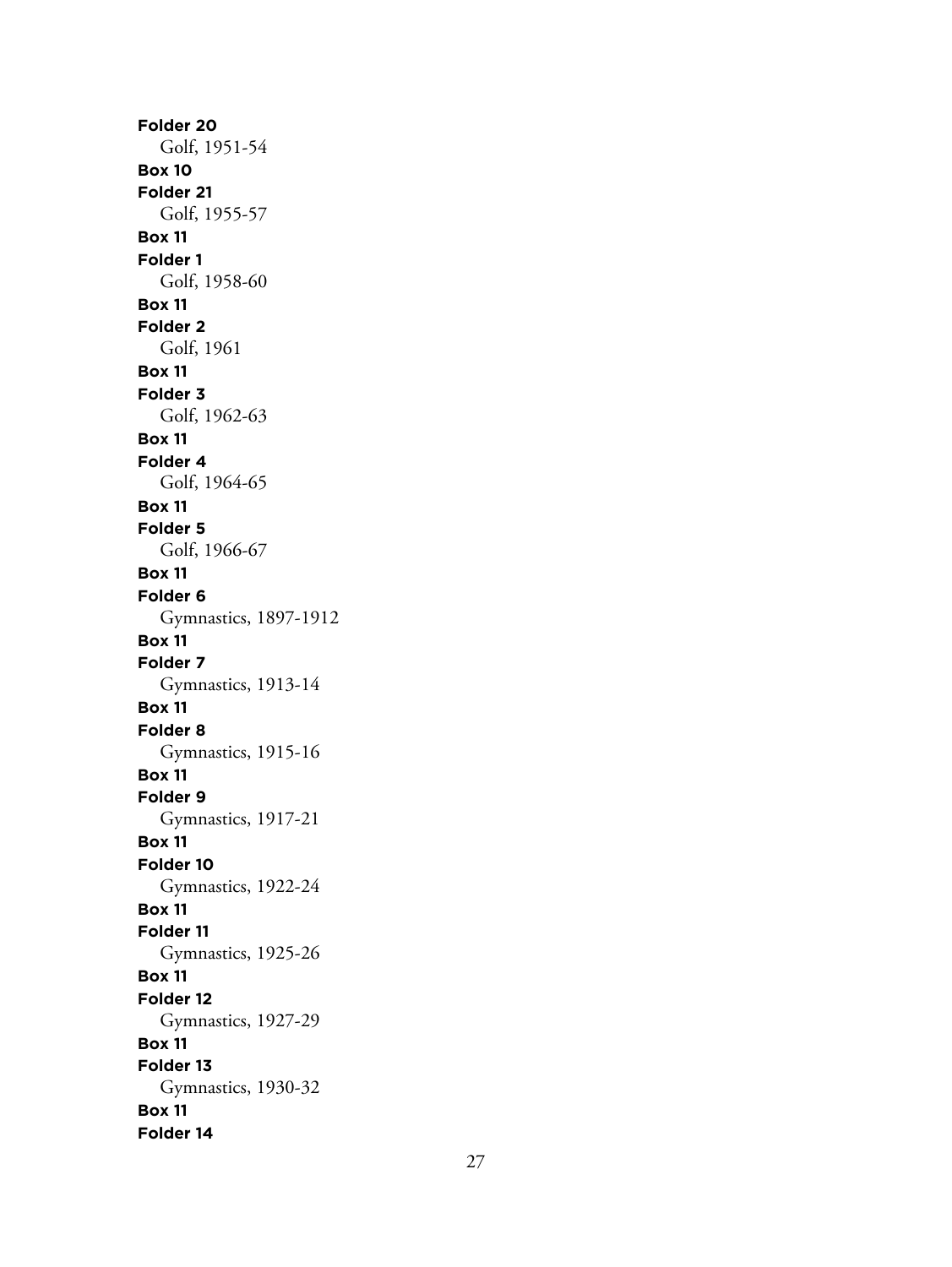Gymnastics, 1933-34 **Box 11 Folder 15** Gymnastics, 1935-36 **Box 11 Folder 16** Gymnastics, 1937-38 **Box 11 Folder 17** Gymnastics, 1939 **Box 11 Folder 18** Gymnastics, 1940 **Box 11 Folder 19** Gymnastics, 1941 **Box 11 Folder 20** Gymnastics, 1942 **Box 12 Folder 1** Gymnastics, 1943-47 **Box 12 Folder 2** Gymnastics, 1948 **Box 12 Folder 3** Gymnastics, 1949 **Box 12 Folder 4** Gymnastics, 1950 **Box 12 Folder 5** Gymnastics, 1951 **Box 12 Folder 6** Gymnastics, 1952 **Box 12 Folder 7** Gymnastics, 1953-54 **Box 12 Folder 8** Gymnastics, 1955 **Box 12 Folder 9** Gymnastics, 1956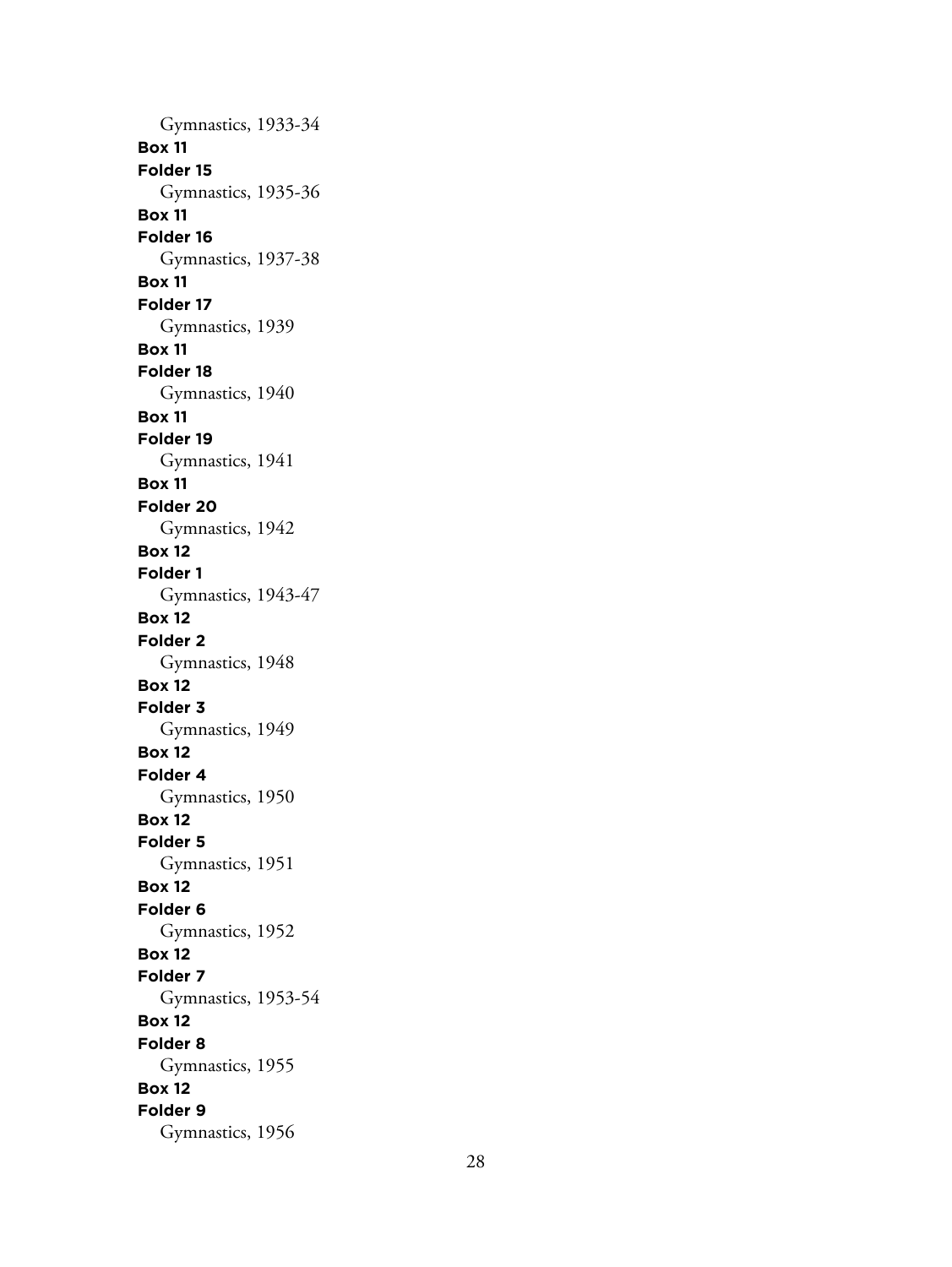**Box 12 Folder 10** Gymnastics, 1957 **Box 12 Folder 11** Gymnastics, 1958 **Box 12 Folder 12** Gymnastics, 1959 **Box 12 Folder 13** Gymnastics, 1960 **Box 12 Folder 14** Gymnastics, 1961 **Box 12 Folder 15** Gymnastics, 1962 **Box 12 Folder 16** Gymnastics, 1963 **Box 13 Folder 1** Gymnastics, 1964 **Box 13 Folder 2** Gymnastics, 1965 **Box 13 Folder 3** Gymnastics, 1966 **Box 13 Folder 4** Gymnastics, 1967 **Box 13 Folder 5** Soccer, 1910-49 **Box 13 Folder 6** Soccer, 1950-54 **Box 13 Folder 7** Soccer, 1955-57 **Box 13 Folder 8** Soccer, 1958-61 **Box 13**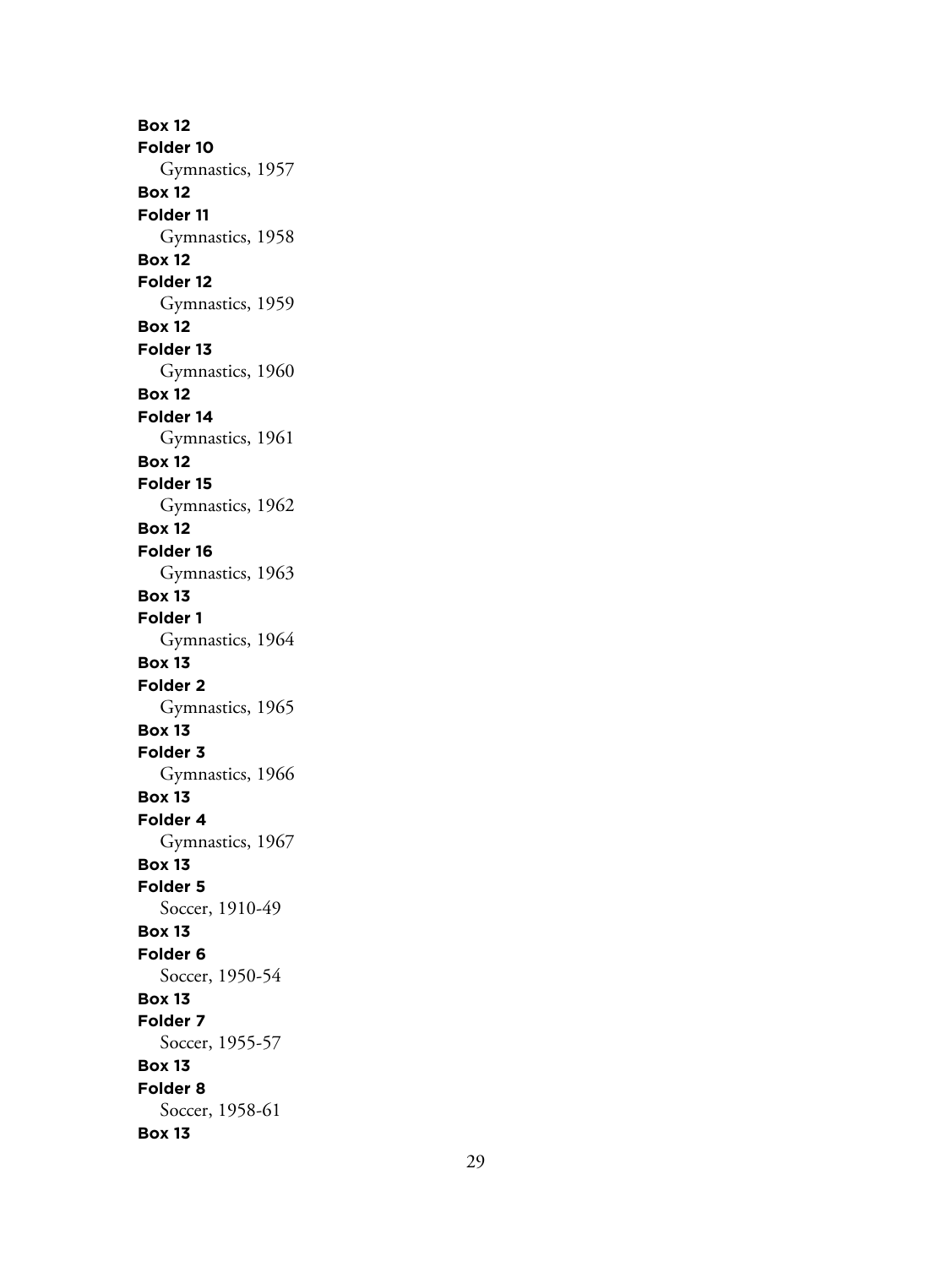**Folder 9** Soccer, 1963-66 **Box 13 Folder 10** Swimming and water polo, 1898-1911 **Box 13 Folder 11** Swimming and water polo, 1912-15 **Box 13 Folder 12** Swimming and water polo, 1916-17 **Box 13 Folder 13** Swimming and water polo, 1918-21 **Box 13 Folder 14** Swimming and water polo, 1922 **Box 13 Folder 15** Swimming and water polo, 1923 **Box 13 Folder 16** Swimming and water polo, 1924 **Box 14 Folder 1** Swimming and water polo, 1925 **Box 14 Folder 2** Swimming and water polo, 1926 **Box 14 Folder 3** Swimming and water polo, 1927 **Box 14 Folder 4** Swimming and water polo, 1928-29 **Box 14 Folder 5** Swimming and water polo, 1930-31 **Box 14 Folder 6** Swimming and water polo, 1932-33 **Box 14 Folder 7** Swimming and water polo, 1934-35 **Box 14 Folder 8**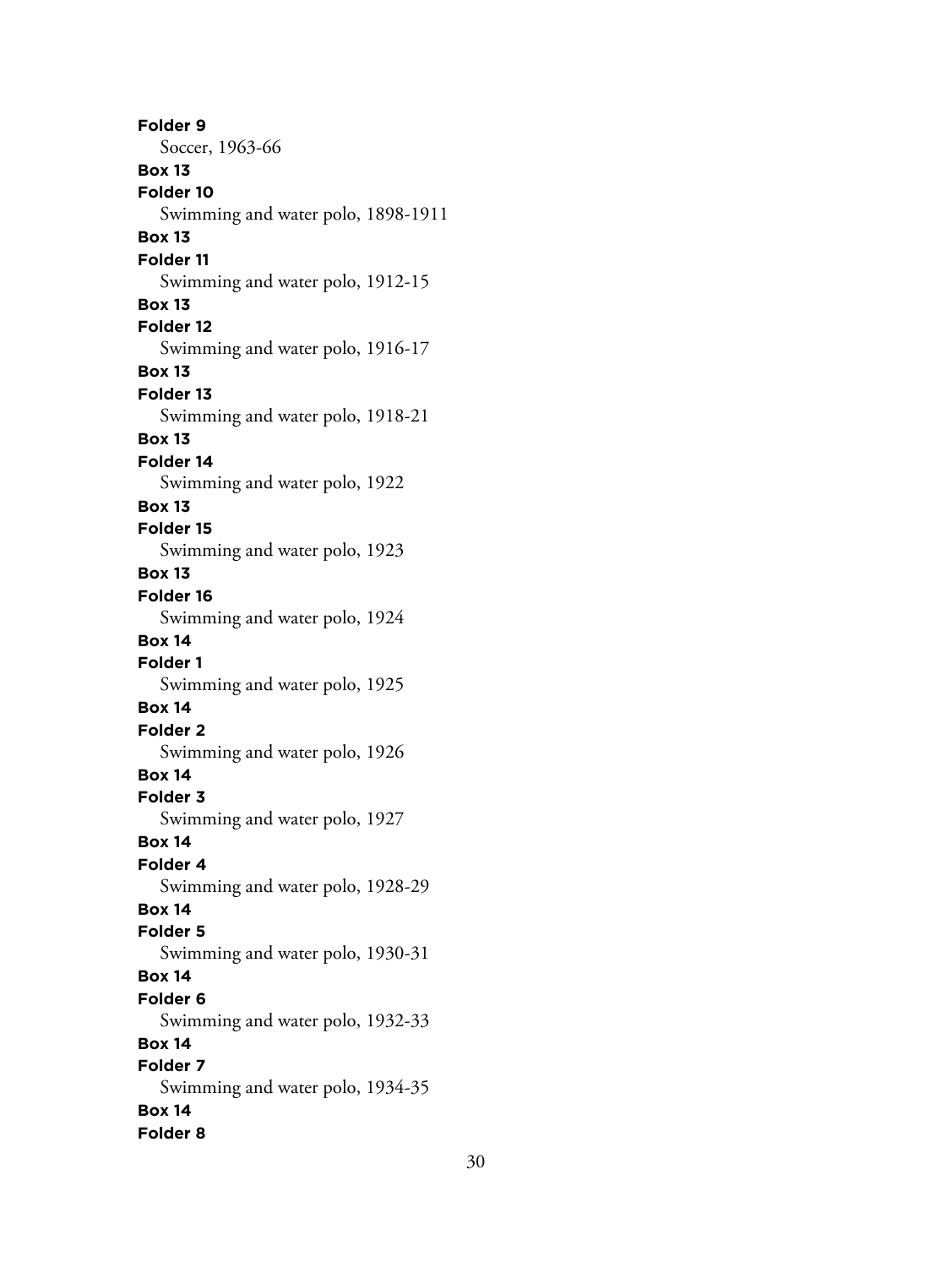Swimming and water polo, 1936-37 **Box 14 Folder 9** Swimming and water polo, 1938 **Box 14 Folder 10** Swimming and water polo, 1939 **Box 14 Folder 11** Swimming and water polo, 1940 **Box 14 Folder 12** Swimming and water polo, 1941 **Box 14 Folder 13** Swimming, 1942 **Box 14 Folder 14** Swimming, 1943-45 **Box 14 Folder 15** Swimming, 1946-48 **Box 14 Folder 16** Swimming, 1949-50 **Box 14 Folder 17** Swimming, 1951-52 **Box 14 Folder 18** Swimming, 1953-56 **Box 14 Folder 19** Swimming, 1957-61 **Box 15 Folder 1** Swimming, 1962-63 **Box 15 Folder 2** Swimming, 1964 **Box 15 Folder 3** Swimming, 1965 **Box 15 Folder 4** Swimming, 1966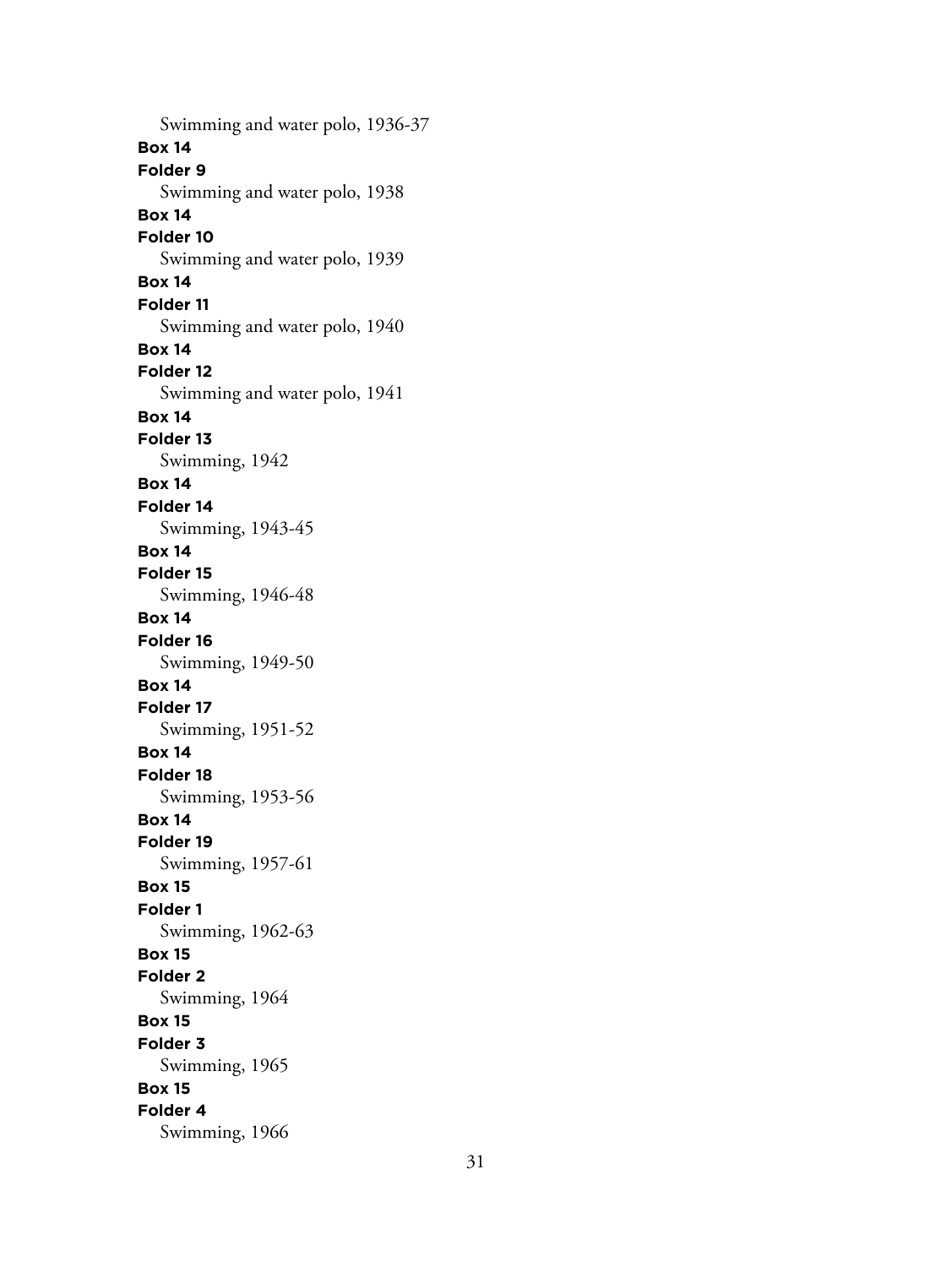**Box 15 Folder 5** Swimming, 1967-68 **Box 15 Folder 6** Tennis, 1893-1900 **Box 15 Folder 7** Tennis, 1901-07 **Box 15 Folder 8** Tennis, 1908-14 **Box 15 Folder 9** Tennis, 1915-22 **Box 15 Folder 10** Tennis, 1923-26 **Box 15 Folder 11** Tennis, 1927-29 **Box 15 Folder 12** Tennis, 1930-32 **Box 15 Folder 13** Tennis, 1933-34 **Box 15 Folder 14** Tennis, 1935-36 **Box 15 Folder 15** Tennis, 1937-38 **Box 15 Folder 16** Tennis, 1939 **Box 15 Folder 17** Tennis, 1940 **Box 15 Folder 18** Tennis, 1941-42 **Box 15 Folder 19** Tennis, 1943 **Box 15**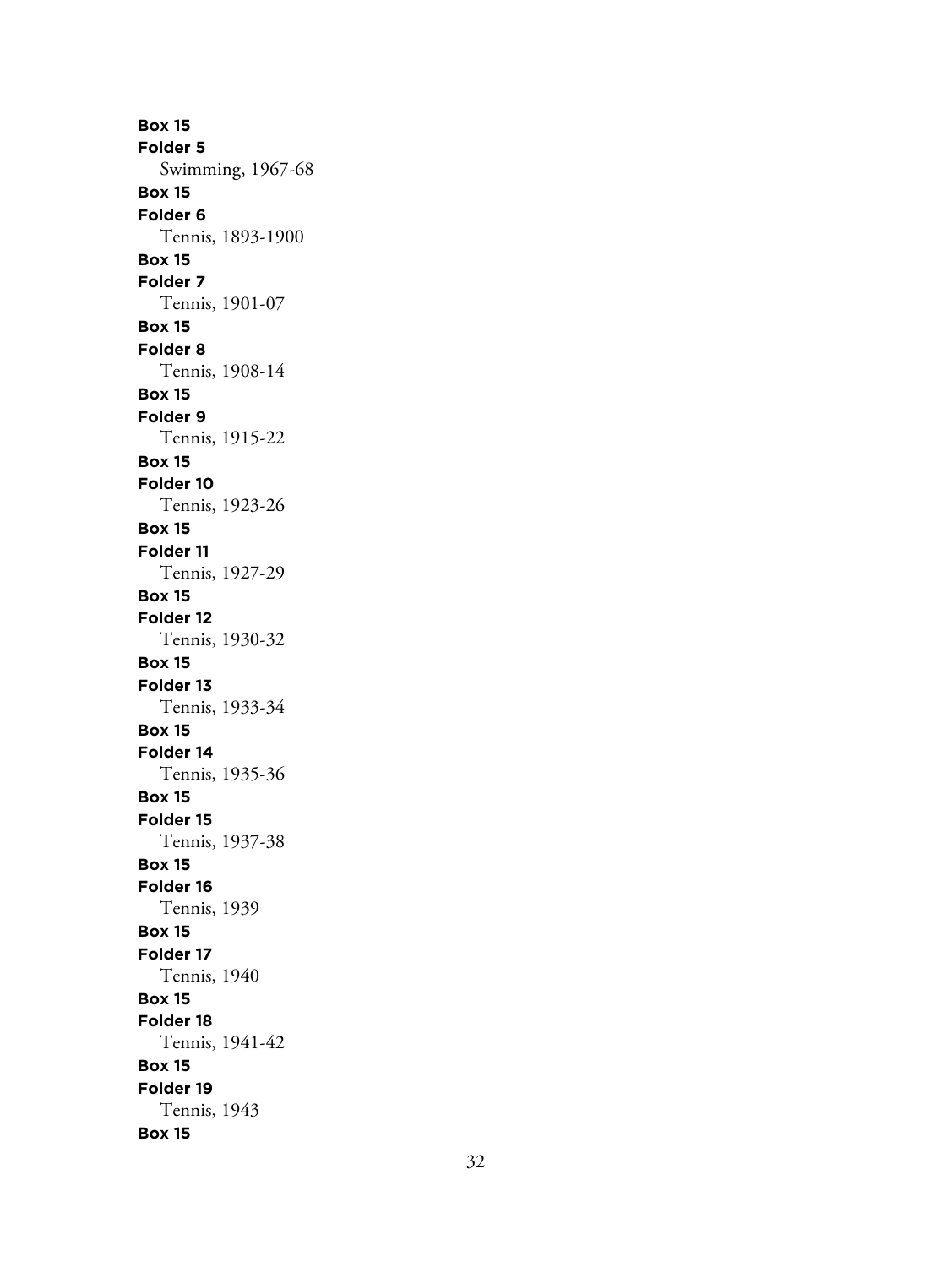**Folder 20** Tennis, 1944-45 **Box 15 Folder 21** Tennis, 1946-48 **Box 16 Folder 1** Tennis, 1949-51 **Box 16 Folder 2** Tennis, 1952-54 **Box 16 Folder 3** Tennis, 1955 **Box 16 Folder 4** Tennis, 1956 **Box 16 Folder 5** Tennis, 1957-58 **Box 16 Folder 6** Tennis, 1959-60 **Box 16 Folder 7** Tennis, 1961-64 **Box 16 Folder 8** Tennis, 1965-66 **Box 16 Folder 9** Tennis, 1967 **Box 16 Folder 10** Track, 1893 **Box 16 Folder 11** Track, 1895 **Box 16 Folder 12** Track, 1896 **Box 16 Folder 13** Track, 1897 **Box 16 Folder 14**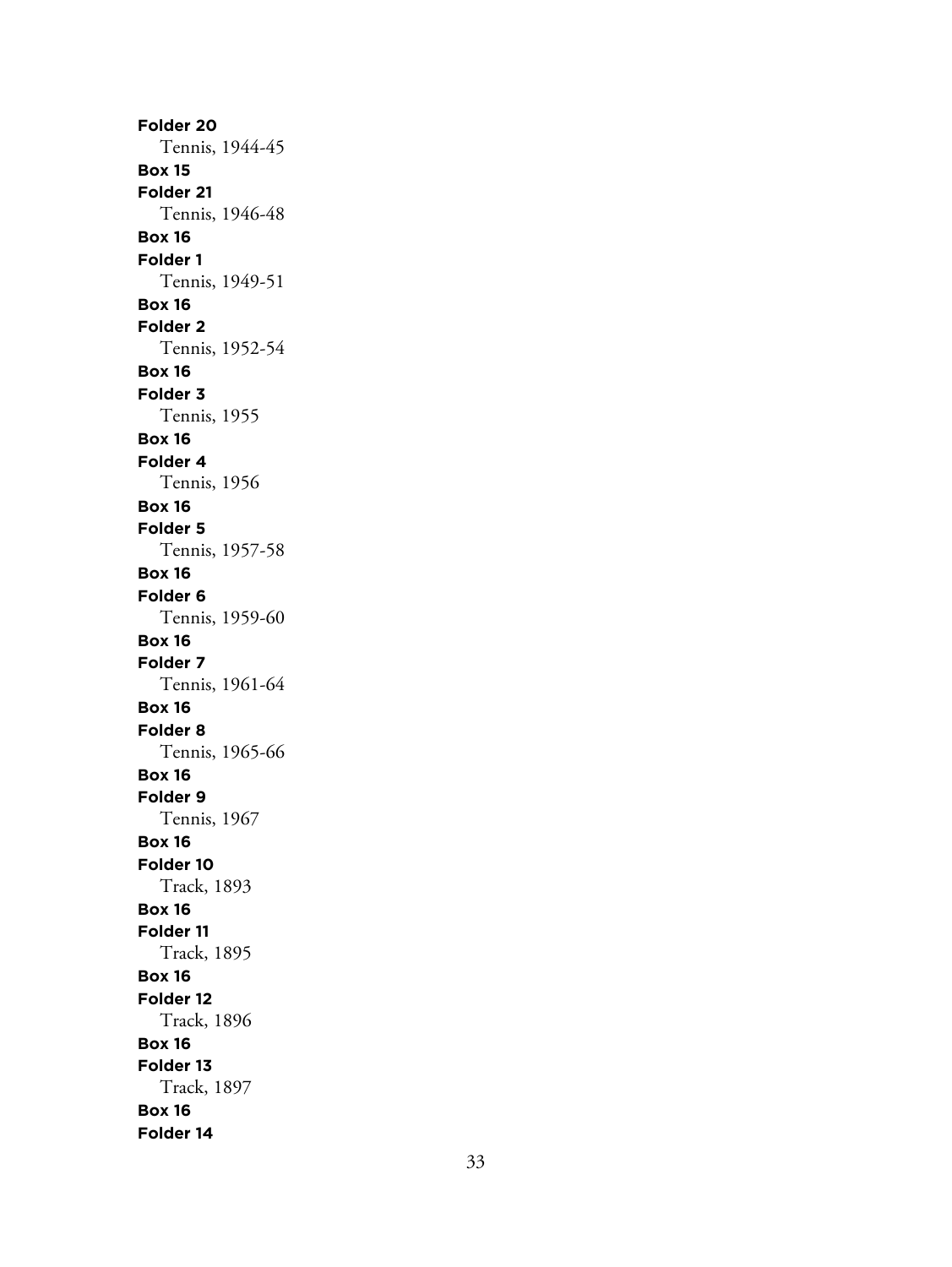Track, 1898 **Box 16 Folder 15** Track, 1899 **Box 16 Folder 16** Track, 1900 **Box 16 Folder 17** Track, 1901 **Box 16 Folder 18** Track, 1902 **Box 16 Folder 19** Track, 1903 **Box 16 Folder 20** Track, 1904 **Box 16 Folder 21** Track, 1905 **Box 16 Folder 22** Track, 1906 **Box 16 Folder 23** Track, 1907 **Box 17 Folder 1** Track, 1908 **Box 17 Folder 2** Track, 1911 **Box 17 Folder 3** Track, 1916 **Box 17 Folder 4** Track, 1917 **Box 17 Folder 5** Track, 1918 **Box 17 Folder 6** Track, 1919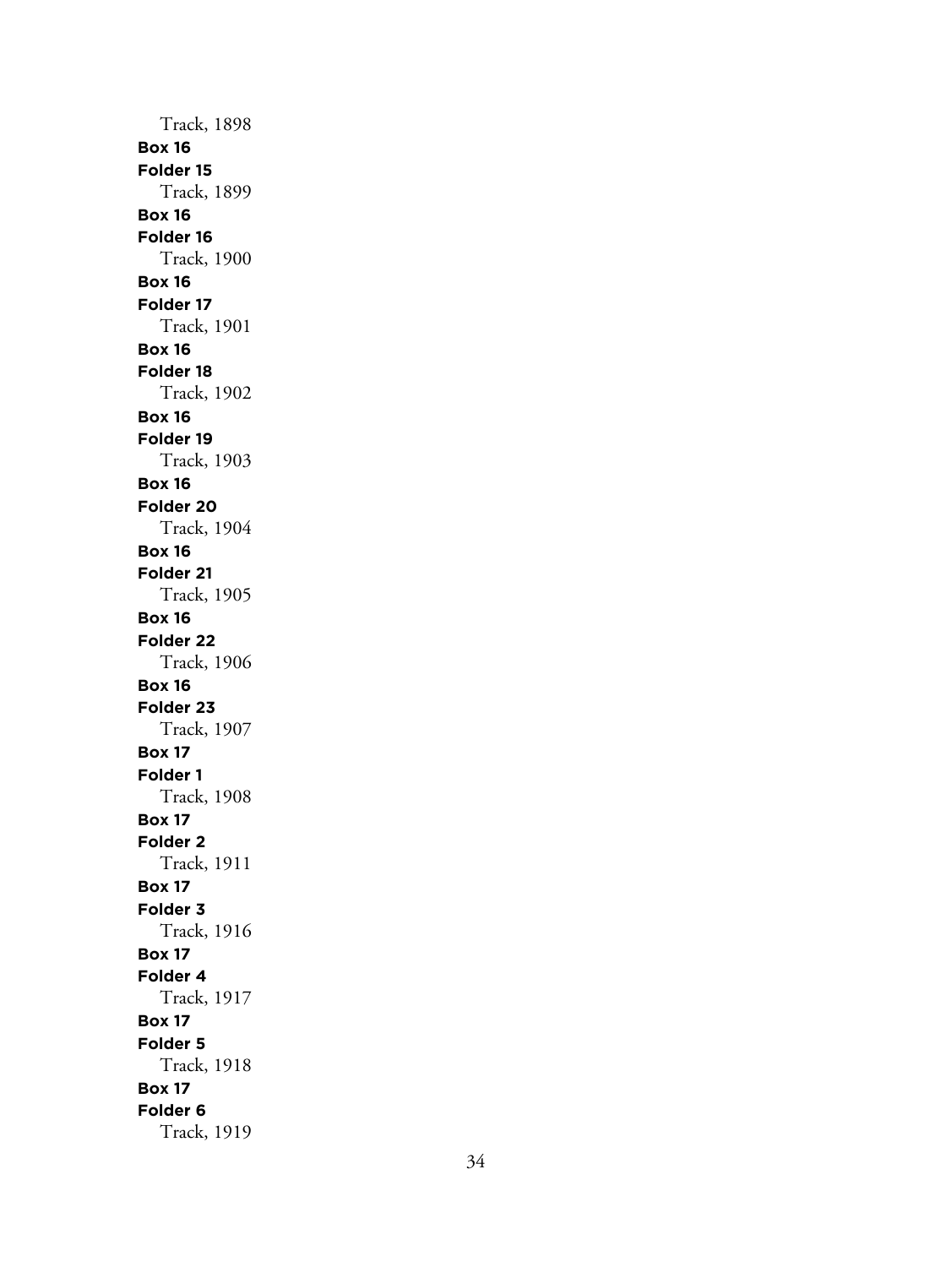**Box 17 Folder 7** Track, 1920-21 **Box 17 Folder 8** Track, 1922-23 **Box 17 Folder 9** Track, 1924-25 **Box 17 Folder 10** Track, 1926-27 **Box 17 Folder 11** Track, 1928-30 **Box 17 Folder 12** Track, 1931 **Box 17 Folder 13** Track, 1932 **Box 17 Folder 14** Track, 1933 **Box 17 Folder 15** Track, 1934 **Box 17 Folder 16** Track, 1935 **Box 17 Folder 17** Track, 1936 **Box 17 Folder 18** Track, 1937 **Box 18 Folder 1** Track, 1938 **Box 18 Folder 2** Track, 1939 **Box 18 Folder 3** Track, 1940 **Box 18**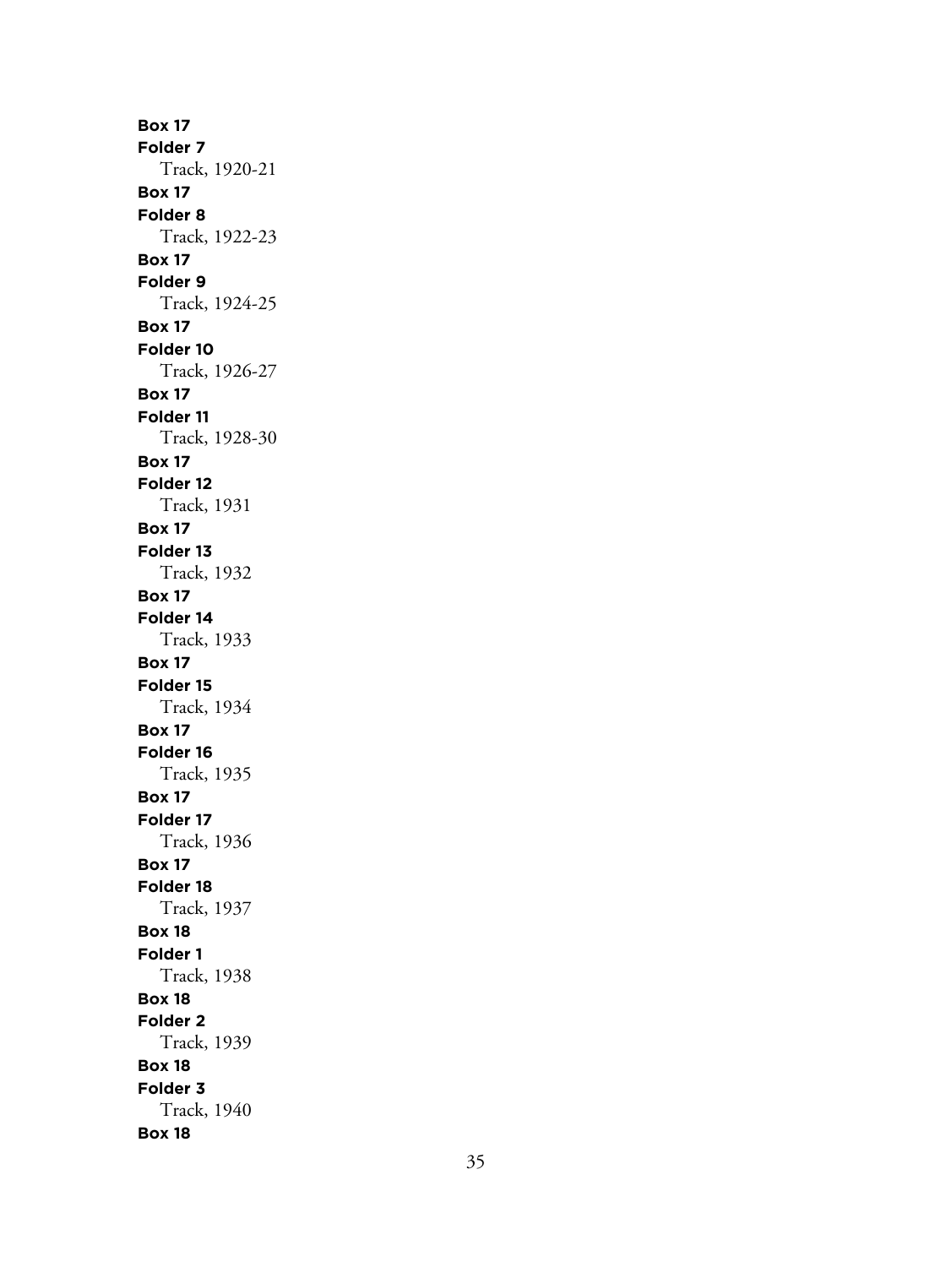**Folder 4** Track, 1941 **Box 18 Folder 5** Track, 1942 **Box 18 Folder 6** Track, 1943 **Box 18 Folder 7** Track, 1944 **Box 18 Folder 8** Track, 1945 **Box 18 Folder 9** Track, 1947-48 **Box 18 Folder 10** Track, 1958-63 **Box 18 Folder 11** Track, 1964 **Box 18 Folder 12** Track, 1965 **Box 18 Folder 13** Track, 1966-67 **Box 18 Folder 14** Wrestling, 1898-1915 **Box 18 Folder 15** Wrestling, 1916-17 **Box 18 Folder 16** Wrestling, 1918-22 **Box 19 Folder 1** Wrestling, 1923-24 **Box 19 Folder 2** Wrestling, 1925-27 **Box 19 Folder 3**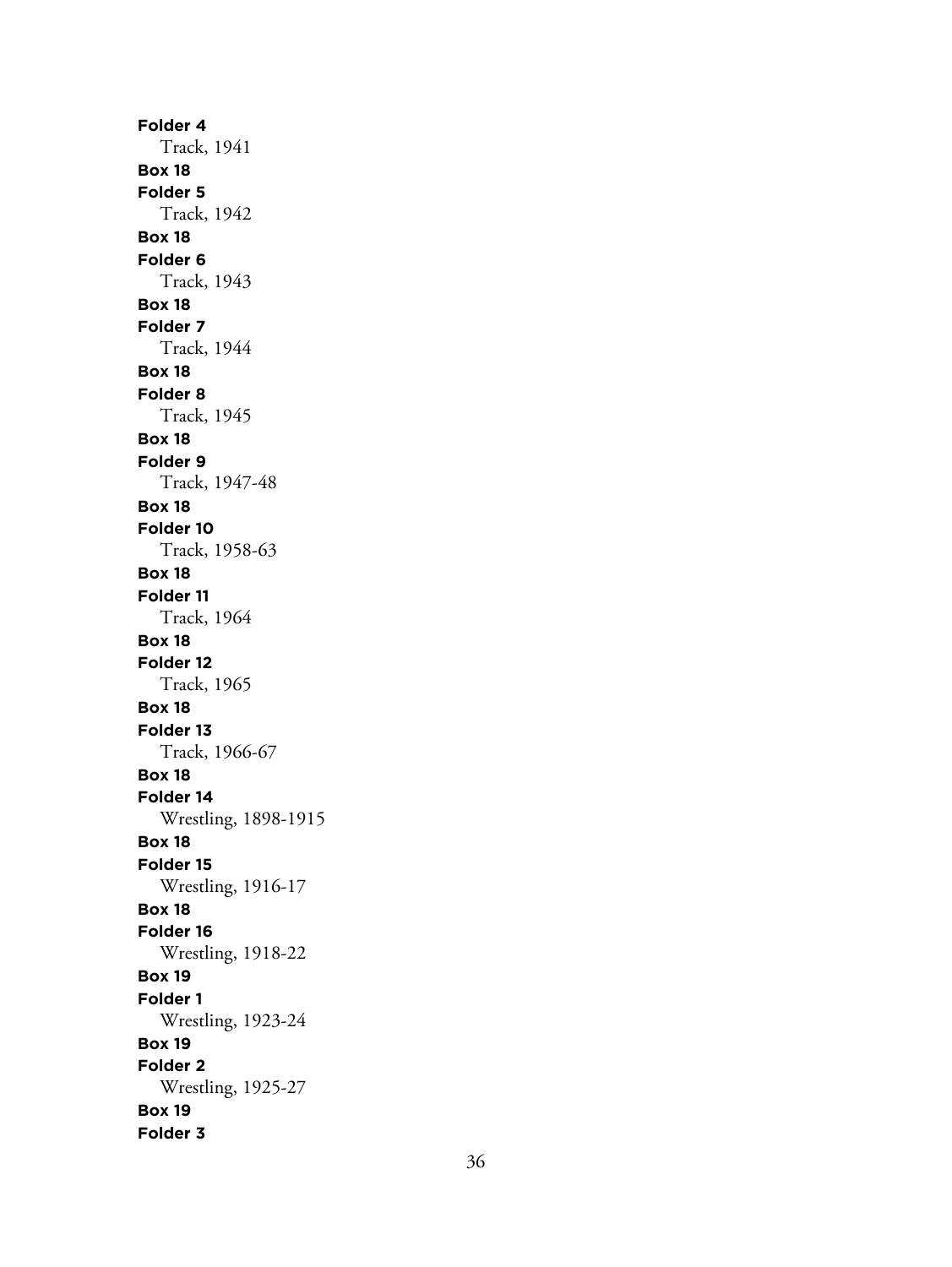Wrestling, 1928-29 **Box 19 Folder 4** Wrestling, 1930-31 **Box 19 Folder 5** Wrestling, 1932 **Box 19 Folder 6** Wrestling, 1933 **Box 19 Folder 7** Wrestling, 1934-35 **Box 19 Folder 8** Wrestling, 1936-37 **Box 19 Folder 9** Wrestling, 1938 **Box 19 Folder 10** Wrestling, 1939-40 **Box 19 Folder 11** Wrestling, 1941-42 **Box 19 Folder 12** Wrestling, 1943-46 **Box 19 Folder 13** Wrestling, 1947-49 **Box 19 Folder 14** Wrestling, 1950-52 **Box 19 Folder 15** Wrestling, 1953-55 **Box 19 Folder 16** Wrestling, 1956-58 **Box 19 Folder 17** Wrestling, 1959-60 **Box 19 Folder 18** Wrestling, 1961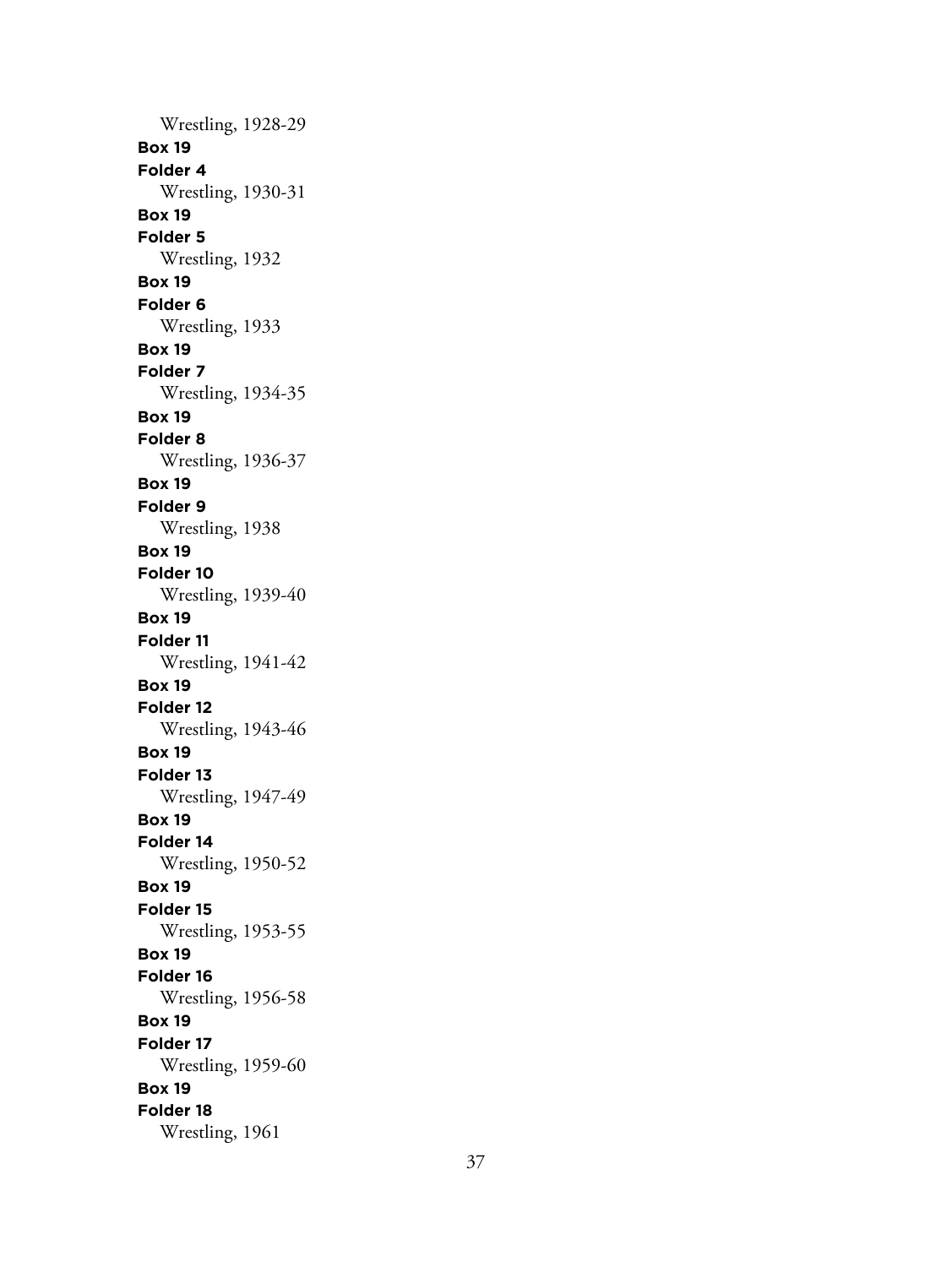**Box 20 Folder 1-2** Wrestling, 1962 **Box 20 Folder 3** Wrestling, 1963 **Box 20 Folder 4-5** Wrestling, 1964 **Box 20 Folder 6** Wrestling, 1965 **Box 20 Folder 7** Wrestling, 1966 **Box 20 Folder 8** Wrestling, 1967 **Box 20 Folder 9** Summarized sports results, 1945/46 **Box 20 Folder 10** Summarized sports results, 1946/47 **Box 20 Folder 11** Summarized sports results, 1949/50 **Box 20 Folder 12** Summarized sports results, 1950/51 **Box 20 Folder 13** Summarized sports results, 1951/52 **Box 20 Folder 14** Summarized sports results, 1952/53 **Box 20 Folder 15** Summarized sports results, 1953/54 **Box 20 Folder 16** Summarized sports results, 1954/55 **Box 20 Folder 17** Summarized sports results, 1955/56 **Box 20**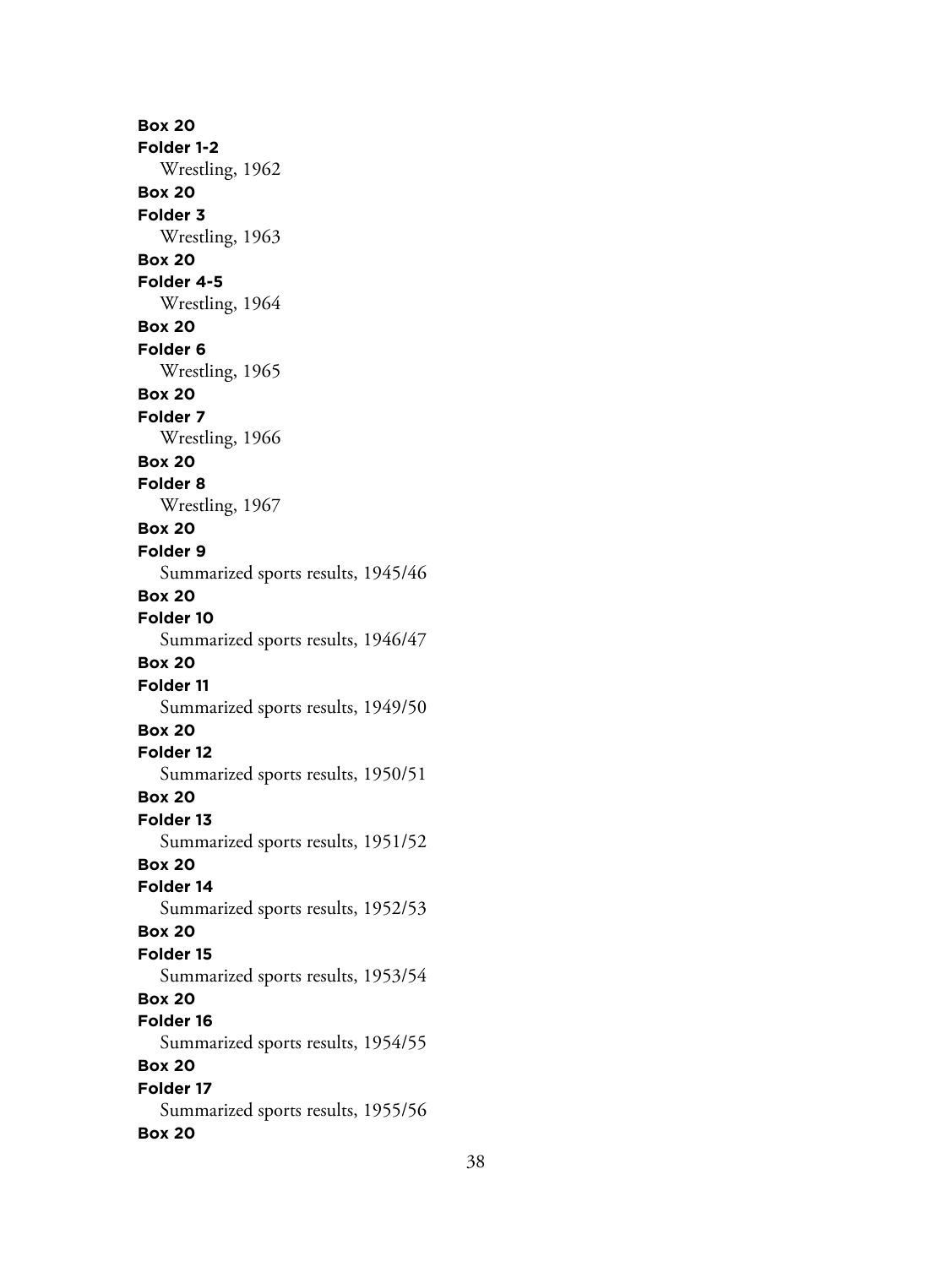**Folder 18** Summarized sports results, 1956/57 **Box 20 Folder 19** Summarized sports results, 1957/58 **Box 20 Folder 20** Summarized sports results, 1958/59 **Box 20 Folder 21** Summarized sports results, general

## **Subseries 2: Minor Sports**

**Box 21 Folder 1** Baseball, summer, 1947-49 **Box 21 Folder 2** Football, 1940-42 **Box 21 Folder 3** Ice hockey, 1938-53 **Box 21 Folder 4** Polo, 1929-35 **Box 21 Folder 5** Rifle Club, 1936-37 **Box 21 Folder 6** Rifle Club, 1937 **Box 21 Folder 7** Rifle Club, 1938 **Box 21 Folder 8** Rifle Club, 1939 **Box 21 Folder 9** Rifle Club, 1940 **Box 21 Folder 10** Rifle Club, 1941 **Box 21 Folder 11** Rifle Club, 1942-44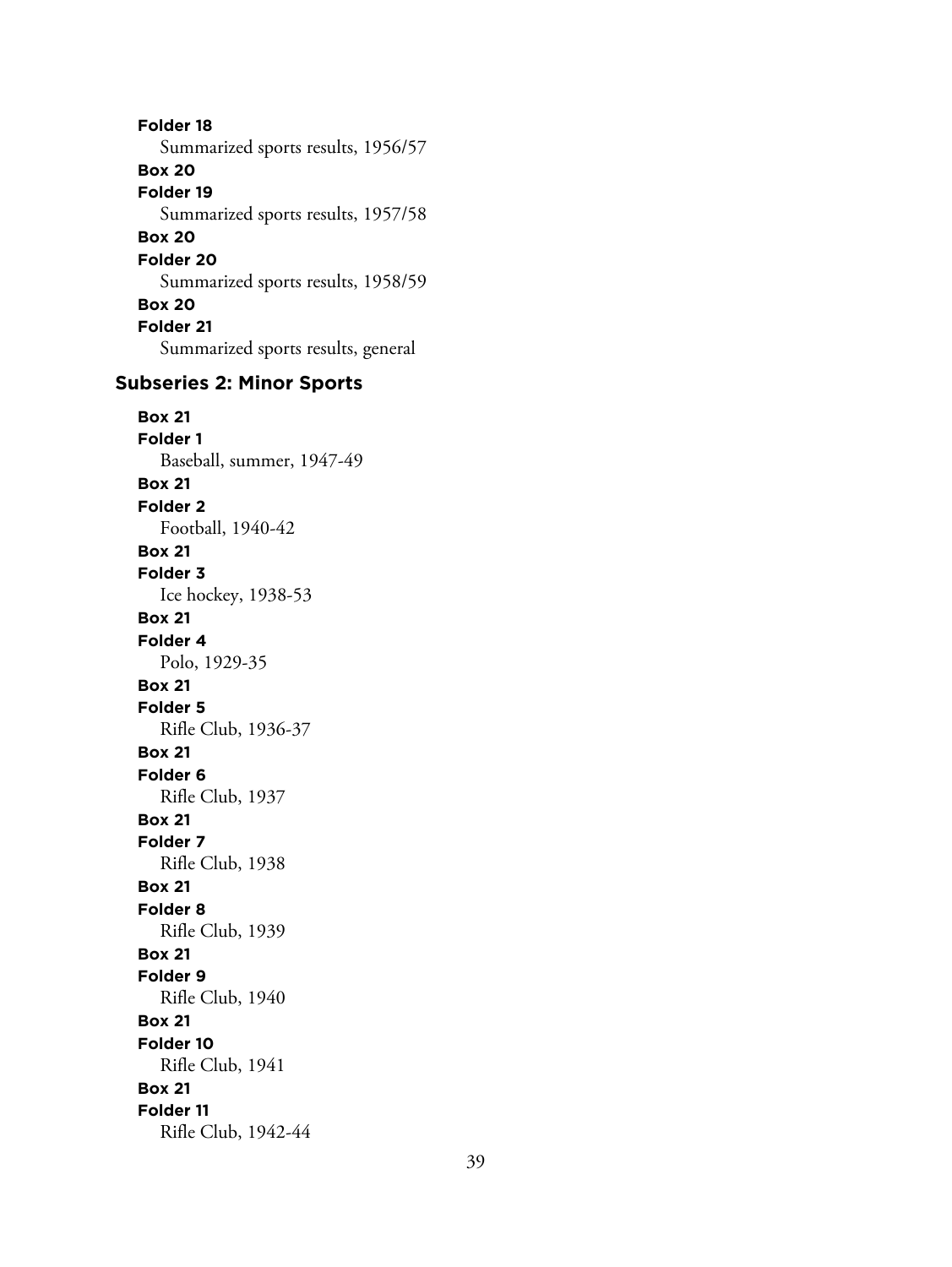**Box 21 Folder 12** Rifle Club, 1945 **Box 21 Folder 13** Rifle Club, 1946 **Box 21 Folder 14** Rifle Club, 1947 **Box 21 Folder 15** Rifle Club, 1948-50 **Box 22 Folder 1** Sailing, 1956-60 **Box 22 Folder 2** Skiing, 1941 **Box 22 Folder 3** Squash and handball, 1937-49 **Box 22 Folder 4** Tennis, summer, 1948-49 **Box 22 Folder 5** Volleyball, 1948 **Box 22 Folder 6** Weight lifting, 1949-50

# **Subseries 3: Intramural Sports**

**Box 22 Folder 7** 1916 [Cup Races] **Box 22 Folder 8** 1934/35 **Box 22 Folder 9** 1935/36 **Box 22 Folder 10** 1936/37 **Box 22 Folder 11**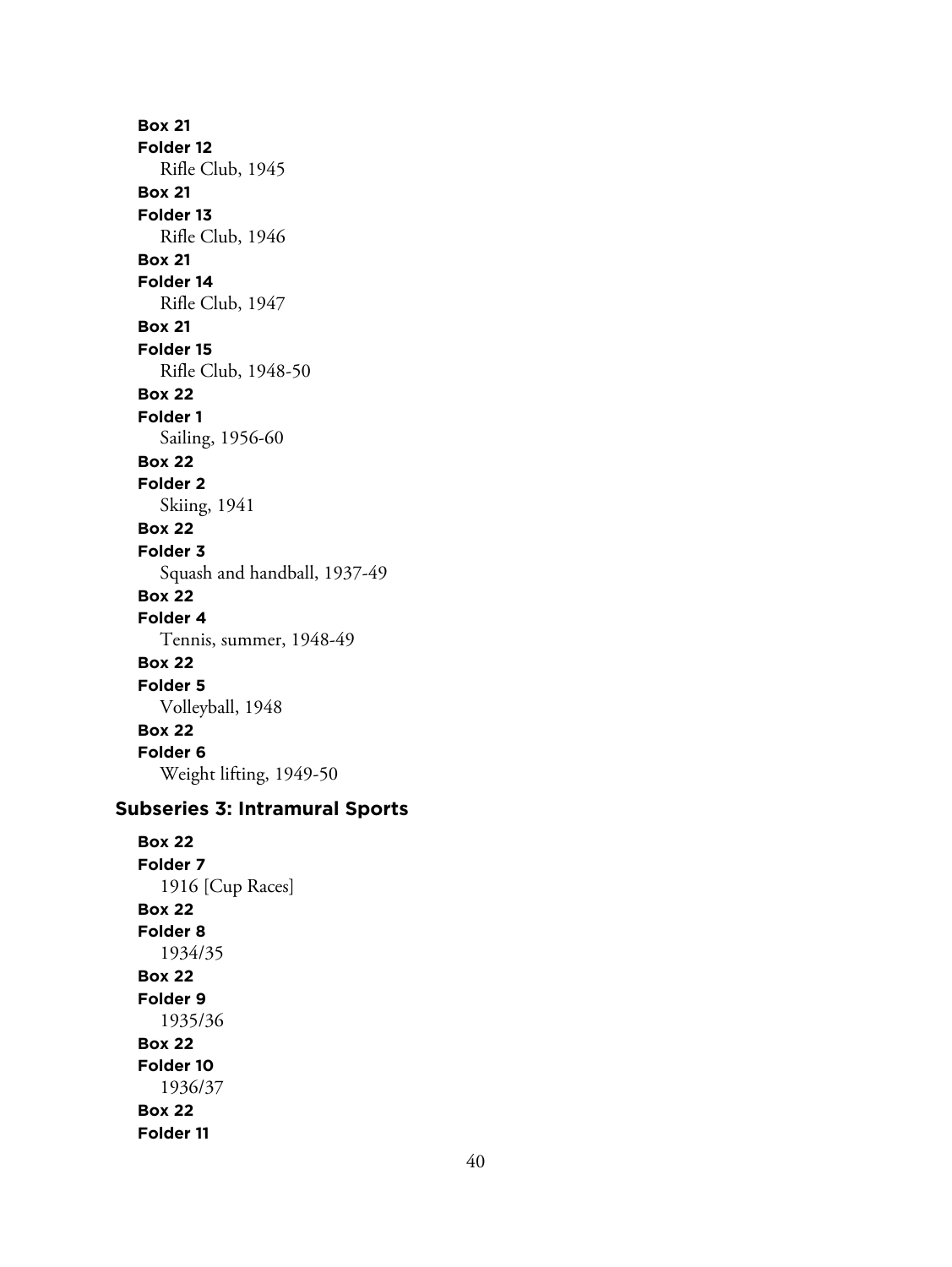# 1937/38 **Box 22 Folder 12** 1938/39 **Box 22 Folder 13** 1939/40 **Box 22 Folder 14** 1940/41 **Box 22 Folder 15** 1941/42 **Box 22 Folder 16**

1961

# **Subseries 4: High School Sports**

# **Box 22**

**Folder 17**

Chicago and Illinois high school events, gymnastics, 1965-66

## **Box 22**

**Folder 18**

Chicago and Illinois high school events, track, 1894

# **Box 22**

# **Folder 19**

Chicago and Illinois high school events, track, 1895

## **Box 22**

# **Folder 20**

Chicago and Illinois high school events, track, 1896

## **Box 22**

# **Folder 21**

Chicago and Illinois high school events, track, 1897

# **Box 22**

# **Folder 22**

Chicago and Illinois high school events, track, 1905

# **Box 22**

# **Folder 23**

Chicago and Illinois high school events, track, 1906

# **Box 22**

# **Folder 24**

Chicago and Illinois high school events, track, 1915-16

# **Box 22**

# **Folder 25**

Chicago and Illinois high school events, track, 1918-20 **Box 22**

# 41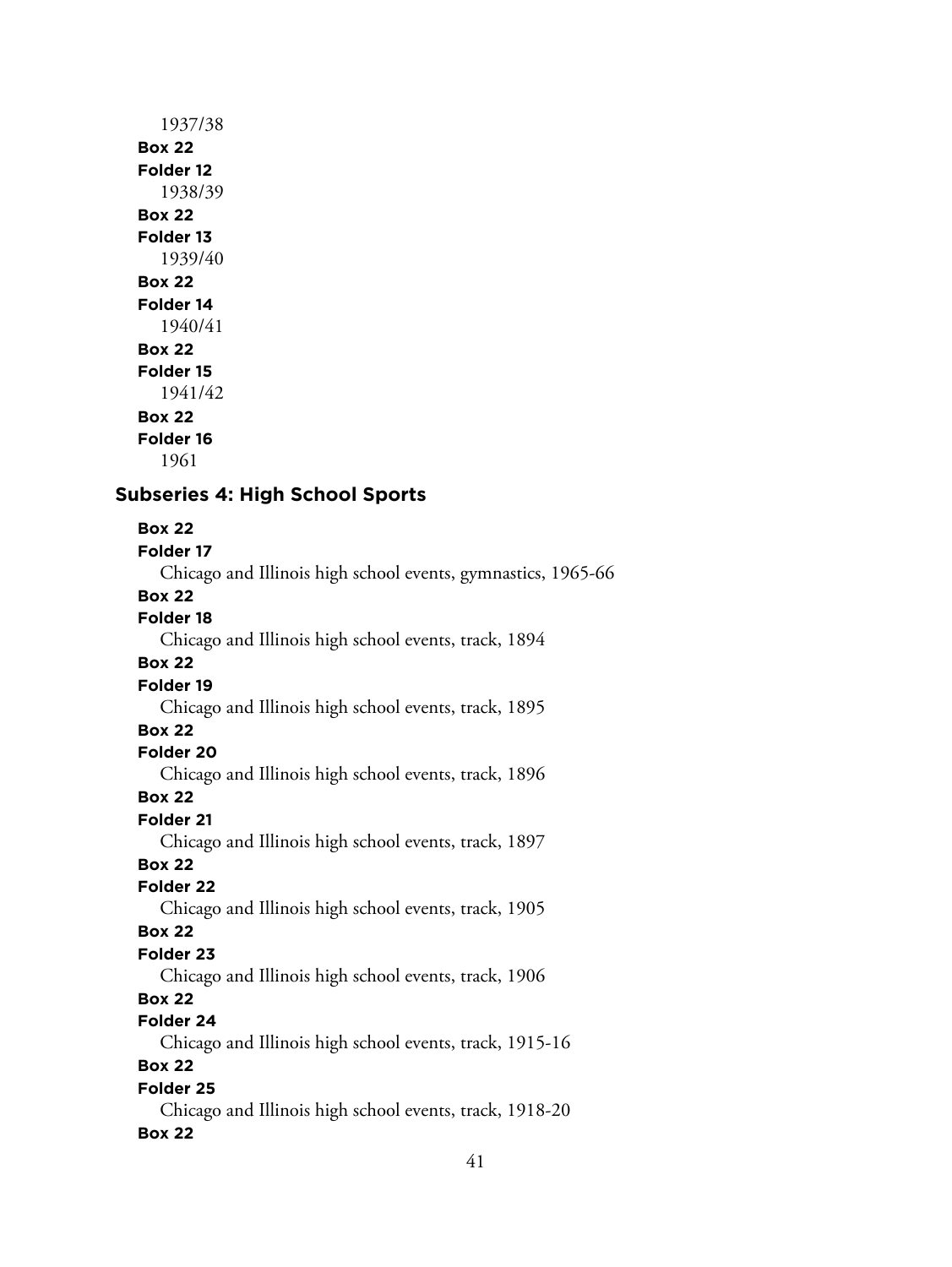**Folder 26** Chicago and Illinois high school events, miscellaneous, 1897 **Box 22 Folder 27** Interscholastic basketball, 1917-23 **Box 22 Folder 28** Interscholastic basketball, 1924-26 **Box 22 Folder 29** Interscholastic basketball, 1927-28 **Box 22 Folder 30** Interscholastic basketball, 1929 **Box 22 Folder 31** Interscholastic basketball, 1930-32 **Box 23 Folder 1** Interscholastic basketball, 1933-34 **Box 23 Folder 2** Interscholastic basketball, 1935 **Box 23 Folder 3** Interscholastic basketball, 1936-37 **Box 23 Folder 4** Interscholastic basketball, 1938-40 **Box 23 Folder 5** Interscholastic swimming, 1925-34 **Box 23 Folder 6** Interscholastic tennis, 1895-1906 **Box 23 Folder 7** Interscholastic tennis, 1907-09 **Box 23 Folder 8** Interscholastic tennis, 1910-12 **Box 23 Folder 9** Interscholastic tennis, 1913-24 **Box 23 Folder 10**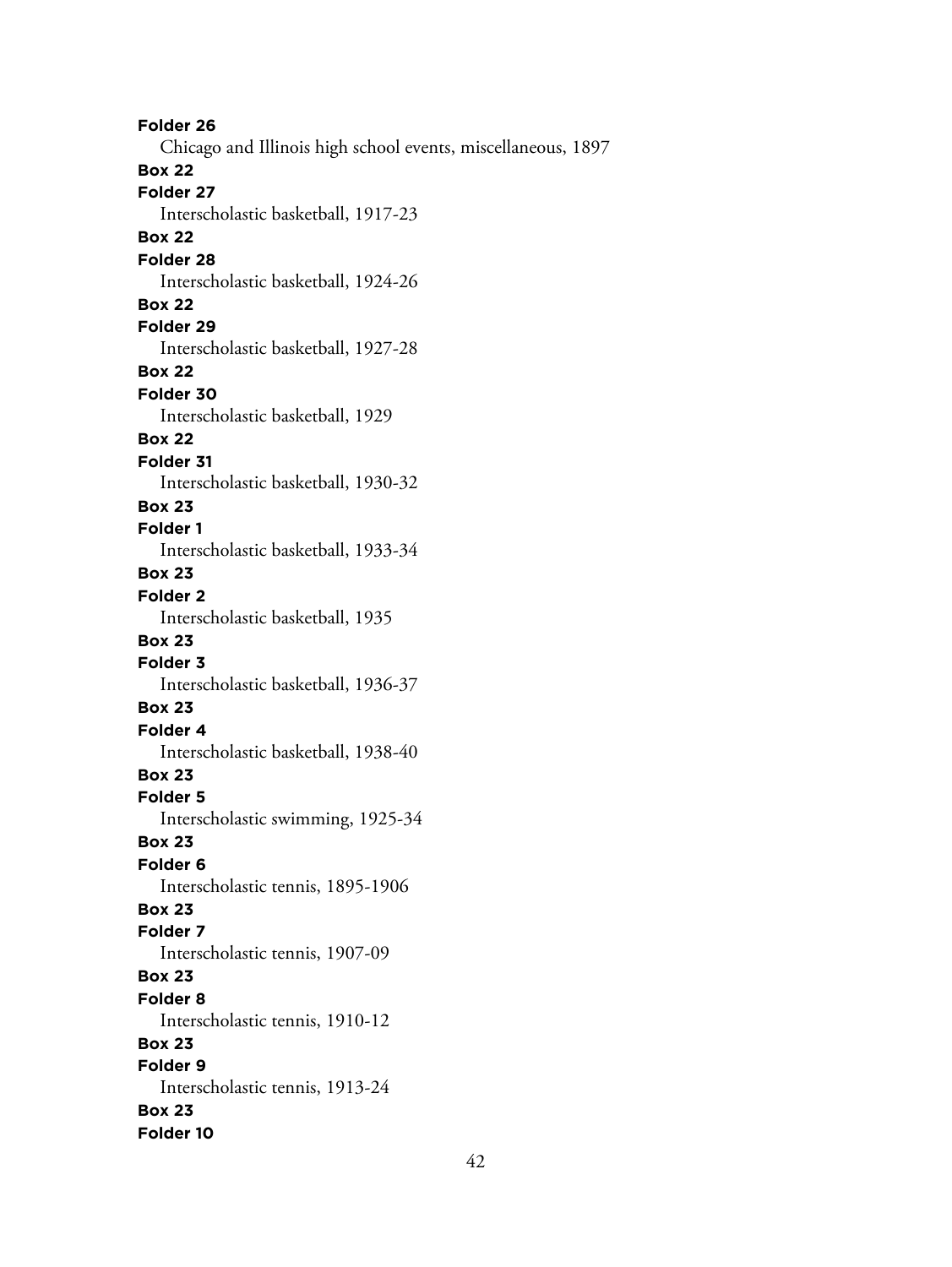Interscholastic tennis, 1925-26 **Box 23 Folder 11** Interscholastic tennis, 1927-29 **Box 23 Folder 12** Interscholastic track, 1902-04 **Box 23 Folder 13** Interscholastic track, 1905-06 **Box 23 Folder 14** Interscholastic track, 1907-08 **Box 23 Folder 15** Interscholastic track, 1909-10 **Box 23 Folder 16** Interscholastic track, 1911-15 **Box 23 Folder 17** Interscholastic track, 1916-17 **Box 24 Folder 1** Interscholastic track, 1921-23 **Box 24 Folder 2** Interscholastic track, 1923-1930 **Box 24 Folder 3** Interscholastic track, 1924-25 **Box 24 Folder 4** Interscholastic track, 1926-27 **Box 24 Folder 5** Interscholastic track, 1928-29 **Box 24 Folder 6** Interscholastic track, 1930-33 **Box 24 Folder 7** Interscholastic wrestling, 1926-29 **Box 24 Folder 8** Interscholastic wrestling, 1930-32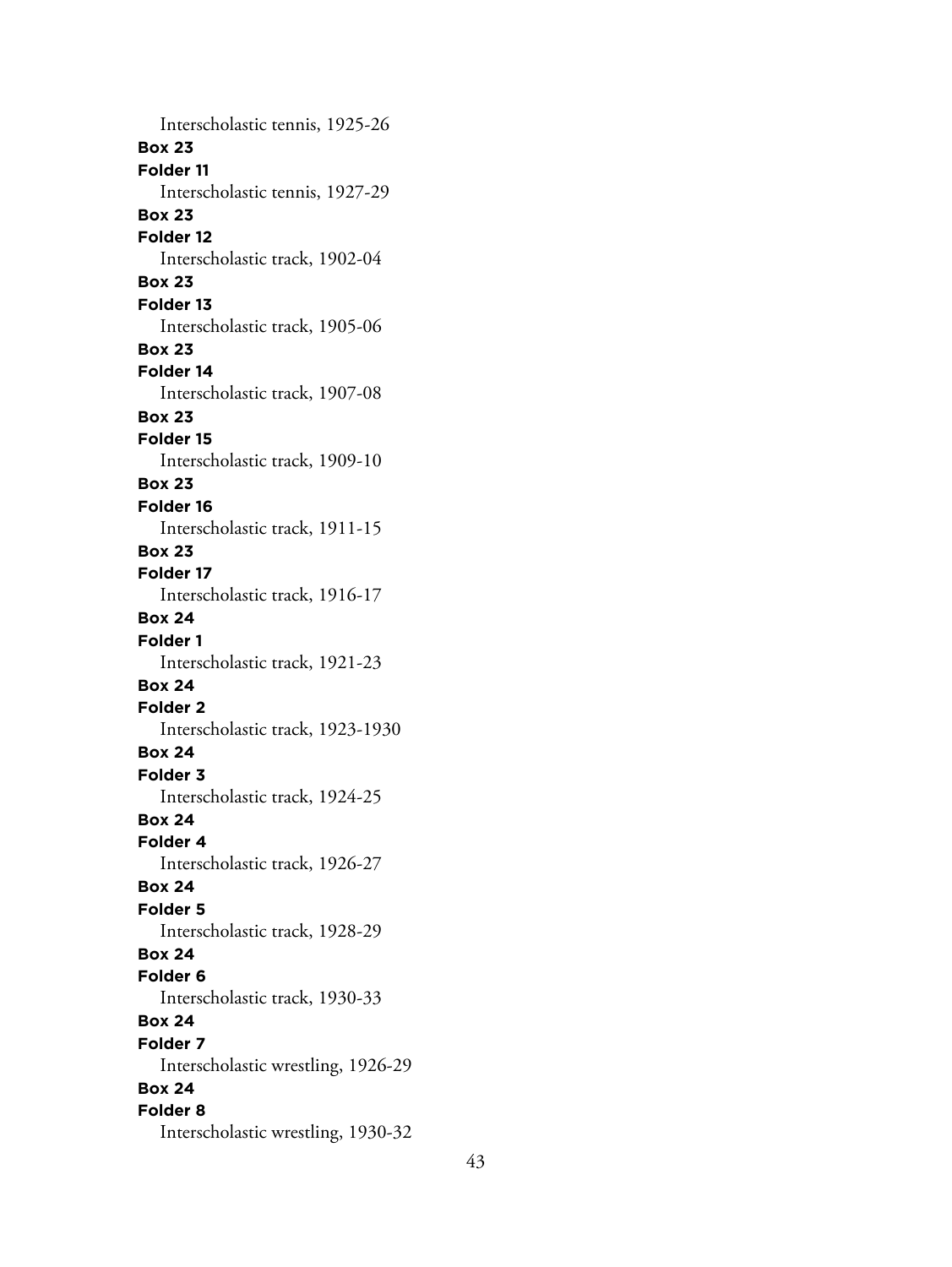**Box 24 Folder 9** Interscholastic wrestling, 1933-35 **Box 24 Folder 10** University High track, 1958

#### **Series III: Scorebooks**

This series complements the records in Series II. It is divided into three subseries:

Subseries 1: Baseball, contains scorebooks from 1895 to 1949. It includes some records of summer games, as well as team trips to Japan to play Waseda University.

Subseries 2: Basketball, contains scorebooks from 1906-1953. These include some practice games, as well as interscholastic and Freshman Leagues.

Subseries 3: Track, contains scorebooks from 1894-1933.

### **Subseries 1: Baseball**

**Box 25 Folder 1** 1895 **Box 25 Folder 2** 1896 **Box 25 Folder 3** 1897 **Box 25 Folder 4** 1898 **Box 25 Folder 5** 1899 **Box 25 Folder 6** 1900 **Box 25 Folder 7** 1900 and 1902, 1900 **Box 25 Folder 8** 1901, 1902 **Box 25 Folder 9**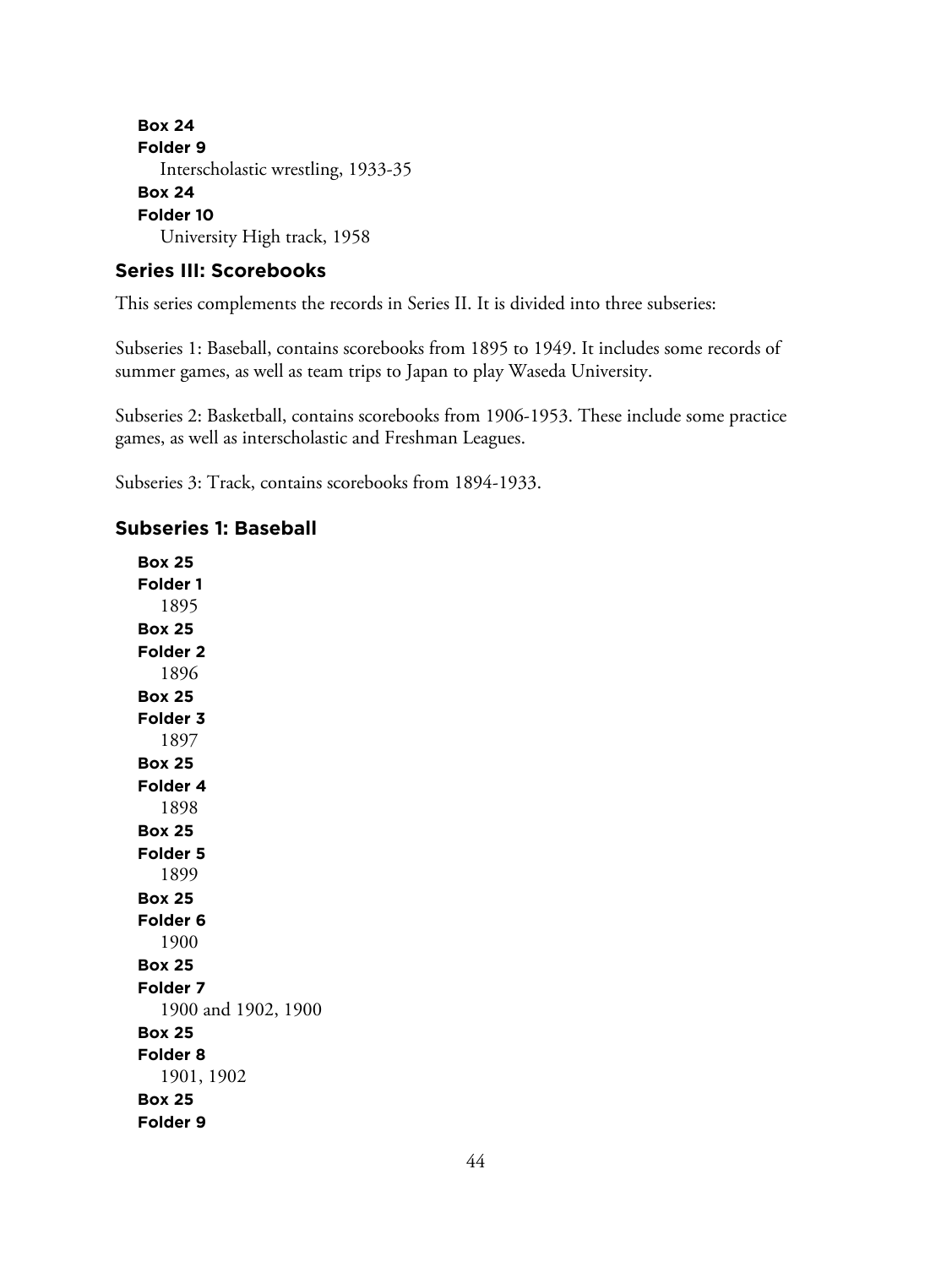1903, 1904 **Box 26 Folder 1** 1904 **Box 26 Folder 2** 1905 **Box 26 Folder 3** 1906 **Box 26 Folder 4** 1907, 1907 freshmen **Box 26 Folder 5** 1908, 1909 **Box 26 Folder 6** 1910 [2] **Box 26 Folder 7** 1910, 1911 freshmen **Box 26 Folder 8** 1912 **Box 26 Folder 9** 1913 **Box 26 Folder 10-11** 1914 **Box 27 Folder 1** 1915 **Box 27 Folder 2** 1915 trip to Japan **Box 27 Folder 3-4** 1916 **Box 27 Folder 5-6** 1917 **Box 27 Folder 7-8** 1918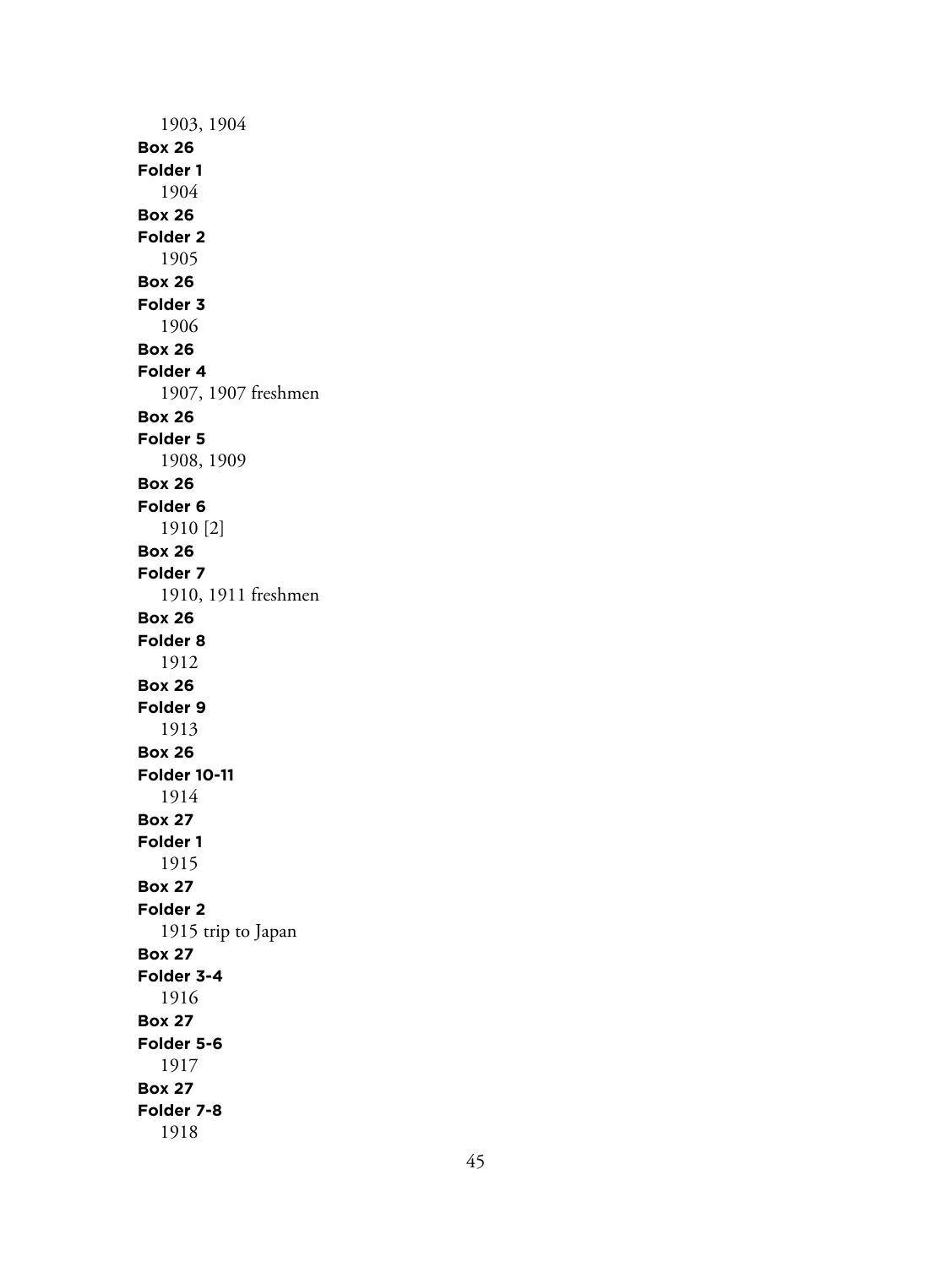**Box 27 Folder 9** 1919 **Box 27 Folder 10** 1920 **Box 27 Folder 11** 1921 **Box 27 Folder 12** 1922 **Box 28 Folder 1** 1923 **Box 28 Folder 2** 1923/24 **Box 28 Folder 3** 1924 **Box 28 Folder 4** 1925 **Box 28 Folder 5** 1925 trip to Japan **Box 28 Folder 6** 1926 **Box 28 Folder 7** 1927 **Box 28 Folder 8** 1927/28 **Box 28 Folder 9** 1928 **Box 28 Folder 10** 1928/29 **Box 29 Folder 1** 1930 **Box 29**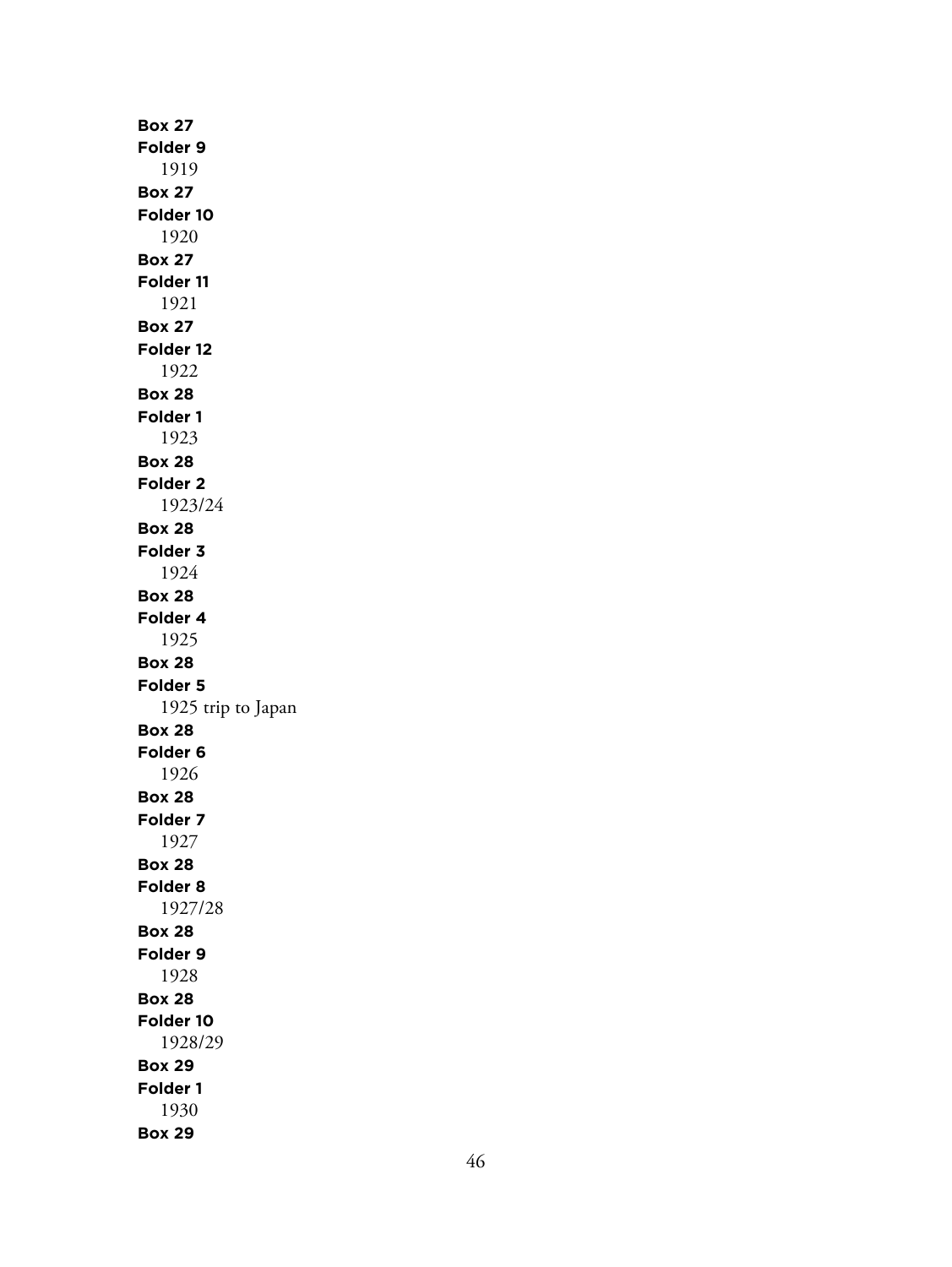**Folder 2** 1930 trip to Orient **Box 29 Folder 3** 1931 **Box 29 Folder 4** 1932, 1933 **Box 29 Folder 5** 1935/36 **Box 29 Folder 6** 1936/37, unbound **Box 29 Folder 7** 1937/38, unbound **Box 30 Folder 1** 1939 **Box 30 Folder 2** 1940 **Box 30 Folder 3** 1941 **Box 30 Folder 4** 1942 **Box 30 Folder 5** 1943 **Box 30 Folder 6** 1944 **Box 30 Folder 7** 1945 **Box 30 Folder 8** 1947 **Box 30 Folder 9** 1948 [2] **Box 30 Folder 10**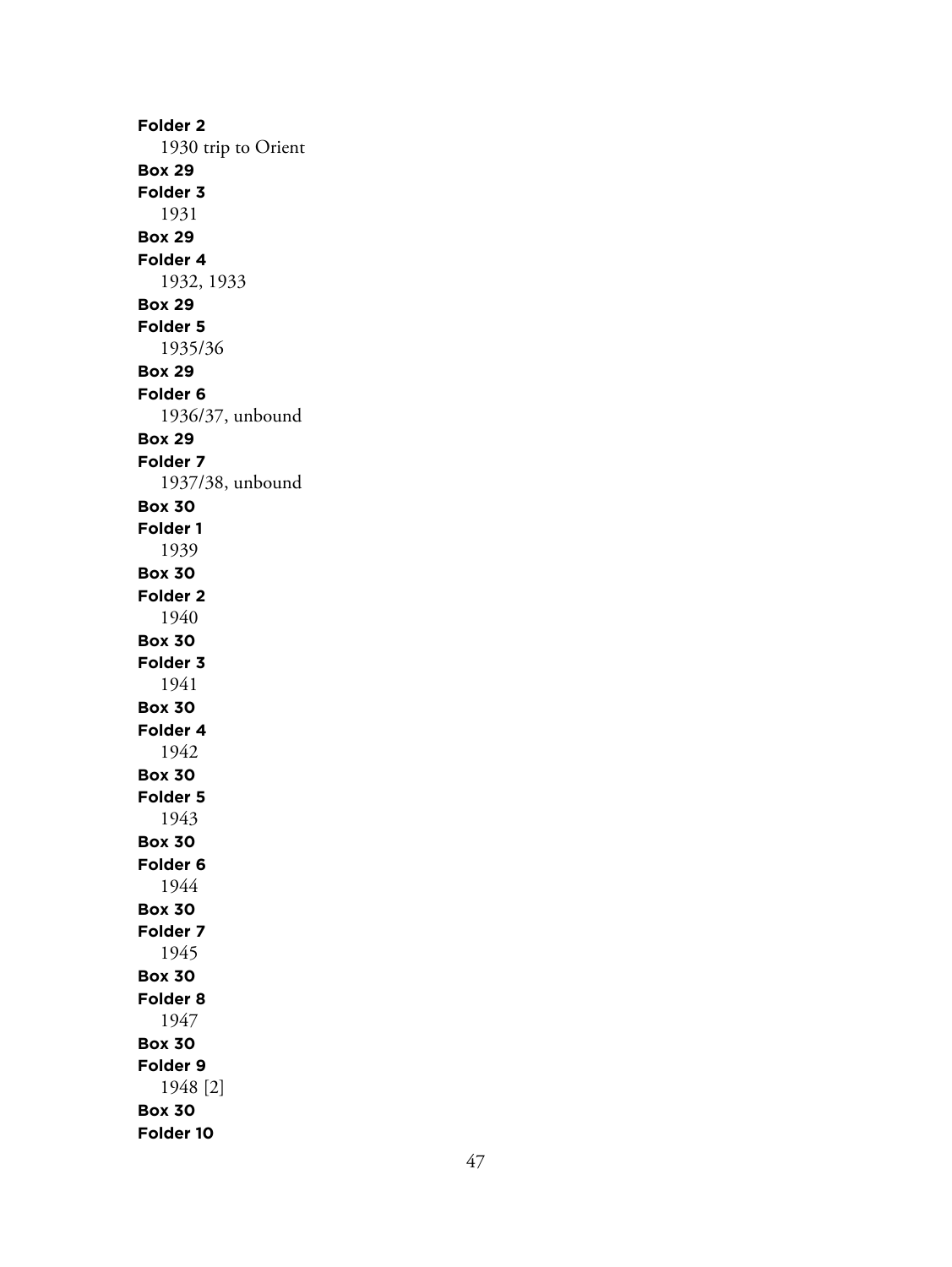1949 **Subseries 2: Basketball Box 31 Folder 1** 1906, 1907 **Box 31 Folder 2** 1907/08, 1908 **Box 31 Folder 3** 1909, 1910 **Box 31 Folder 4** 1910 class games [2] **Box 31 Folder 5** 1911 [2] **Box 31 Folder 6** 1911/12, 1912 **Box 31 Folder 7** 1912/13 [2] **Box 31 Folder 8** 1913 [2] **Box 31 Folder 9** 1913/14 [2] **Box 31 Folder 10** 1914, 1914/15 **Box 31 Folder 11** 1915, 1915/16 **Box 31 Folder 12** 1916, 1917 **Box 31 Folder 13** 1918, 1919 **Box 31 Folder 14** 1919/20, 1920 **Box 32**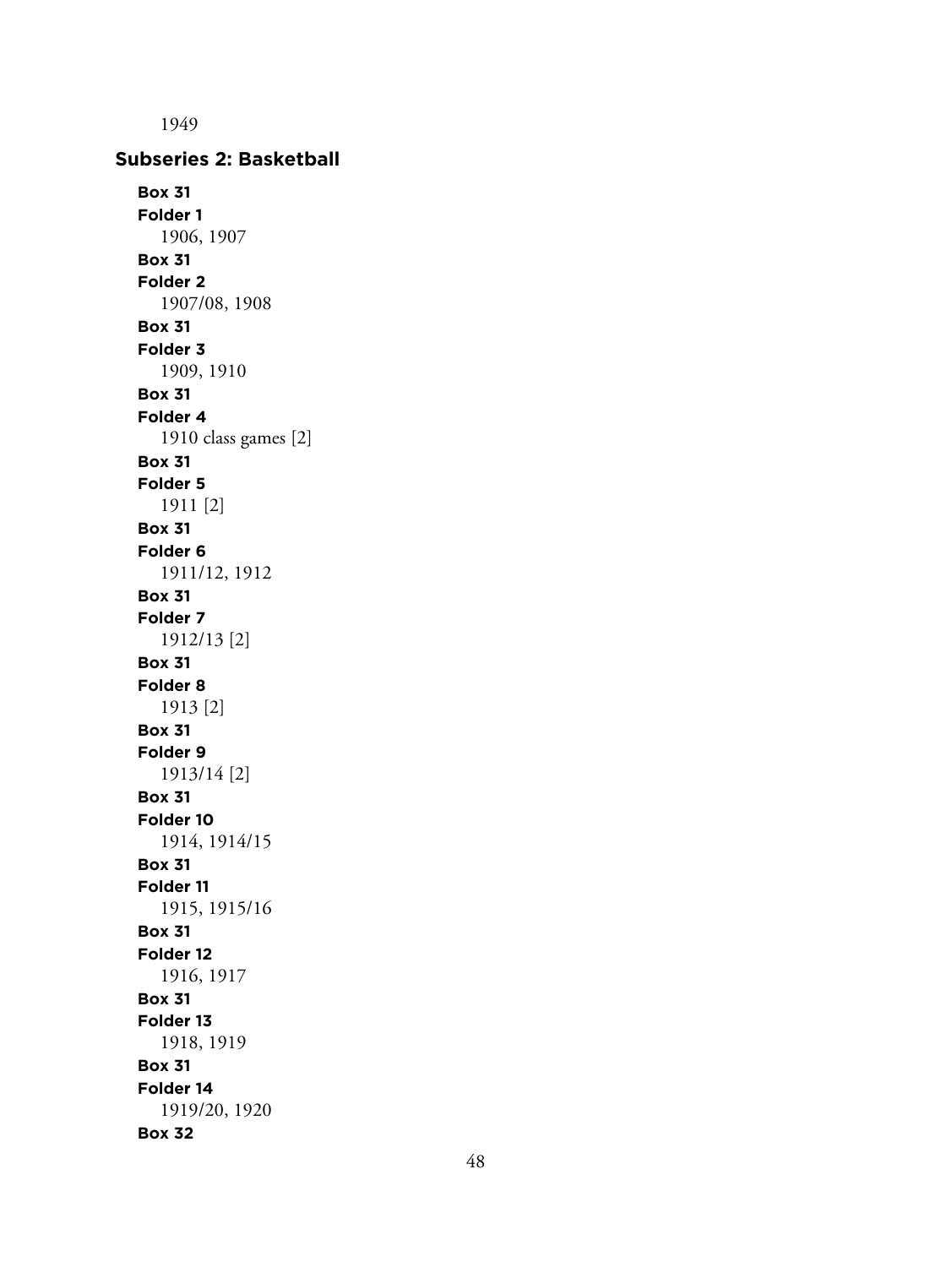**Folder 1** 1920 **Box 32 Folder 2** 1926 **Box 32 Folder 3** 1926/27 **Box 32 Folder 4** 1927/28 **Box 32 Folder 5** 1928/29 **Box 32 Folder 6** 1929/30 **Box 32 Folder 7** 1931 **Box 32 Folder 8** 1932 **Box 32 Folder 9** 1933 **Box 32 Folder 10** 1933 Interscholastic **Box 32 Folder 11** 1934 Interscholastic **Box 32 Folder 12** 1934 Freshman League **Box 33 Folder 1** 1934 varsity **Box 33 Folder 2** 1935 **Box 33 Folder 3** 1936 **Box 33 Folder 4**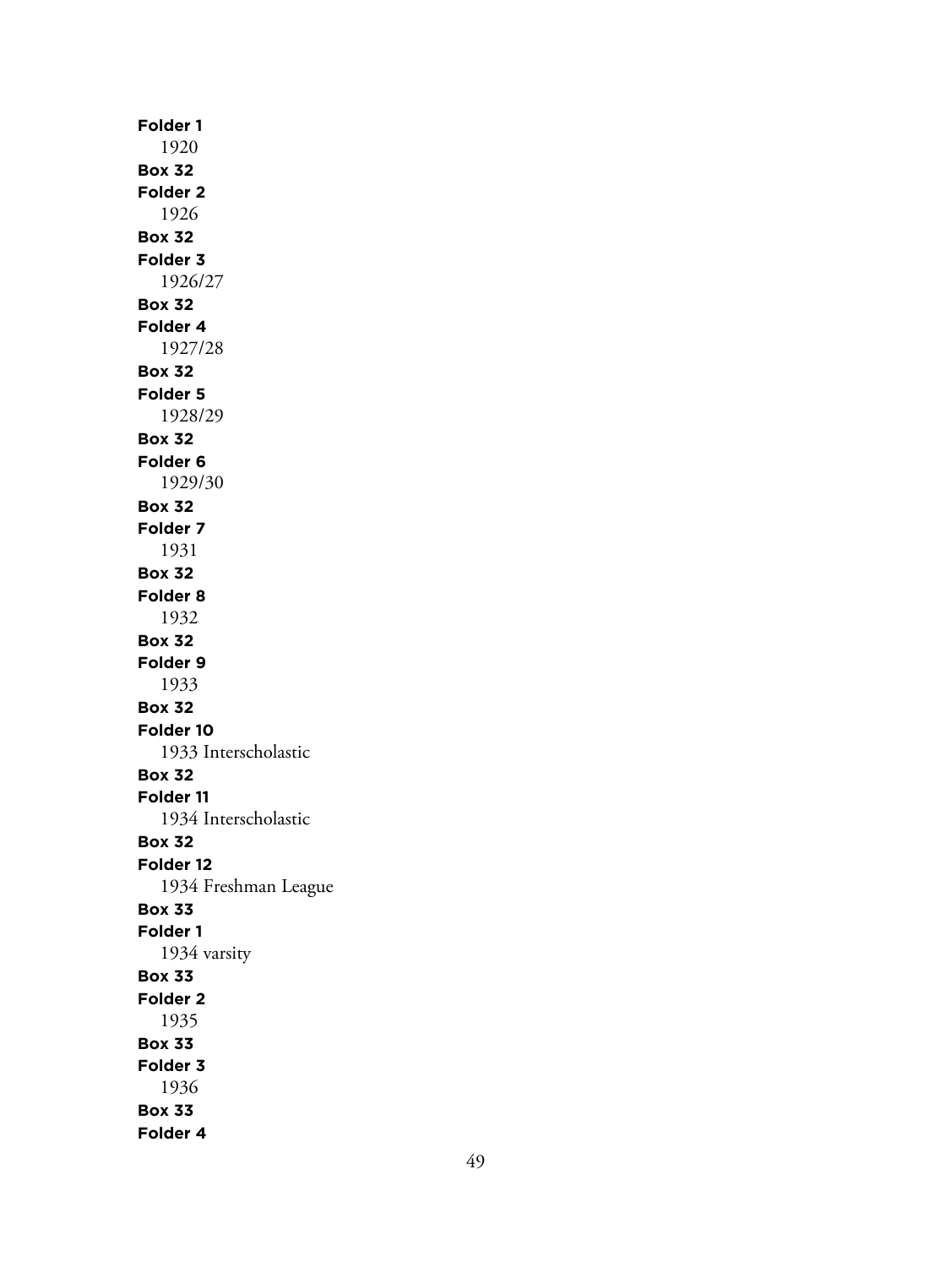1936/37 **Box 33 Folder 5** 1937/38 **Box 33 Folder 6** 1938/39, 1939/40 **Box 33 Folder 7** 1940/41 **Box 33 Folder 8** 1948/49 **Box 33 Folder 9** 1949/50 **Box 33 Folder 10** 1950/51 **Box 33 Folder 11** 1951/52 **Box 33 Folder 12** 1952/53 **Box 34 Folder 1** 1953/54 **Box 34 Folder 2** 1954/55 **Subseries 3: Track Box 34 Folder 3** 1894-1903 **Box 34 Folder 4**

1904-1922 **Box 34 Folder 5** 1923-1933

# **Series IV: Participation and Eligibility**

This series contains lists kept by the Department indicating which athletes were eligible and ineligible for intercollegiate competition in each sport. Material is organized chronologically and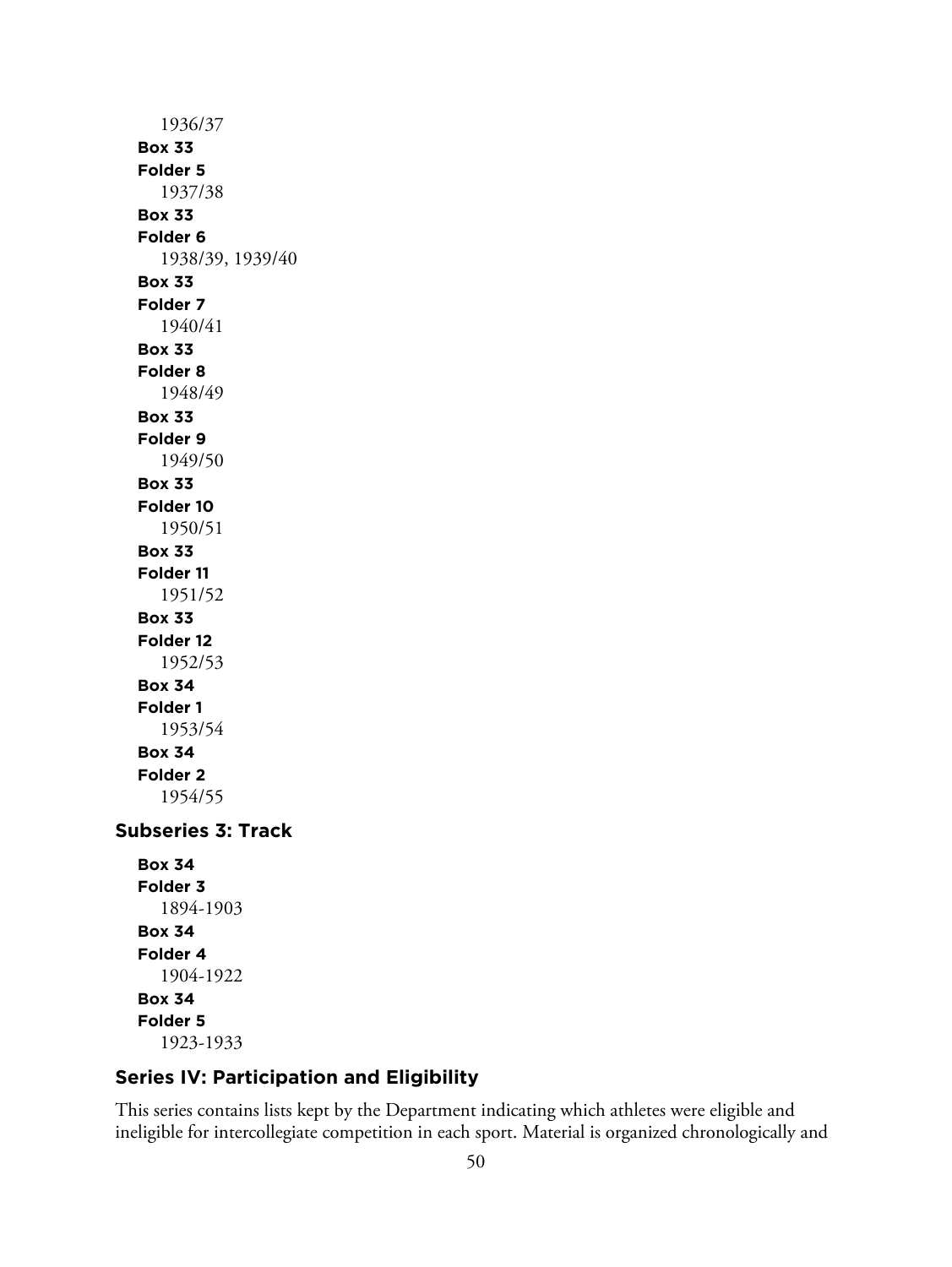spans 1898-1968. The series begins with letters of intent signed by athletes in 1897-1898 and concludes with a report on the quality of academic work completed by student athletes.

**Box 35 Folder 1** Letters of intent, 1897 **Box 35 Folder 2** Letters of intent, 1898 **Box 35 Folder 3** Lists, student eligibility, 1898/99-1913/14 **Box 35 Folder 4** Lists, student eligibility, 1914/15-1919/20 **Box 35 Folder 5** Lists, student eligibility, 1920/21-1922/23 **Box 35 Folder 6** Lists, student eligibility, 1923/24-1924/25 **Box 35 Folder 7** Lists, student eligibility, 1925/26-1926/27 **Box 35 Folder 8** Lists, student eligibility, 1927/28-1928/29 **Box 35 Folder 9** Lists, student eligibility, 1929/30-1930/31 **Box 35 Folder 10** Lists, student eligibility, 1931/32-1932/33 **Box 35 Folder 11** Lists, 1933/34-1934/35 **Box 36 Folder 1** Lists, 1935/36 **Box 36 Folder 2-3** Lists, 1936/37 **Box 36 Folder 4-6** Lists, 1937/38 **Box 36**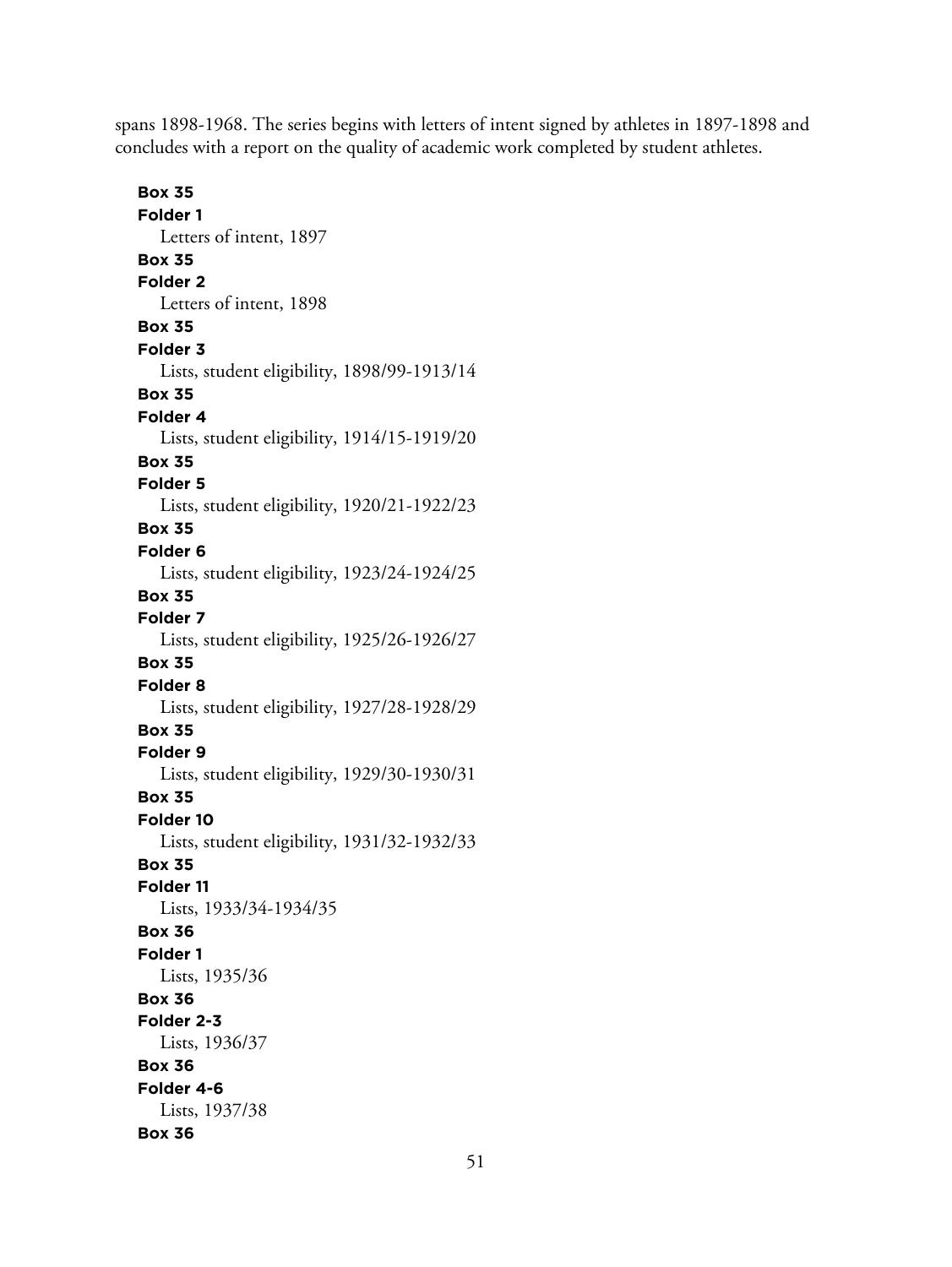**Folder 7-9** Lists, 1938/39 **Box 37 Folder 1-3** Lists, 1939/40 **Box 37 Folder 4-6** Lists, 1940/41 **Box 37 Folder 7-9** Lists, 1941/42 **Box 38 Folder 1-3** Lists, 1942/43 **Box 38 Folder 4-5** Lists, 1943/44 **Box 38 Folder 6-7** Lists, 1944/45 **Box 38 Folder 8-9** Lists, 1945/46 **Box 38 Folder 10** Lists, 1946/47-1947/48 **Box 38 Folder 11** Lists, 1948/49-1949/50 **Box 38 Folder 12** Lists, 1950/51-1951/52 **Box 38 Folder 13** Lists, 1952/53 **Box 39 Folder 1** Lists, 1953/54 **Box 39 Folder 2** Lists, 1954/55 **Box 39 Folder 3** Lists, 1955/56 **Box 39 Folder 4**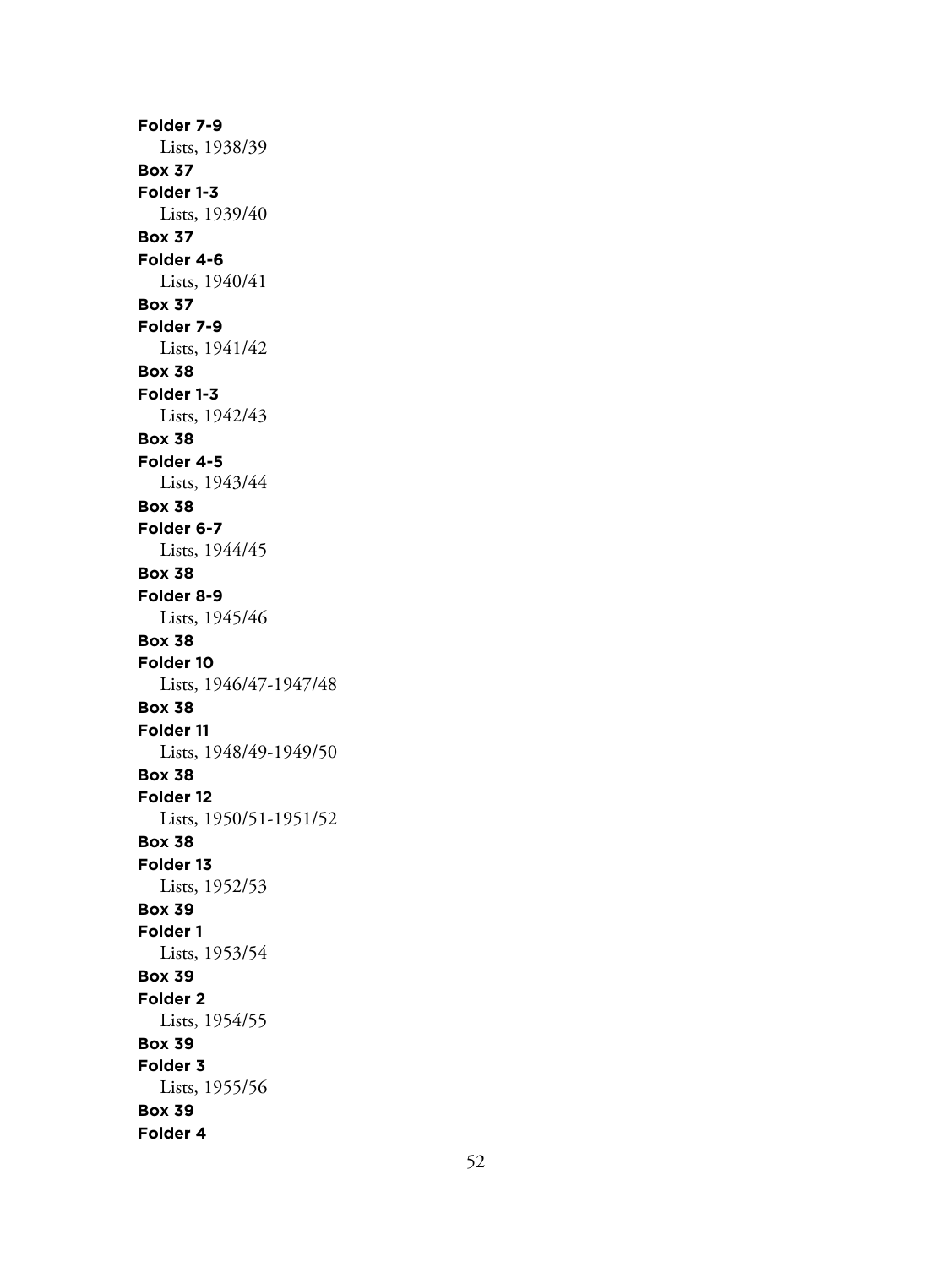Lists, 1956/57 **Box 39 Folder 5** Lists, 1957/58 **Box 39 Folder 6** Lists, 1958/59 **Box 39 Folder 7** Lists, student eligibility, 1959/60 **Box 39 Folder 8** Lists, 1960/61 **Box 39 Folder 9** Lists, 1961/62 **Box 39 Folder 10** Lists, 1962/63 **Box 39 Folder 11** Lists, 1963/64-1964/65 **Box 39 Folder 12** Lists, 1965/66-1966-67 **Box 39 Folder 13** Lists, 1967/68 **Box 39 Folder 14** Reports and statistics, 1900-10

# **Series V: Awards and Honors**

This series is divided into three subseries:

Subseries 1: Letters and Numeral Awards, records recipients of major "C," minor letter, and freshman numeral awards. Athletes awarded the major "C" are listed by sport and by year between 1892 and 1954, along with team captains and band member recipients from 1931-1935. Minor letter and freshman numeral awards span 1903-1961.

Subseries 3: Other Awards, contains brief biographical sketches of students named Athlete of the Week between 1957 and 1959. It includes information relating to the D. L. Hoffer Memorial Trophy, a gymnastics prize established in honor of a coach of the same name.

Subseries 4: Order of the "C" contains the records of the nation's oldest varsity lettermen's group from 1904-1965. These include program booklets from annual Order of the "C"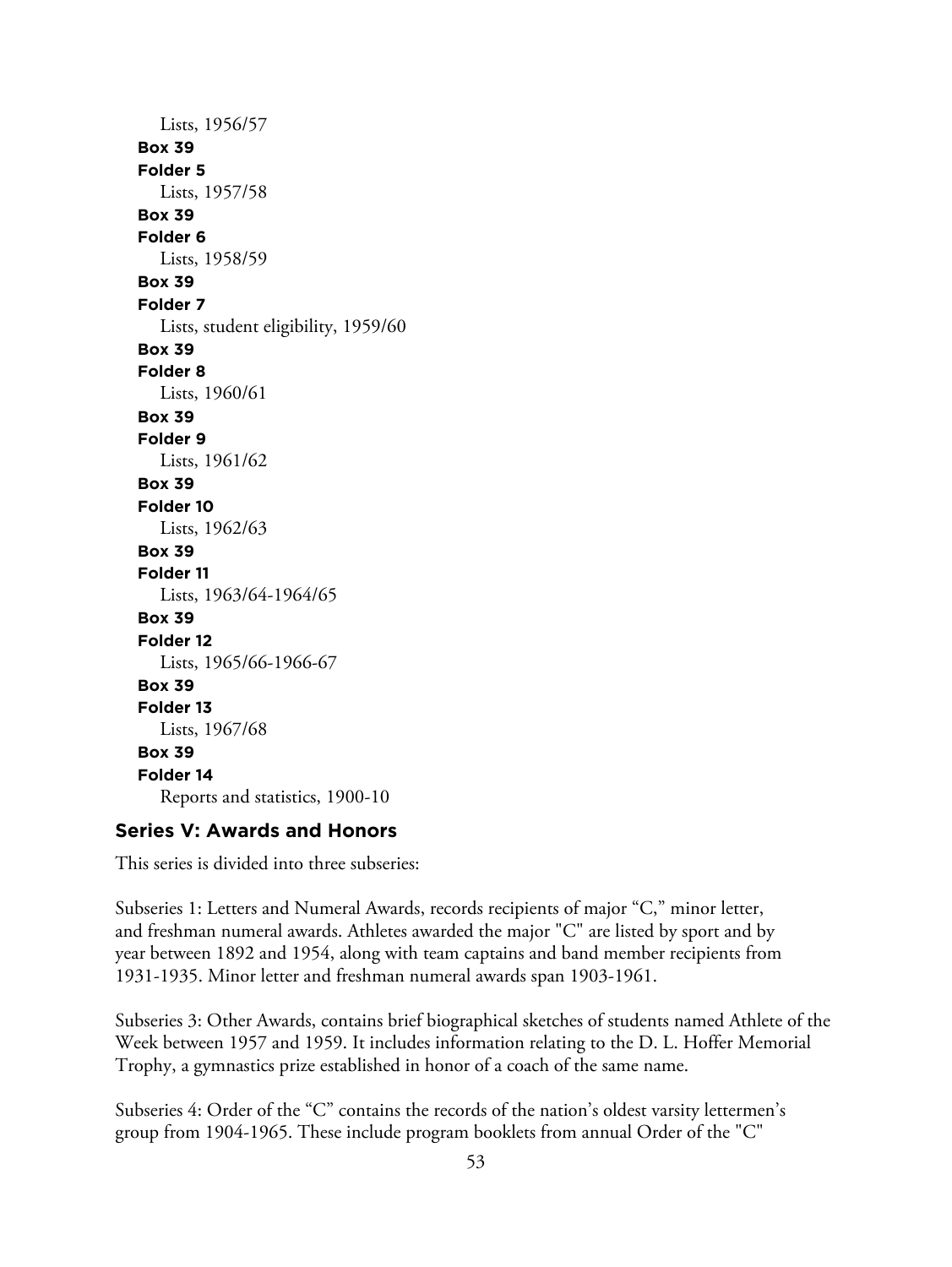banquets, along with clippings and correspondence from the same years. Many of these booklets are annotated, and some belonged to Amos Alonzo Stagg. The subseries also contains statistics related to "C" men in service during the First World War. The subseries ends with correspondence by Order of the "C" presidents, including President Frank S. Whiting's general athletic correspondence. The subseries also contains song sheets and scores for athletic and school songs.

## **Subseries 1: Letters and Numeral Awards**

```
Box 40
Folder 1
  "C" men listed by sport, 1892/93-1913/14
Box 40
Folder 2
  "C" men listed by sport, 1914/15-1931/32
Box 40
Folder 3
  "C" men listed by sport, 1932/33-1946/47
Box 40
Folder 4
  "C" men listed by sport, 1947/48-1960/61
Box 40
Folder 5
  "C" men listed by year, 1892/93-1911/12
Box 40
Folder 6
  "C" men listed by year, 1912/13-1927/28
Box 40
Folder 7
  "C" men listed by year, 1928/29-1948/49
Box 40
Folder 8
  "C" men listed by year, 1949/50-1961/62
Box 40
Folder 9
  "C" men listed by year, 1892/93-1953/54, annotated
Box 40
Folder 10
  "C" men, captains
Box 40
Folder 11
  "C" men, Band, 1931-35
Box 40
Folder 12
  Minor letter awards, 1903/04-1929/30
Box 40
```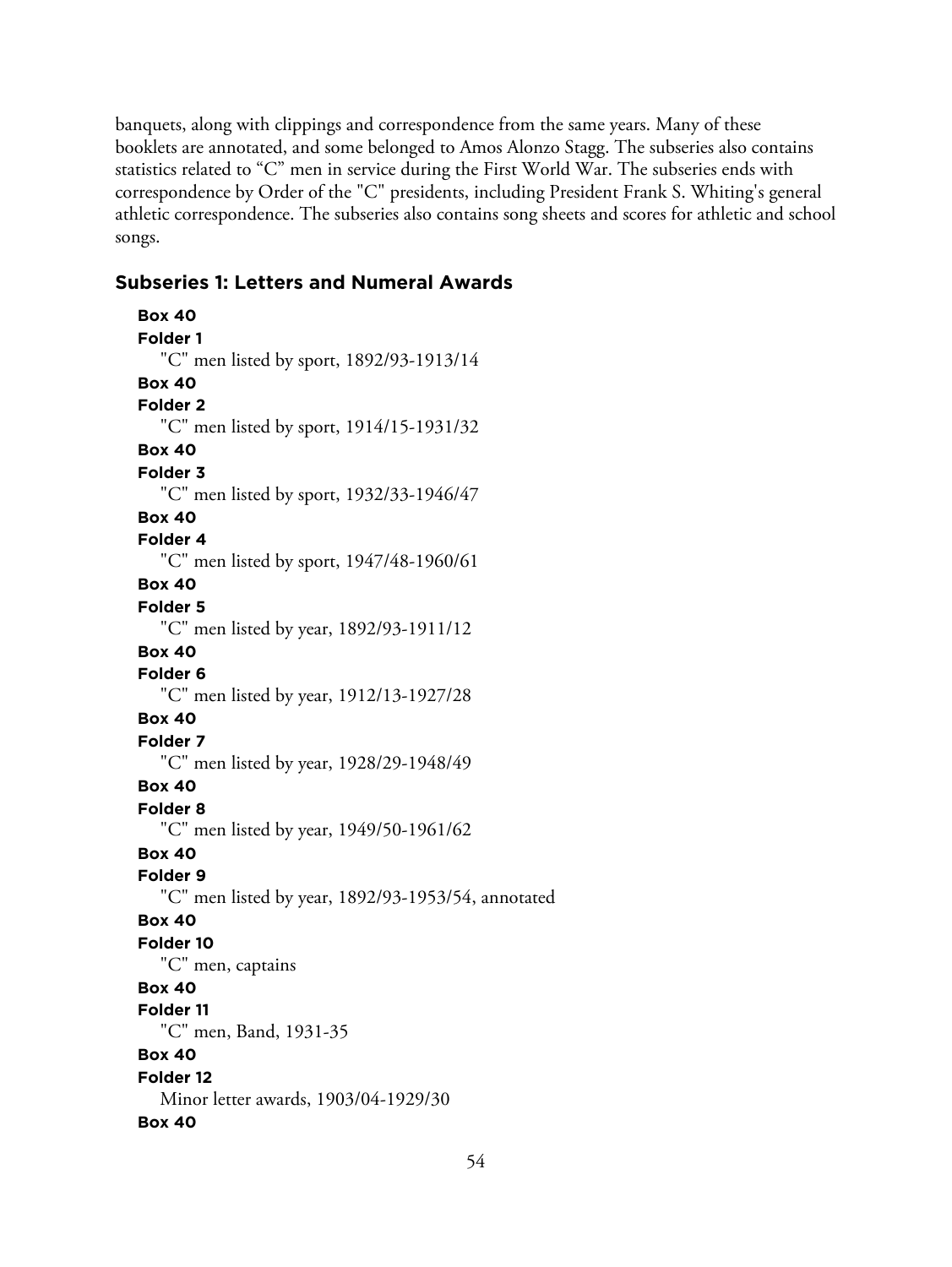**Folder 13** Minor letter awards, 1930/31-1946/47 **Box 40 Folder 14** Minor letter awards, 1947/48-1960/61 **Box 40 Folder 15** Freshman numeral awards, 1904/05-1932/33 **Box 40 Folder 16** Freshman numeral awards, 1933/34-1960/61

## **Subseries 2: Other Awards**

**Box 40 Folder 17** Athlete of the Week, November 1957-May 1959 **Box 40 Folder 18** D. L. Hoffer Memorial Trophy, 1942-55

# **Subseries 3: Order of the "C"**

**Box 41 Folder 1** 1904 **Box 41 Folder 2** 1906 **Box 41 Folder 3** 1907 **Box 41 Folder 4** 1908 **Box 41 Folder 5** 1909 **Box 41 Folder 6** 1910 **Box 41 Folder 7** 1911 **Box 41 Folder 8** 1912 **Box 41**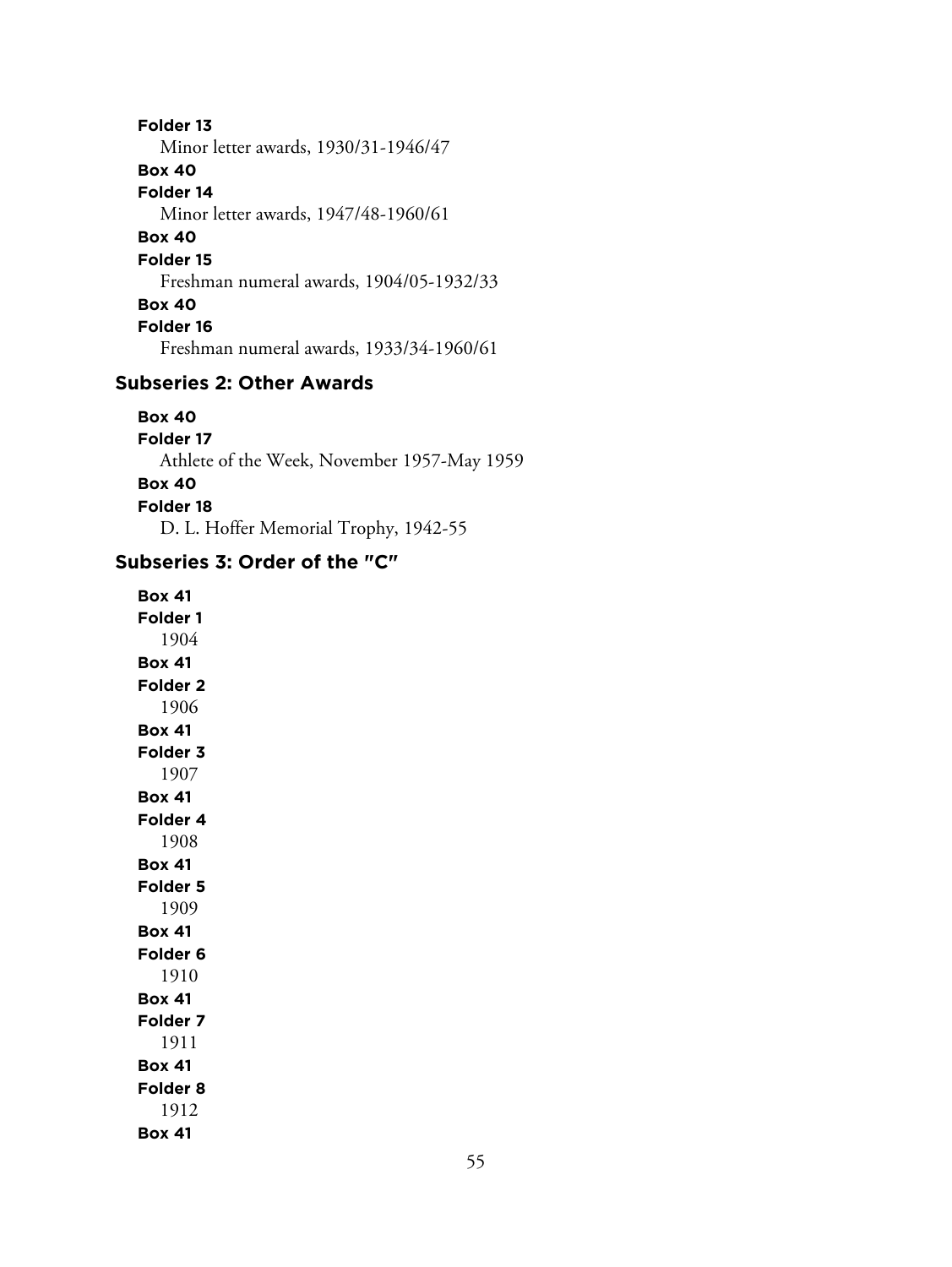| Folder 9                                                                   |
|----------------------------------------------------------------------------|
| 1913                                                                       |
| <b>Box 41</b>                                                              |
| Folder 10                                                                  |
| 1914                                                                       |
| <b>Box 41</b>                                                              |
| Folder 11                                                                  |
| 1915<br><b>Box 41</b>                                                      |
| Folder <sub>12</sub>                                                       |
| 1916                                                                       |
| <b>Box 42</b>                                                              |
| Folder 1                                                                   |
| 1917                                                                       |
| <b>Box 42</b>                                                              |
| <b>Folder 2</b>                                                            |
| 1917, correspondence and newspaper clippings                               |
| <b>Box 42</b>                                                              |
| Folder 3                                                                   |
| 1918                                                                       |
| <b>Box 42</b>                                                              |
| Folder 4                                                                   |
| 1918, correspondence                                                       |
| <b>Box 42</b>                                                              |
| Folder 5                                                                   |
| 1919                                                                       |
| <b>Box 42</b>                                                              |
| Folder <sub>6</sub>                                                        |
| 1919, correspondence, including Stagg Car Fund                             |
| <b>Box 42</b>                                                              |
| Folder 7-8                                                                 |
| 1919, "C" men in service, responses to first mailing of 10 May 1919        |
| <b>Box 42</b><br>Folder 9                                                  |
| 1919, "C" men in service, responses to second mailing of 30 September 1919 |
| <b>Box 42</b>                                                              |
| Folder 10                                                                  |
| 1919, "C" men not in service                                               |
| <b>Box 42</b>                                                              |
| Folder 11                                                                  |
| 1920                                                                       |
| <b>Box 42</b>                                                              |
| Folder 12                                                                  |
| 1921                                                                       |
| <b>Box 42</b>                                                              |
| Folder 13                                                                  |
|                                                                            |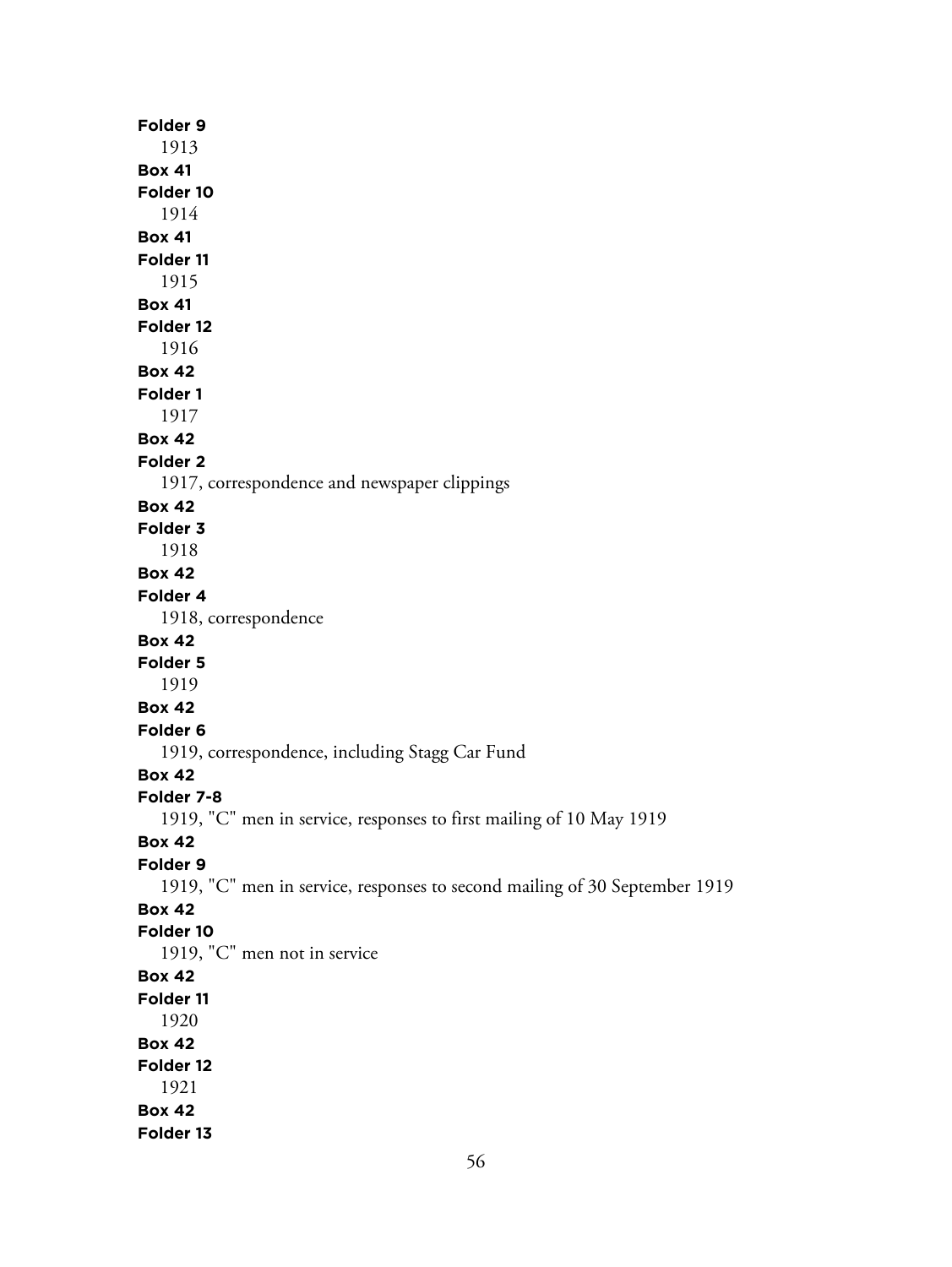| 1922                                                          |
|---------------------------------------------------------------|
| <b>Box 42</b>                                                 |
| Folder 14                                                     |
| 1923                                                          |
| <b>Box 42</b>                                                 |
| Folder 15                                                     |
| 1924                                                          |
| <b>Box 42</b>                                                 |
| Folder 16                                                     |
| 1925                                                          |
| <b>Box 42</b>                                                 |
| Folder 17                                                     |
| 1926                                                          |
| <b>Box 43</b>                                                 |
| Folder 1                                                      |
| 1927                                                          |
| <b>Box 43</b>                                                 |
| Folder <sub>2</sub>                                           |
| 1928                                                          |
| <b>Box 43</b>                                                 |
| Folder 3                                                      |
| 1929                                                          |
| <b>Box 43</b>                                                 |
| Folder 4                                                      |
| 1930                                                          |
| <b>Box 43</b>                                                 |
| Folder 5                                                      |
| 1931                                                          |
| <b>Box 43</b>                                                 |
| Folder 6                                                      |
| 1932                                                          |
| <b>Box 43</b>                                                 |
| Folder 7                                                      |
| 1933                                                          |
| <b>Box 43</b>                                                 |
| Folder <sub>8</sub>                                           |
| 1934, including music sheet for "The Song of the 'C' "        |
| <b>Box 43</b>                                                 |
| Folder 9                                                      |
| 1935                                                          |
| <b>Box 43</b>                                                 |
| Folder 10                                                     |
| 1936                                                          |
| <b>Box 43</b>                                                 |
| Folder 11                                                     |
| 1937, including correspondence and supplemental club pamphlet |
|                                                               |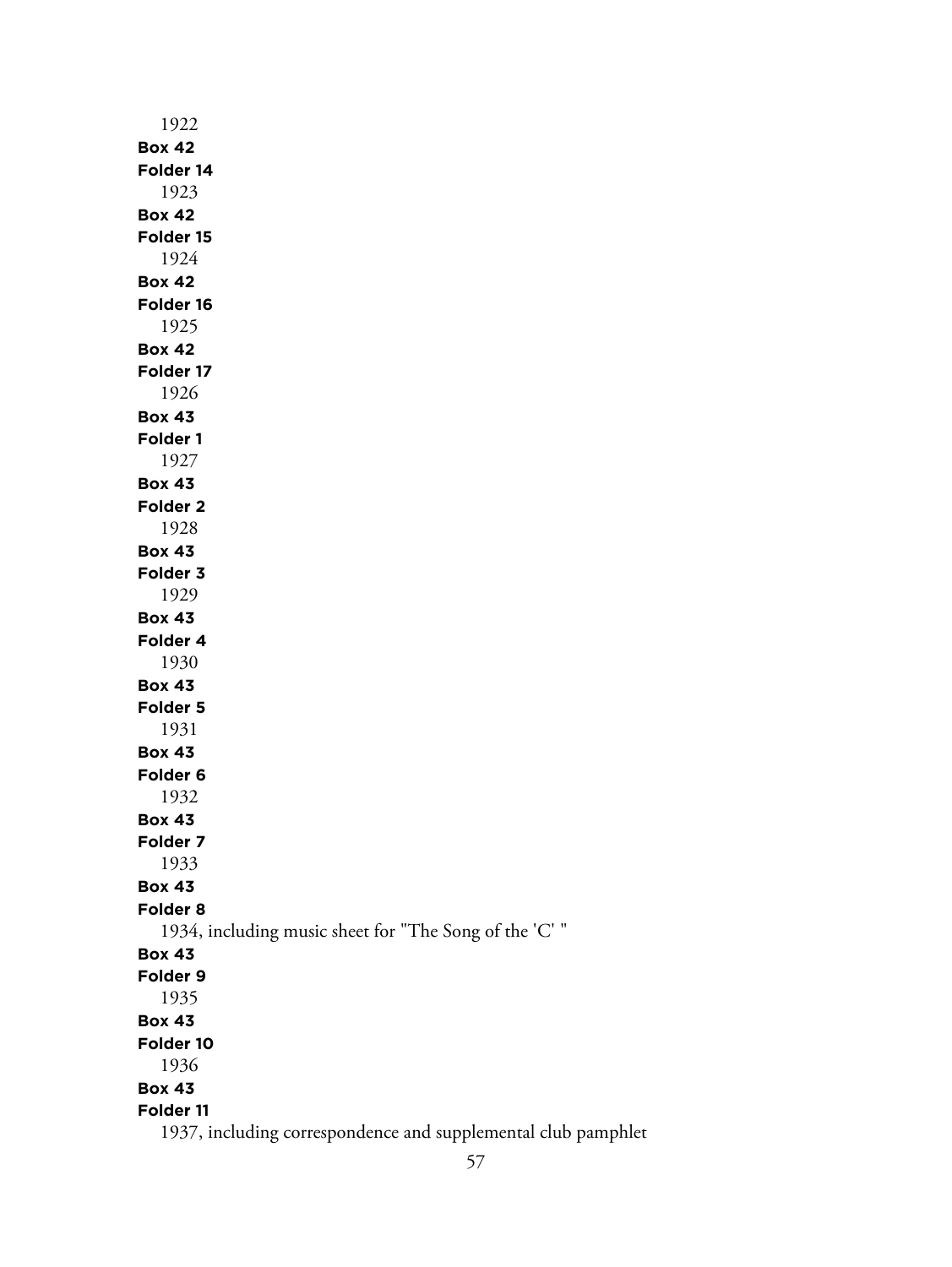**Box 43 Folder 12** 1938 **Box 43 Folder 13** 1939 **Box 43 Folder 14** 1940 **Box 44 Folder 1** 1941 **Box 44 Folder 2** 1946, correspondence **Box 44 Folder 3** 1947, correspondence **Box 44 Folder 4** 1948, correspondence **Box 44 Folder 5** 1949, including correspondence **Box 44 Folder 6** 1950 **Box 44 Folder 7** 1951 **Box 44 Folder 8** 1952, including correspondence **Box 44 Folder 9** 1955, including correspondence **Box 44 Folder 10** 1955, newspaper clippings **Box 44 Folder 11** 1959, correspondence **Box 44 Folder 12** 1960, correspondence **Box 44**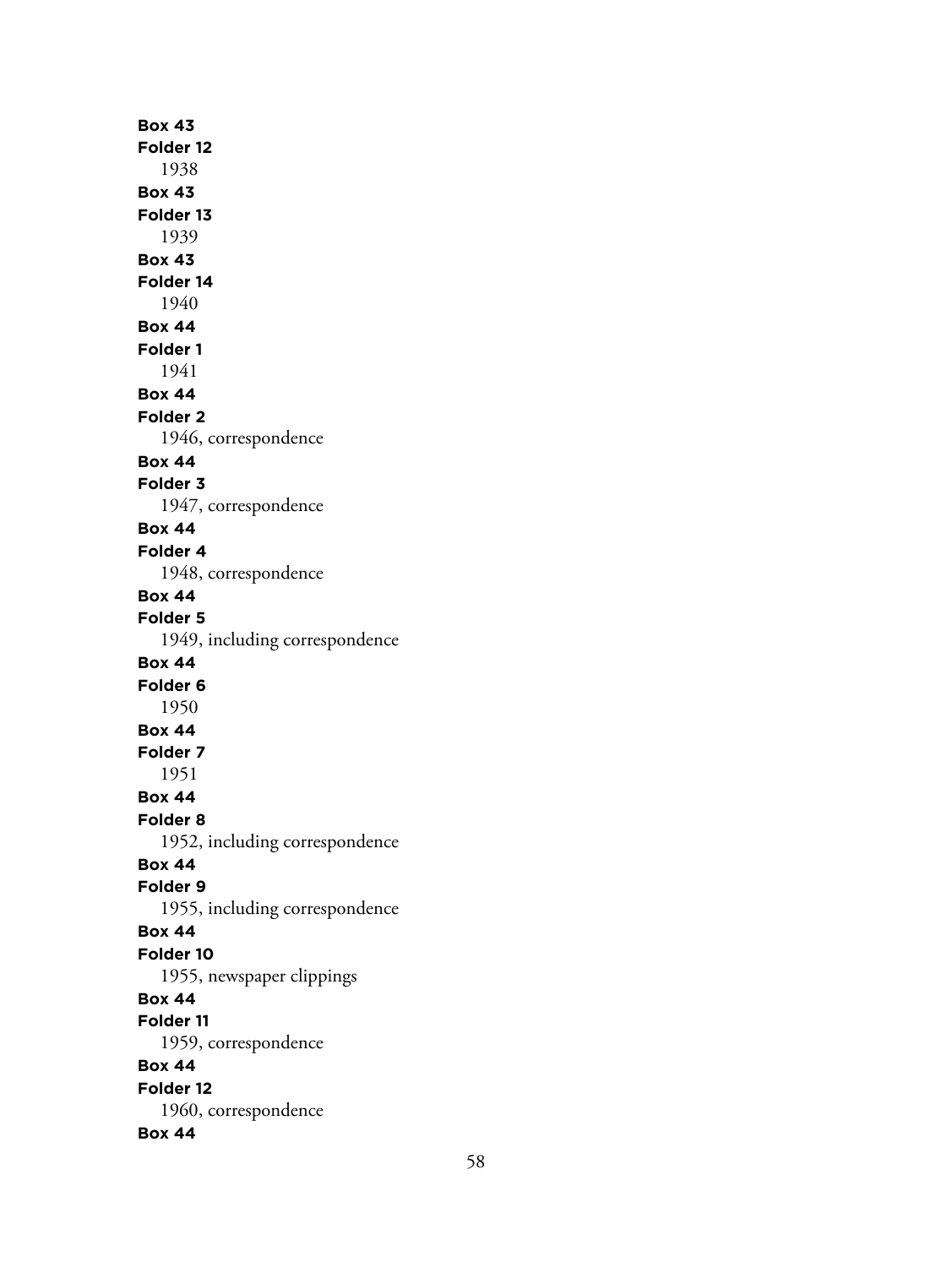**Folder 13** 1961, correspondence **Box 44 Folder 14-15** 1962 **Box 44 Folder 16** 1962, correspondence and clippings **Box 44 Folder 17** 1963, correspondence **Box 44 Folder 18** 1964, correspondence **Box 44 Folder 19** 1965, correspondence, including memorial service for Stagg **Box 45 Folder 1** President's correspondence, J. W. Breathed, 1949-50 **Box 45 Folder 2-3** President's correspondence, John J. McDonough, 1951-53 **Box 45 Folder 4-6** President's correspondence, Frank S. Whiting, 1954-55 **Box 45 Folder 7** Whiting, Frank S., miscellaneous correspondence, 1931-51 **Box 45 Folder 8** Songs

## **Series VI: Publicity**

This series contains clippings, brochures, photographs, postcards, and press releases from 1920-1976. Most of these items date from 1950; earlier material can be found in the Stagg Papers.

**Box 45 Folder 9** 1920-24 **Box 45 Folder 10** 1925-29 **Box 45 Folder 11**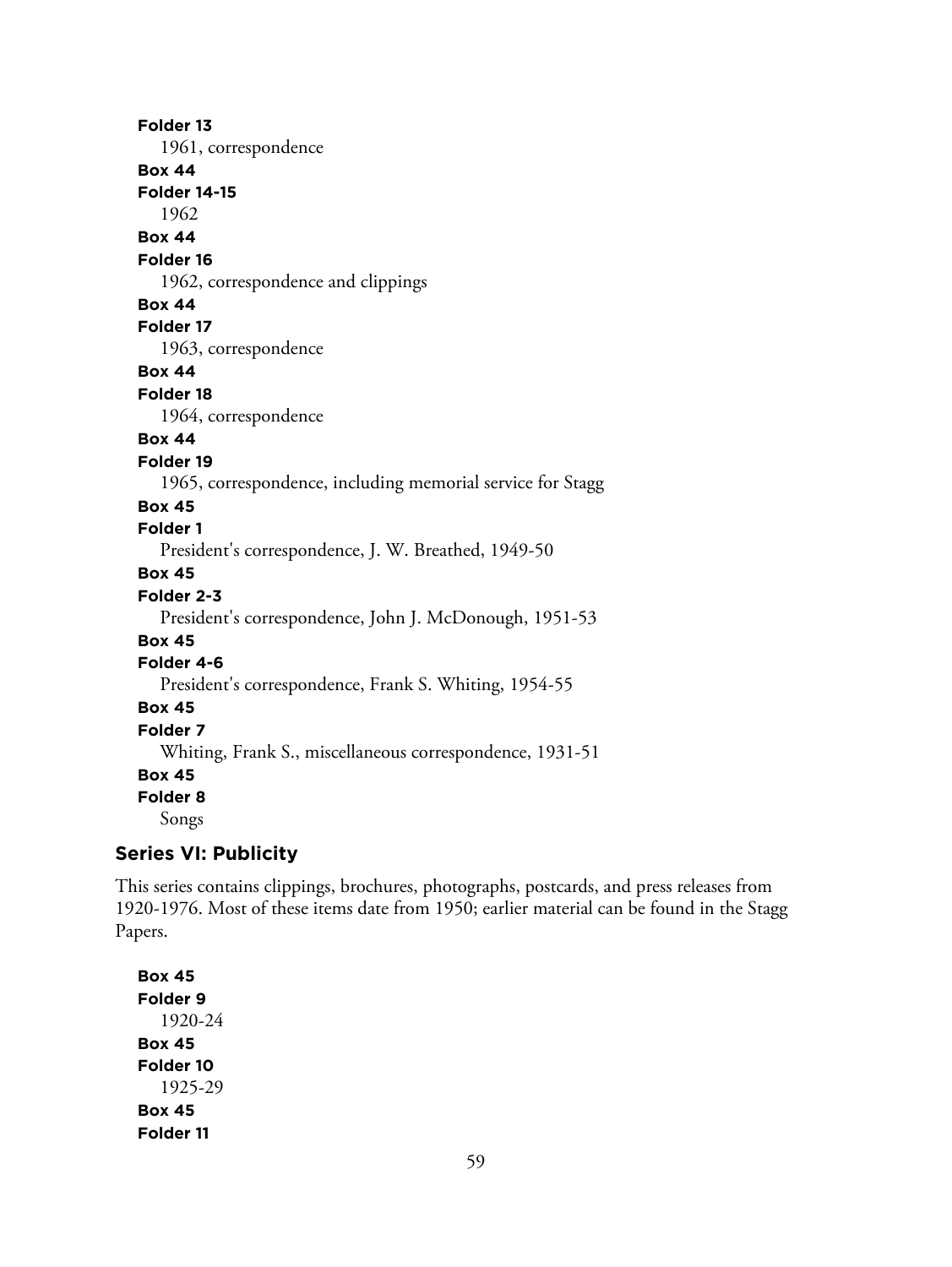1930-34 **Box 45 Folder 12** 1935-39 **Box 45 Folder 13** 1940-45 **Box 45 Folder 14** 1946-49 **Box 45 Folder 15** 1950-59 **Box 45 Folder 16** 1960 **Box 45 Folder 17** 1961 **Box 45 Folder 18** 1962 **Box 45 Folder 19** 1964 **Box 45 Folder 20** 1965 **Box 45 Folder 21** 1966 **Box 45 Folder 22** 1967 **Box 45 Folder 23** 1968 **Box 46 Folder 1** 1969 **Box 46 Folder 2** 1969, "After Thirty Years" **Box 46 Folder 3** 1970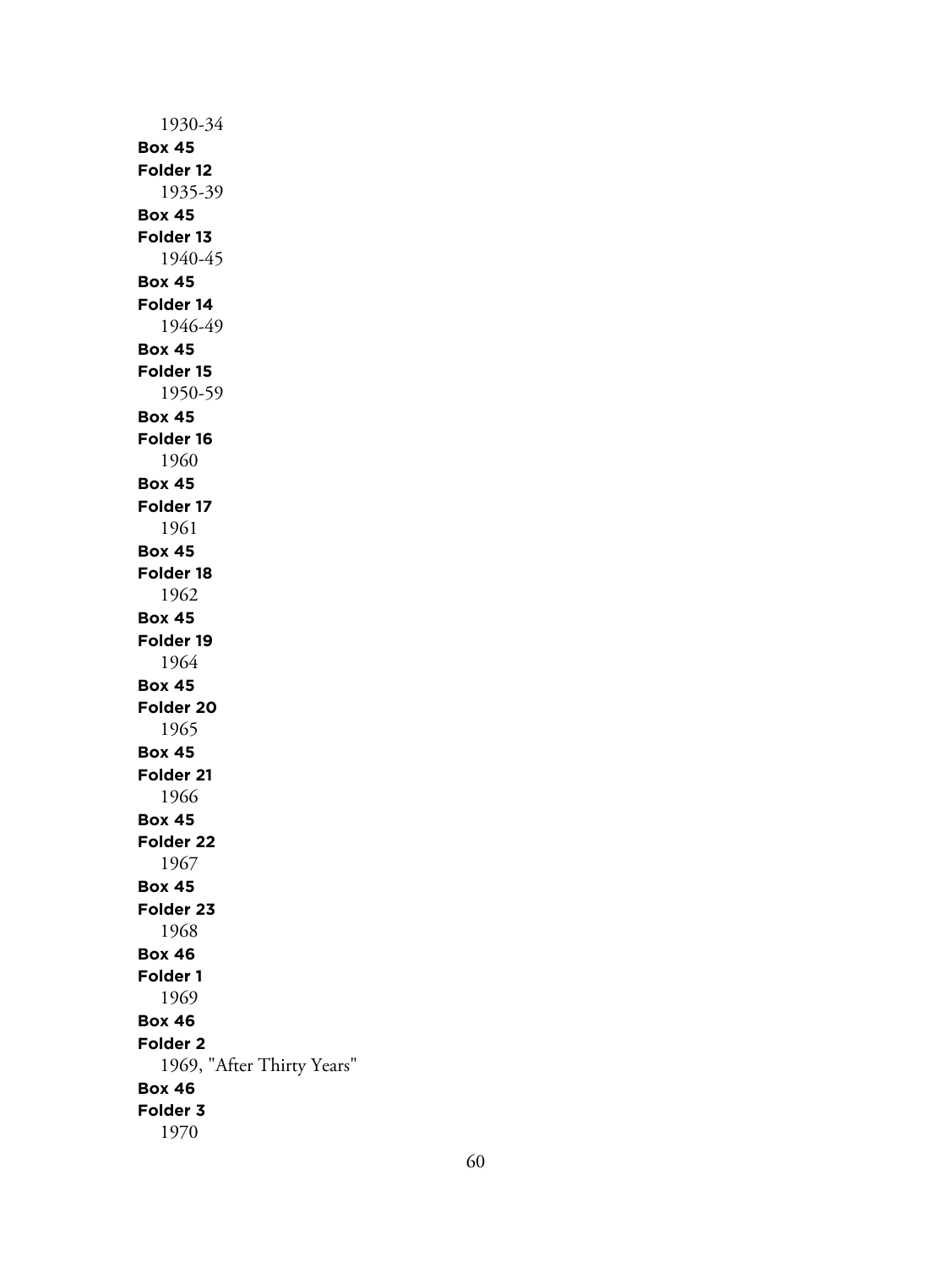**Box 46 Folder 4** 1971 **Box 46 Folder 5** 1972 **Box 46 Folder 6** 1973 **Box 46 Folder 7** 1973, Gertrude Dudley Scholarship Program announcement **Box 46 Folder 8** 1975-76, "Sports Press Guide" **Box 46 Folder 9** "Athletics at Chicago," brochure, undated **Box 46 Folder 10** "Chicago's Jim Brown: World's Greatest Football Artist," clippings, undated

## **Series VII: Women's Athletic Association**

This series contains minutes, photographs and scrapbooks documenting the early history of the Women's Athletic Association (WAA). It also contains programs and scrapbooks recording athletic and social activities held at its clubhouse, Ida Noyes Hall. It includes baseball, basketball and hockey results. Material spans 1899-1957 and is arranged by topic. Artifacts have been transferred to Series VIII.

```
Box 46
Folder 11
  Athletic Conference of American College Women (ACACW), Fourth Midwestern
  Sectional Conference program, 1925
Box 46
Folder 12
  Archery, photograph, undated
Box 46
Folder 13
   Baseball results, 1916-1929
Box 46
Folder 14
   Basketball results, 1899-1915
Box 46
Folder 15
   Basketball, baseball, and hockey results, 1920-1926
Box 46
```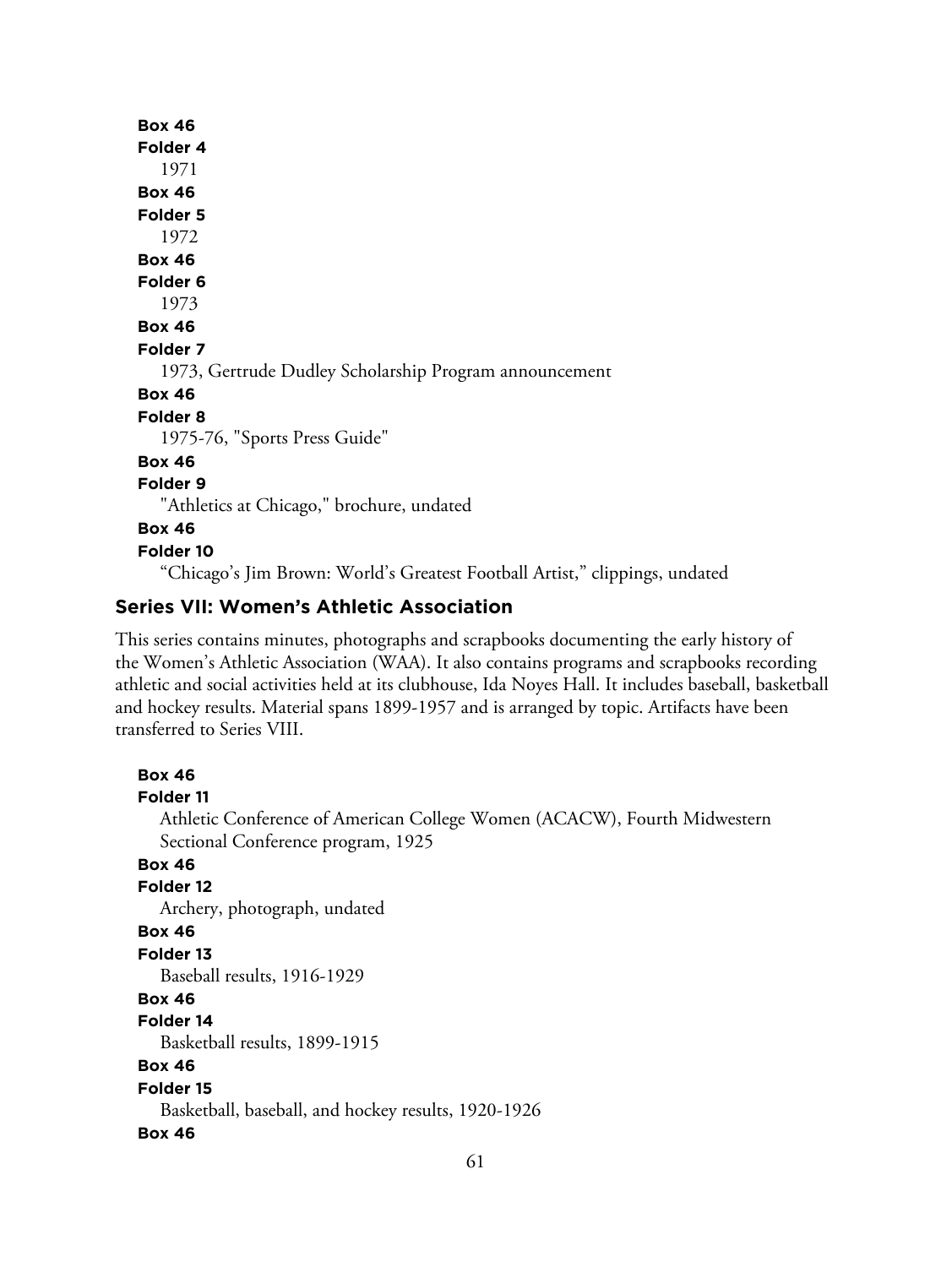#### **Folder 16**

Campus bookstore paper bag, undated

## **Box 46**

#### **Folder 17**

Carlson, V., and H. Keller, J. Brown, Peggy Hill, Badgley, Peterson, and Weber, partying at Indiana Dunes, photographs, circa 1930s

### **Box 46**

#### **Folder 18**

Field hockey match, photographs, circa 1930s

#### **Box 46**

#### **Folder 19**

Field hockey team, photograph, 1937-1938

#### **Box 46**

#### **Folder 20**

Ida Noyes Hall, dedications, clippings, correspondence, circa 1915-1924, 1940

#### **Box 46**

#### **Folder 21-3**

Ida Noyes events, programs, 1916, undated

 $\bullet$  BOX 47

# **Box 46**

**Folder 1**

Maypole dancers, photograph, undated

### **Box 46**

#### **Folder 2**

Season's Greetings cards, undated

## **Box 46**

#### **Folder 3**

Tennis team and WAA members, photograph, undated

#### **Box 46**

**Folder 4**

White Sox fans, circa 1930s

#### **Box 46**

**Folder 5**

WAA Conference in Madison, Wisconsin, photograph, 1917

#### **Box 46**

#### **Folder 6**

WAA minutes, 1951-1952

#### **Box 46**

#### **Folder 7**

WAA minutes, 1956-1957

### **Box 48**

#### **Folder 1**

Federation of University Women, scrapbook, 1921-1925

#### **Box 48**

#### **Folder 2**

Mrs. George Goodspeed, scrapbook, 1924-1925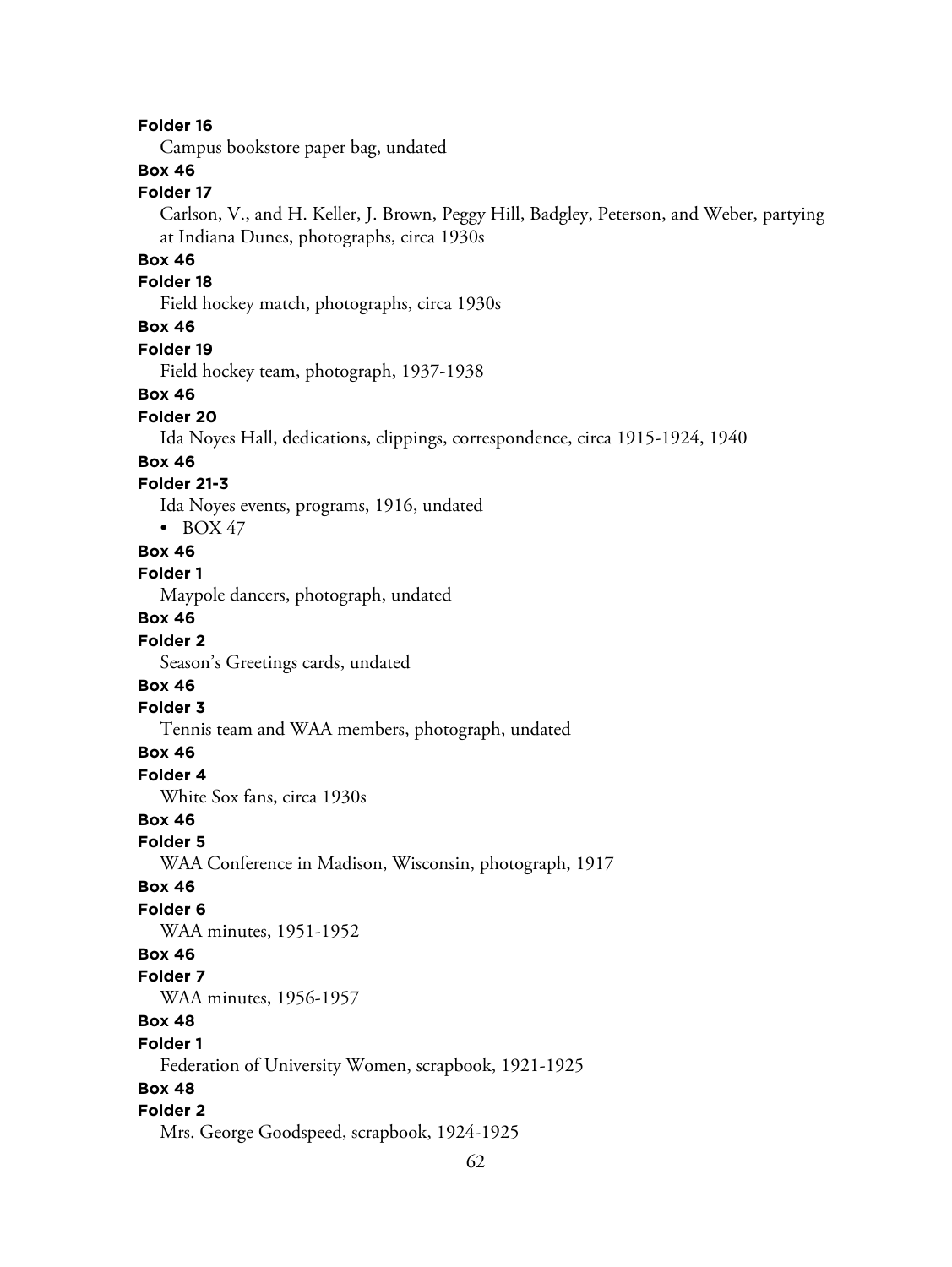**Box 48 Folder 3** ACACW, National Convention in Berkeley, California, photograph, 1924 **Box 48 Folder 4** WAA, unidentified group, photograph, undated **Box 49 Folder 1** ACACW, National Convention in Austin, Texas, 1933 **Box 50 Folder 1** Ida Noyes Hall, scrapbook, 1916-1925 **Box 50 Folder 2** Ida Noyes Hall, scrapbook, 1925 **Box 50 Folder 2** WAA, scrapbook, 1918-1925 **Box 51 Folder 1** WAA, scrapbook, 1920-1923 **Box 51 Folder 2** WAA, scrapbook, 1921-1931 **Box 51 Folder 3** WAA, scrapbook, 1923 **Box 52 Folder 1** WAA, scrapbook, 1923-1924 **Box 52 Folder 2** WAA, scrapbook, 1928-1931 **Box 52 Folder 3** WAA, scrapbook, 1937-1938 **Box 52 Folder 4** WAA, scrapbook, 1940-1941

## **Series VIII: Artifacts and Memorabilia**

This series contains photographs, plaques, and a WAA letterman sweater. It includes a banner and letterman blanket from tennis star Max Davidson, as well as photographs and clippings related to Davidson and the tennis team. Material spans 1913-1968.

**Box 47**